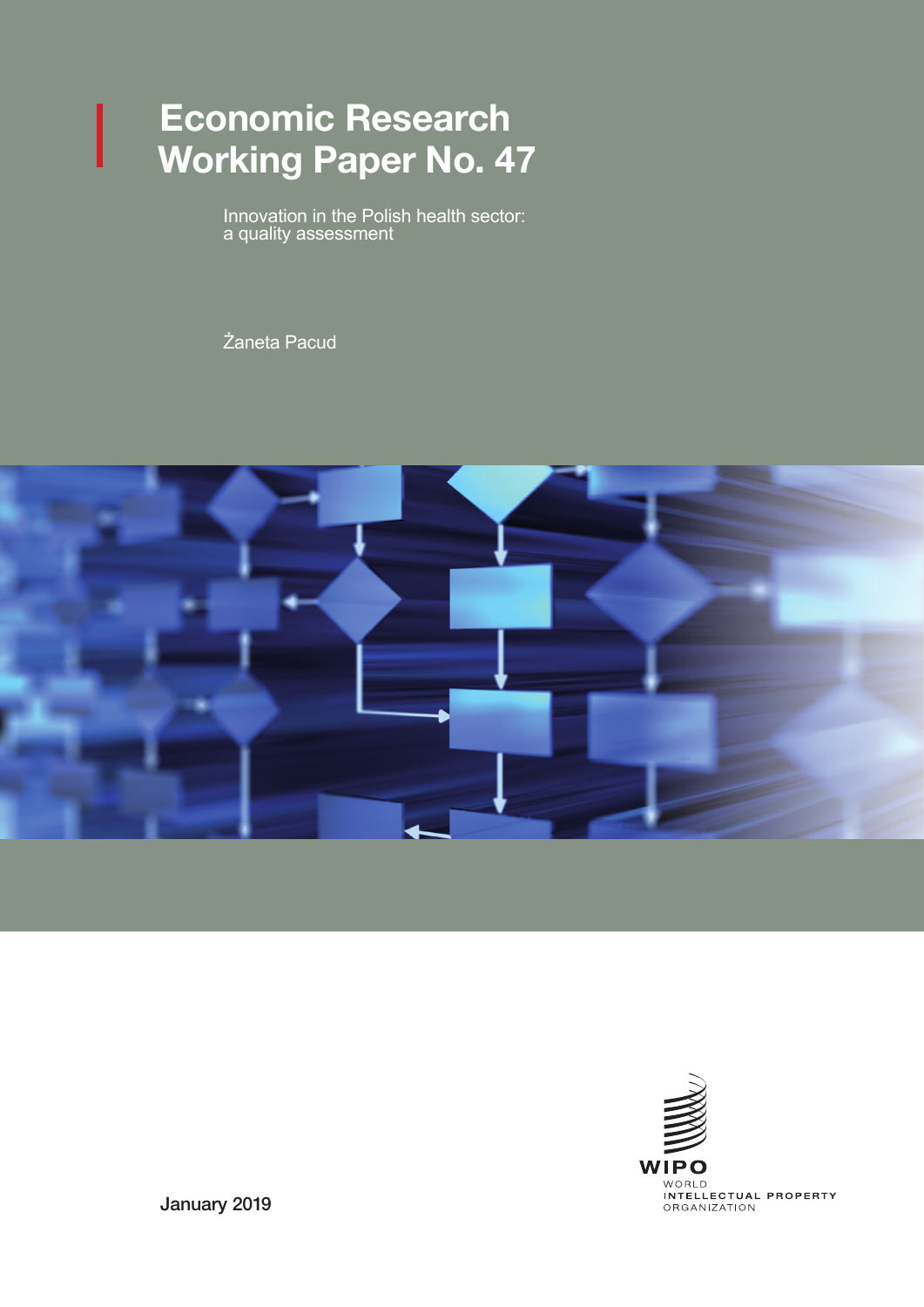## **Innovation in the Polish health sector: A quality assessment**

Żaneta Pacud, Institute of Law Studies, Polish Academy of Science, Warsaw, Poland

## **Abstract**

This working paper aims to present the specifics of innovation in the Polish health industry through the prism of the experiences and opinions of a representative group of 42 companies from both the pharmaceutical and medtech sectors. Through analysis of indepth interviews, it aims to illuminate the legal, economic and social mechanisms and phenomena that determine innovation in this sector.

The survey examines which areas of the Polish health sector are most innovative, the understanding of innovation that prevails in the sector, and the characteristics of R&D activities carried out there. Subsequently, the study explores the general impact of intellectual property, and particularly of patent law on innovation, in the Polish health sector. Finally, it surveys the other economic and legal instruments currently stimulating innovation and how legal regulations and governmental policy could be modified to create an optimal pro-innovation environment.

The conclusions include short legal and factual background of innovation in the Polish health sector, the summarized results of the conducted analysis and final comments concerning the level and culture of innovation within the examined industry.

**Keywords**: innovation, intellectual property, patents, pharmaceuticals, medical technology

## **Disclaimer and Acknowledgements**

The views expressed in this paper are those of the authors, and do not necessarily reflect the views of the World Intellectual Property Organization or its member states.

This working paper is a result of a research project conducted in cooperation with the Polish Patent Office (PPO). The paper was part of the second phase of the project on "IP and Socio-Economic Development in the Health Sector in Poland" under the Committee on Development and Intellectual Property (CDIP). The analysis benefited from the contributions and assistance of Elżbieta Balcerowska, Małgorzata Kozłowska, Dorota Szlompek, Karol Gabryel and Michal Gołacki of the Polish Patent Office (PPO) and of Intan Hamdan Livramento and Julio Raffo of the World Intellectual Property Organization (WIPO). Prof. Rafał Sikorski (Adam Mickiewicz University in Poznań, Poland) acted as peer reviewer.

The PPO and WIPO thank the 42 interviewed companies that volunteered to participate in the qualitative exercise, as well as representatives of the Ministry of Health (Department of Drug Policy and Department of Analysis and Strategy), the Ministry of Entrepreneurship and Technology (Department of Innovation), the Office for Registration of Medicinal Products, Medical Devices and Biocidal Products, and the Polish Union of Employers in Pharmaceutical Industry (PZPPF) whose contributions were used to develop the final conclusions. Anonymized statements from some of these contributors have been used and distinguished in the text.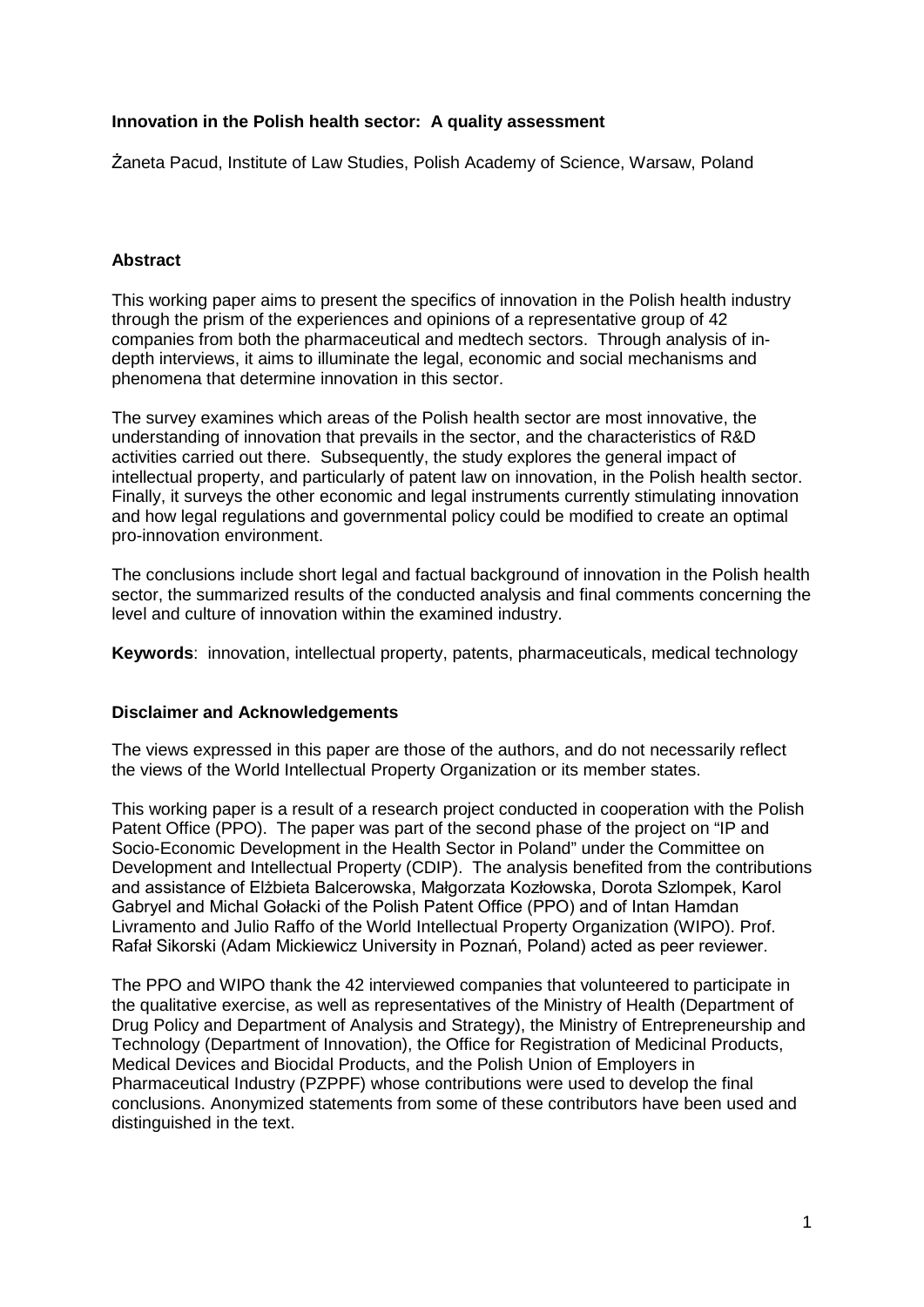# **1 Introduction**

The research work by Wisła and Sierotowicz (2018) and Gołacki et al (2018) offers insights into the development of Poland's innovation system in the pharmaceutical (pharma) and medical technology (medtech) sectors in Poland. The two studies offer a variety of empirical perspectives, drawing on patent data and other statistics. As a complement to these perspectives, the present study offers qualitative insights drawing on interviews from 42 companies active in the pharma and medtech fields.

In particular, the aim of this study is to better understand the specifics of innovation in the Polish health sector through the prism of the experiences and opinions of key market players. Thanks to the research, it is possible to gain insights into the legal, economic and social mechanisms and phenomena that determine innovation in this sector.

Firstly, the study determines which areas of the health sector are most innovative, which understanding of innovation – breakthrough or refinement – prevails in the sector, and the characteristics of the research and development (R&D) activities carried out. Secondly, the study considers the impact of patent law and broadly understood IP on innovation in the Polish health sector. Finally, the surveys the other economic and legal instruments stimulating innovation in this sector, and how legal regulations and governmental policies impact innovation in this sector, taking into account the views of business industry entities on how these could potentially be modified.

# **1.1 Innovation in pharma and medtech**

It is widely accepted that it is necessary to strengthen innovation in the pharma sector. The importance of health sector innovation as a social issue is supported by factors such as aging societies, uncontrolled disease transmissions, and the increasing resistance of viruses and bacteria to existing drugs. In the medtech sector, the perceived importance of innovations is equally significant, as innovations are seen to help prolong and improve the quality of life of patients.

The pharma industry has a highly specific regulatory framework. According to EU pharmaceutical law, $1$  each medicinal product that is introduced to the market must fulfil safety and efficacy requirements. Original products, comprising new active substances, are authorized based on full data, including results of preclinical tests and clinical trials. The process of development for such medicinal products – from the discovery of a new chemical entity to securing market authorization – is both time-consuming and extraordinarily expensive. Strong legal protection for original medicinal products is seen necessary to compensate for the substantial R&D investment.

<span id="page-2-1"></span>Generic products are bioequivalent to the original ones, and so need no preclinical and clinical tests; they can be authorized for the market by reference to the dossier of the original product. The process of authorizing them for the market is much shorter, less complicated and less expensive. This sector of the pharma industry seeks legal instruments which facilitate market accessibility for the follow-on drugs.

On one hand, public health institutions are interested in highly innovative products. On the other, they prioritize access to medicines for patients. Legal regulations concerning protection of innovative medicines need to balance the various interests at stake, while keeping pace with rapid technological changes in this sector.

<span id="page-2-0"></span><sup>&</sup>lt;sup>1</sup> Directive 2001/83/EC on the Community code relating to medicinal products for human use, OJ EU 2004, L 136/34, with subsequent changes.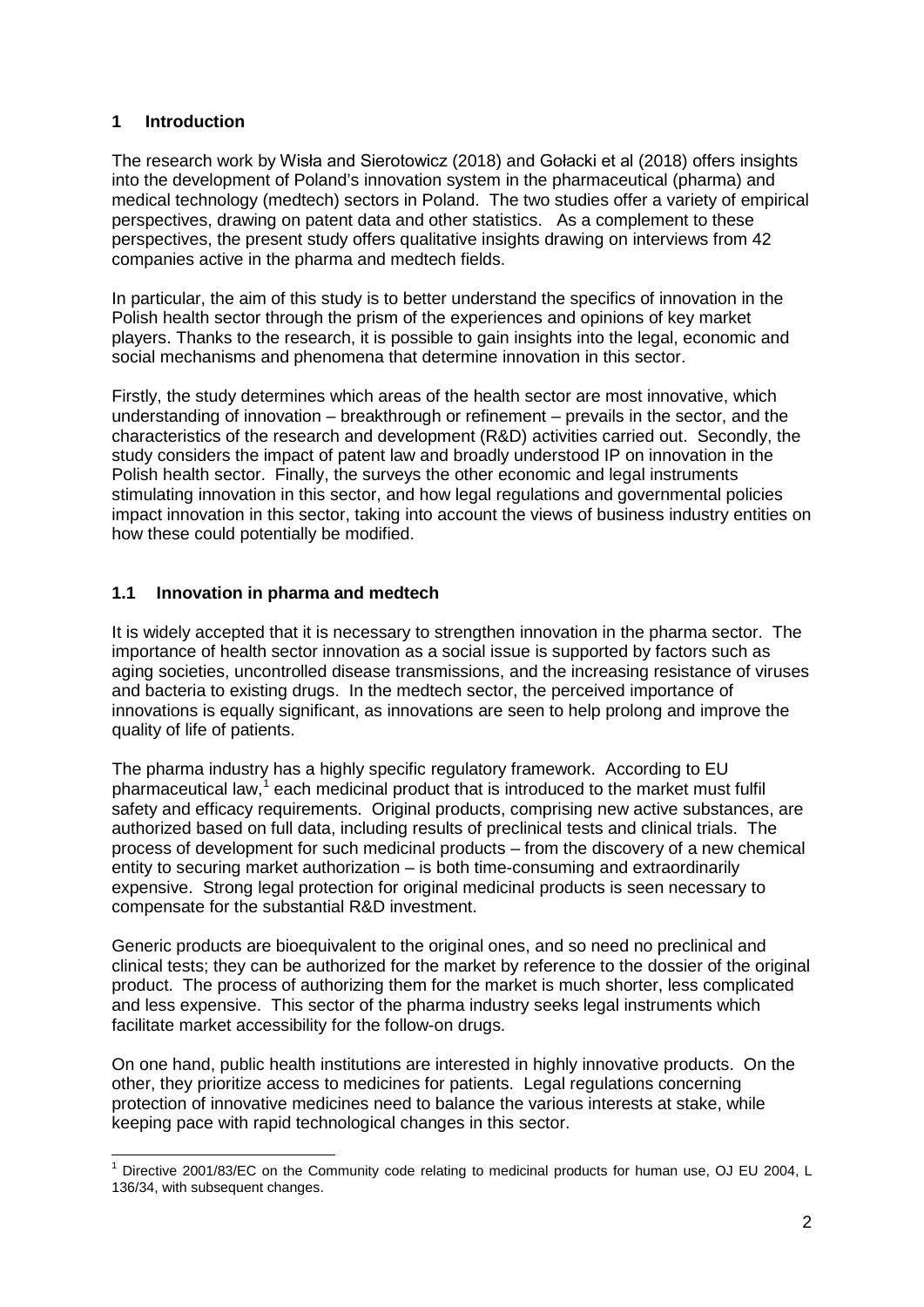The legal environment for pharma innovations was traditionally associated with patents.<sup>[2](#page-2-1)</sup> However, in recent decades, other protective measures, dedicated specifically to medicinal products, have been introduced in the EU law: data exclusivity<sup>[3](#page-3-0)</sup> and supplementary  $\frac{1}{2}$  protection certificates<sup>[4](#page-3-1)</sup> both strengthen patent protection for innovative products. The legal instruments supporting the generic sector are *Bolar* exception<sup>[5](#page-3-2)</sup> and skinny labeling<sup>[6](#page-3-3)</sup>.

Since there is no homogeneous reimbursement policy in the European Union (EU), $^7$  $^7$  its member states are free to set their own lists of reimbursed drugs, their prices and reimbursement levels, as long as they comply with overall EU regulations, such as the Transparency Directive.<sup>[8](#page-3-5)</sup> Public health institutions of particular countries may benefit from the mechanisms of pharmaceutical pricing and reimbursement which can influence innovative behaviors in pharma markets.

The specificity of the regulatory framework in the pharma sector becomes clear in the division between research-based companies and the generics industry.

The medtech industry does not follow this pattern. The regulatory system for medicinal devices – apart from very sensitive innovations, such as transplant technologies – does not have same high requirements found the pharma sector. Companies in medtech are much more diversified in terms of both areas of their economic activities and their levels of innovation. As such, there are no particular patterns that create clear subsectors within medtech.

#### **1.2 Legal environment of the health sector in Poland**

Legal regulations in the pharma and medtech sectors in Poland are highly harmonized with  $E$ U law. In particular, Polish pharmaceutical law<sup>[9](#page-3-6)</sup> is in accordance with  $E$ U Directive 2001/83, constituting Community code relating to medicinal products. The Polish Act on Medical Devices<sup>[10](#page-3-7)</sup> explicitly implements EU Directive 93/42 on medicinal devices.<sup>[11](#page-3-8)</sup>

For the health sector in Poland, IP protection is regulated mostly in the Act of June 30 2000 on Industrial Property.<sup>[12](#page-3-9)</sup> It governs patents and supplementary protection certificates (SPC), as well as protection of trademarks, utility models and designs. It is important to note that the rules of patent protection comply with the rules of the Convention on the Grant of

 $2$  In the post-TRIPS era, patents are granted in all fields of technology, including for pharmaceutical inventions. See art. 27 of the Agreement on Trade-Related Aspects of Intellectual Property Rights, constituting Annex 1C to the General Agreement on Tariffs and Trade of 1994. In Europe, the grant of patents is governed by the Convention on the grant of European Patent of 1973, as amended in 2000.

<span id="page-3-1"></span><span id="page-3-0"></span><sup>&</sup>lt;sup>3</sup> See art. 10 (1) of the directive 2001/83/EC, ibid.<br>
<sup>4</sup> Regulation (EC) No 469/2009 of the European Parliament and of the Council of 6 May 2009 concerning the<br>
supplementary protection certificate for medicinal produc

<span id="page-3-10"></span><span id="page-3-4"></span>

<span id="page-3-3"></span><span id="page-3-2"></span><sup>&</sup>lt;sup>5</sup> See art. 10 (6) of the directive 2001/83/EC, ibid.<br><sup>6</sup> See art. 11 in fine of the directive 2001/83/EC, ibid.<br><sup>7</sup> Art. 168 (7) of the Treaty on the Functioning of the European Union provides that European Union action respect the responsibilities of the Member States for the definition of their health policy and for the organization and delivery of health services and medical care. The responsibilities of the Member States shall include the management of health services and medical care and the allocation of the resources assigned to them (OJ 2012 C 326, consolidated version).

<span id="page-3-5"></span><sup>8</sup> Council Directive 89/105/EEC of 21 December 1988 relating to the transparency of measures regulating the prices of medicinal products for human use and their inclusion in the scope of national health insurance systems (OJ L 40, 11.2.1989, pp. 8–11).

<span id="page-3-6"></span> $\frac{9}{9}$  Act of 6 September 2001 on Pharmaceutical Law (Dz. U. No 126 item 1381 with later changes).<br><sup>10</sup> Act of 20 May 2010 on Medical Devices (Dz. U. 2015 item 876 with later changes).

<span id="page-3-9"></span><span id="page-3-8"></span><span id="page-3-7"></span><sup>&</sup>lt;sup>11</sup> Council Directive 93/42/EEC of 14 June 1993 concerning medical devices (OJ 1993 L 169).<br><sup>12</sup> Act of June 30 2000 on Industrial Property (Dz. U. 2001 No 49 item 508).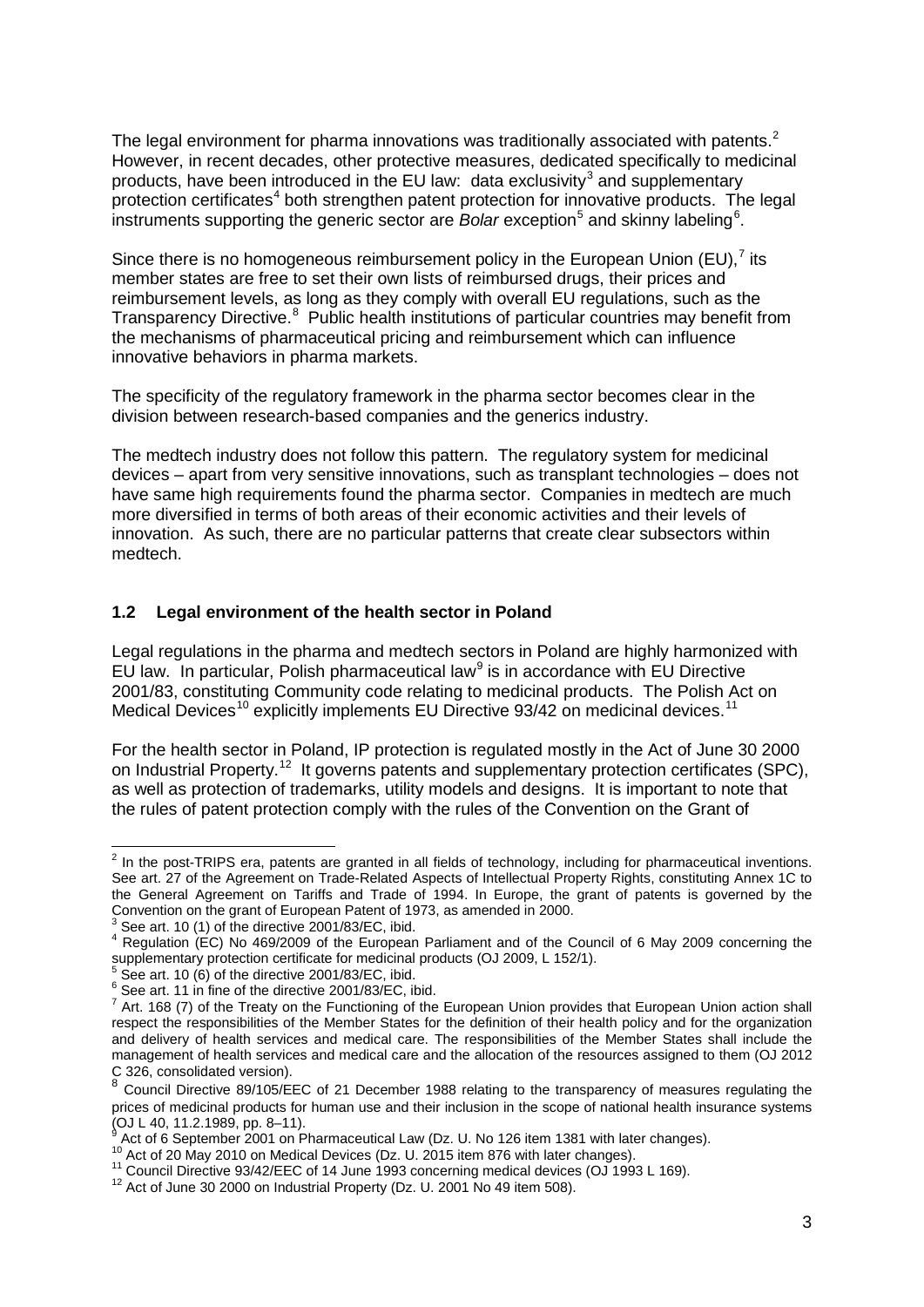European Patents and with the case law of the EPO. The SPC system complies with Regulation 469/2009.<sup>[13](#page-3-10)</sup> Data exclusivity results from Polish pharmaceutical law, implementing the EU pharmaceutical directive as well as the regulations on orphan drugs<sup>[14](#page-4-0)</sup> and on pediatric drugs.<sup>[15](#page-4-1)</sup> The Act of 2011 on the reimbursement of medicinal products<sup>[16](#page-4-2)</sup> regulates the principles of financing or co-financing the purchase of certain medicinal products and medical devices for persons subject to general health insurance under the National Health Fund.

Innovation usually comes about through the interaction of many actors, including government, industry, universities and research institutions. It also requires an enabling legal environment. Legal mechanisms commonly believed to stimulate innovation in general include patents and broader IP rights. In the context of pharma innovation, this aim is served specifically by supplementary protection certificates and the exclusivity of regulatory data. Beyond that, there are specific legal instruments, such as tax relief, public aid and other financial measures, that may support innovation.

Tax reliefs are granted to taxpayers conducting R&D activities under the Act of 1992 on income tax from legal persons.<sup>[17](#page-4-3)</sup> The taxpayers are entitled to relief in the form of deductions from the tax base part of the tax deductible costs incurred for this type of activity, i.e. "eligible costs". The amount to be deducted may not exceed 100% or 150% of eligible costs.

Polish entrepreneurs, especially small and medium-sized enterprises (SMEs), may also benefit from various EU financial support programs devoted specifically to innovation activities, in progress from 2014 to 2020. These include the program Smart Growth, Eastern Poland, as well as 16 regional operational programs.<sup>[18](#page-4-4)</sup>

The National Centre of Research and Development proposes other programs aimed at pharma companies, such as the general strategic program "Strategmed" or more specific "InnoNeuroPharm". [19](#page-4-5)

In the Strategy for Responsible Development, published in 2017 by the Ministry of Development, the biotechnology, pharma and health services sector were indicated as key industries in need of particular attention and as important export and image assets.

<span id="page-4-0"></span><sup>&</sup>lt;sup>13</sup> Footnote 6, supra.<br><sup>14</sup> Regulation (EC) No 141/2000 of the European Parliament and of the Council of 16 December 1999 on orphan medicinal products (OJ 2000 L 018).

<span id="page-4-1"></span><sup>&</sup>lt;sup>15</sup> Regulation (EC) No 1901/2006 of the European Parliament and of the Council of 12 December 2006 on medicinal products for paediatric use and amending Regulation (EEC) No 1768/92, Directive 2001/20/EC, Directive 2001/83/EC and Regulation (EC) No 726/2004, (OJ L 378/1).

<span id="page-4-2"></span><sup>&</sup>lt;sup>16</sup> Act of 12 May 2011 on reimbursement of medicines, foodstuffs intended for particular nutritional and medical devices (Dz. U. No. 122, item 696 with later changes).

<span id="page-4-4"></span><span id="page-4-3"></span><sup>&</sup>lt;sup>17</sup> Act of 15 February 1992 on the income tax from legal persons (OJ of 2016, 1888)<br><sup>18</sup> [https://www.funduszeeuropejskie.gov.pl](https://www.funduszeeuropejskie.gov.pl/)<br><sup>19</sup> [http://www.ncbr.gov.pl](http://www.ncbr.gov.pl/)

<span id="page-4-5"></span>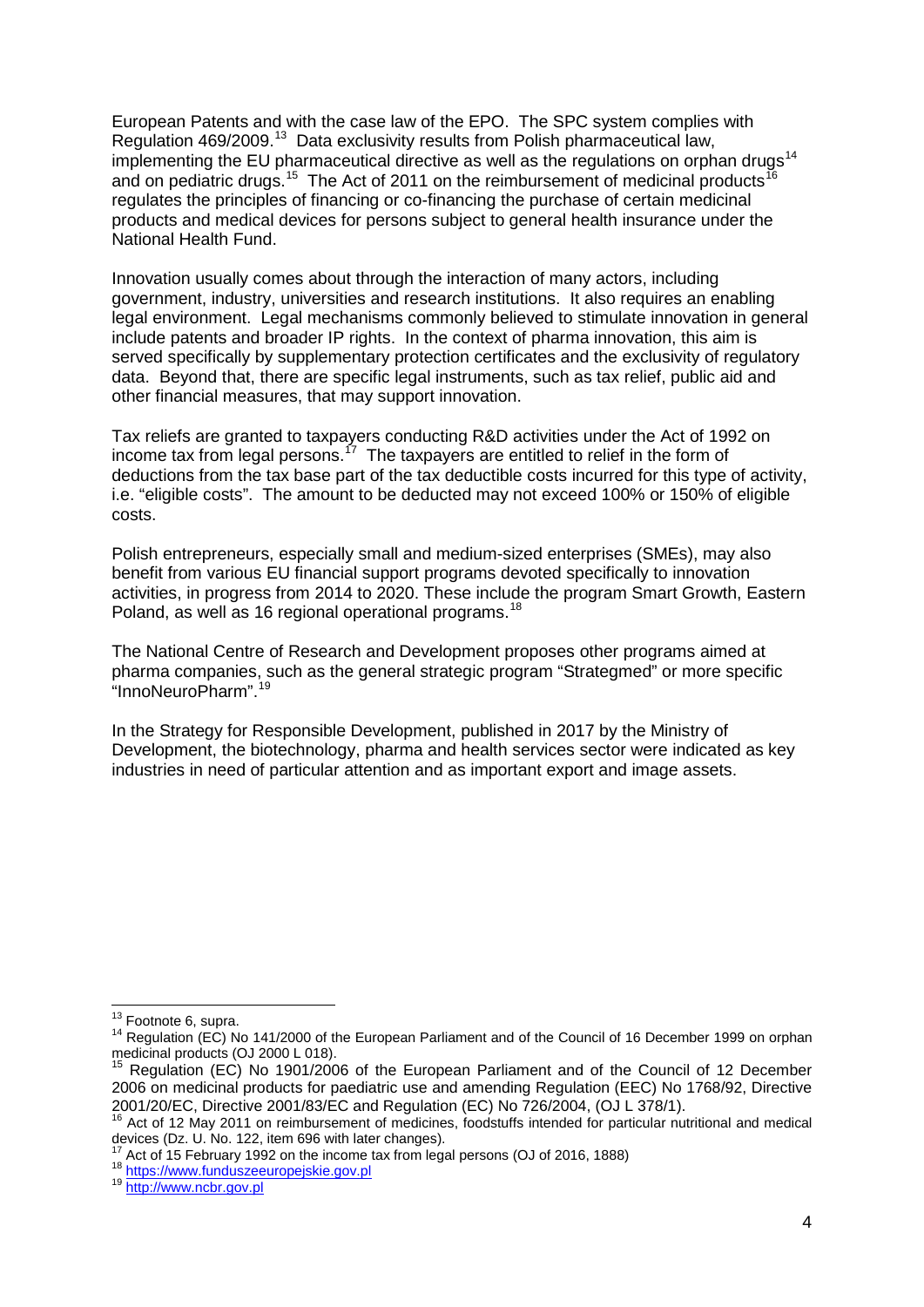## **2 Methodology of the qualitative analysis**

The qualitative analysis relies on 42 in-depth structured interviews with Polish health sector companies. The interviews were performed during 2017 and resulted in more than 600 pages of transcripts. The interviews were conducted using the structured interview script detailed in Annex 2.

The analysis was carried out in five sections, each of them applied first to the entities of the pharma sector, and then to the medtech sector. The analysis started with gathering facts and opinions, and then proceeded to group and classify them in order to identify similarities and differences between the sectors. Finally, it concluded with presenting summarized facts and opinions, indicating their approximate degree of representativeness for the whole group – all entities, the vast majority, majority, minority, and none of the entities – as well defining answers to the research issues.

Each part of the analysis, as well as the whole paper, ends with conclusions in which the collected facts and opinions are interpreted in the light of the author's expert knowledge. The views of the author are presented only in the conclusions, whereas the main parts of the analysis present only the views of the respondents.

The main goal of the survey was to gather qualitative information that is not available in traditional statistical sources or IP unit record data. The focus of the questions was on how and why certain innovations are developed and IP decisions are taken by respondents. The sampling process aimed to reflect the characteristics of the entire population as much as possible.

The population of health-related companies – according to the Polish Classification of Economic Activity (PKD), sectors 21.10, 21.[20](#page-4-5), 26.60 and 32.50  $^{20}$  – is approximately 9.500 entities. Some 519 entities from other PKD sectors which filed patent applications for pharma or medtech were also added to the population. Health-related micro-enterprises – i.e. those with fewer than 10 employees – largely outnumber the small, medium and large firms [\(Figure 1\)](#page-6-0). In the sampling process, the number of micro-enterprises was limited. As a result, there is proportionally two times fewer micro-enterprises found in the final surveyed sample [\(Figure 2\)](#page-6-1). Accounting for 45 percent, micro-entities still represent the larger surveyed segment. The remaining 55 percent of interviewees are distributed between small (19 percent), medium (14 percent), large (14 percent) and very large (21.5 percent) entities.

| rapid 1. Transporteridation, and allity model applications home copondonto. |                     |                     |                            |  |
|-----------------------------------------------------------------------------|---------------------|---------------------|----------------------------|--|
|                                                                             | Patents and utility | Pharma and medtech  | Pharma and medtech         |  |
|                                                                             | model applications  | patent applications | utility model applications |  |
| Respondents in medtech                                                      | 179                 | 75                  |                            |  |
| Respondents in pharma                                                       | 130                 |                     |                            |  |
| Total                                                                       | 309                 | 152                 | 152                        |  |

|  |  | Table 1: Number of patent and utility model applications from respondents. |
|--|--|----------------------------------------------------------------------------|
|  |  |                                                                            |

<span id="page-5-0"></span><sup>&</sup>lt;sup>20</sup> See. Wisła and Sierotowicz (2018).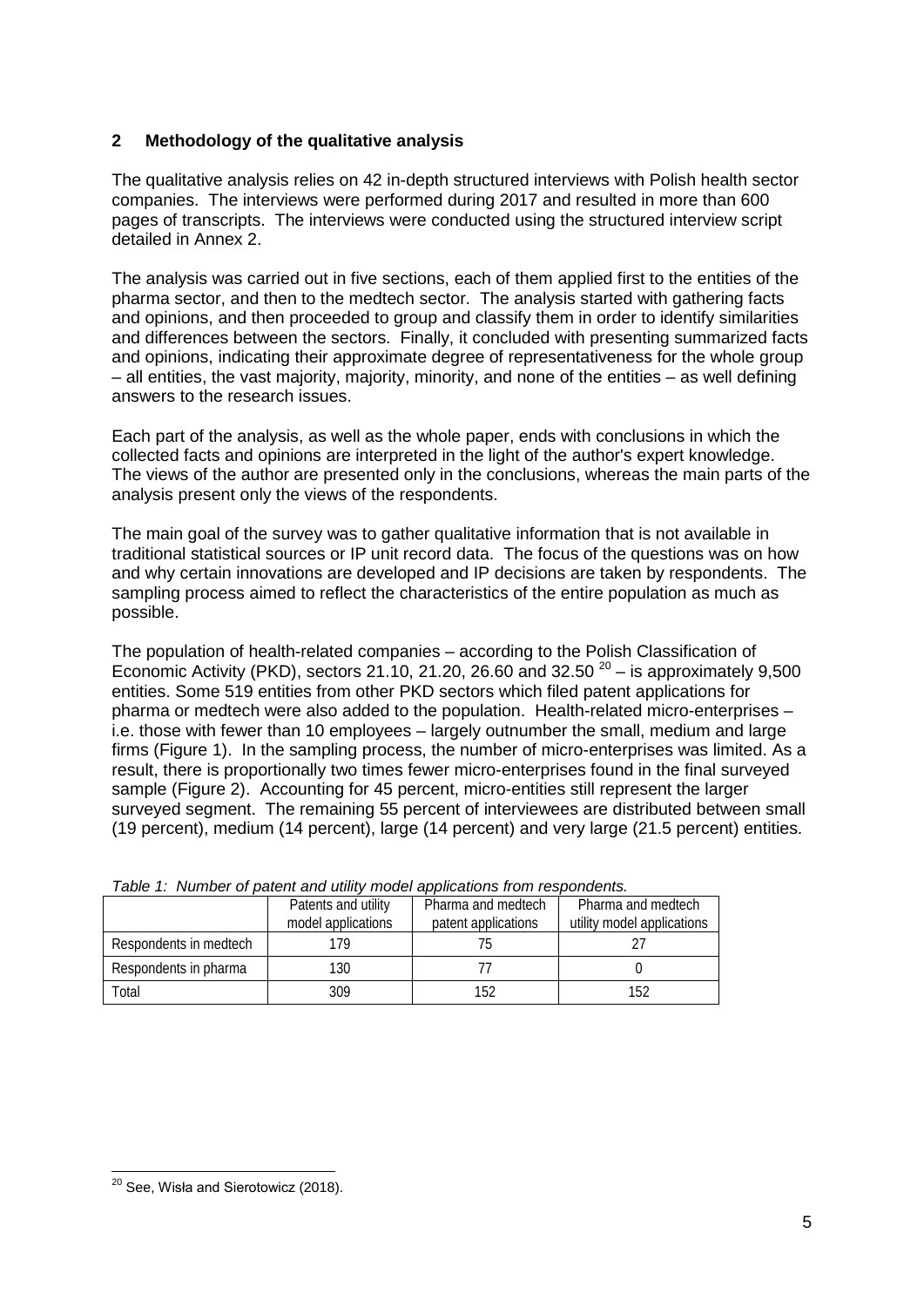

<span id="page-6-0"></span>*Figure 1: Population broken down by the number of employees.*

<span id="page-6-1"></span>



Respondents did not limit their activity only to the studied area. Almost half of all applications concerned innovative solutions in areas other than pharma and medtech.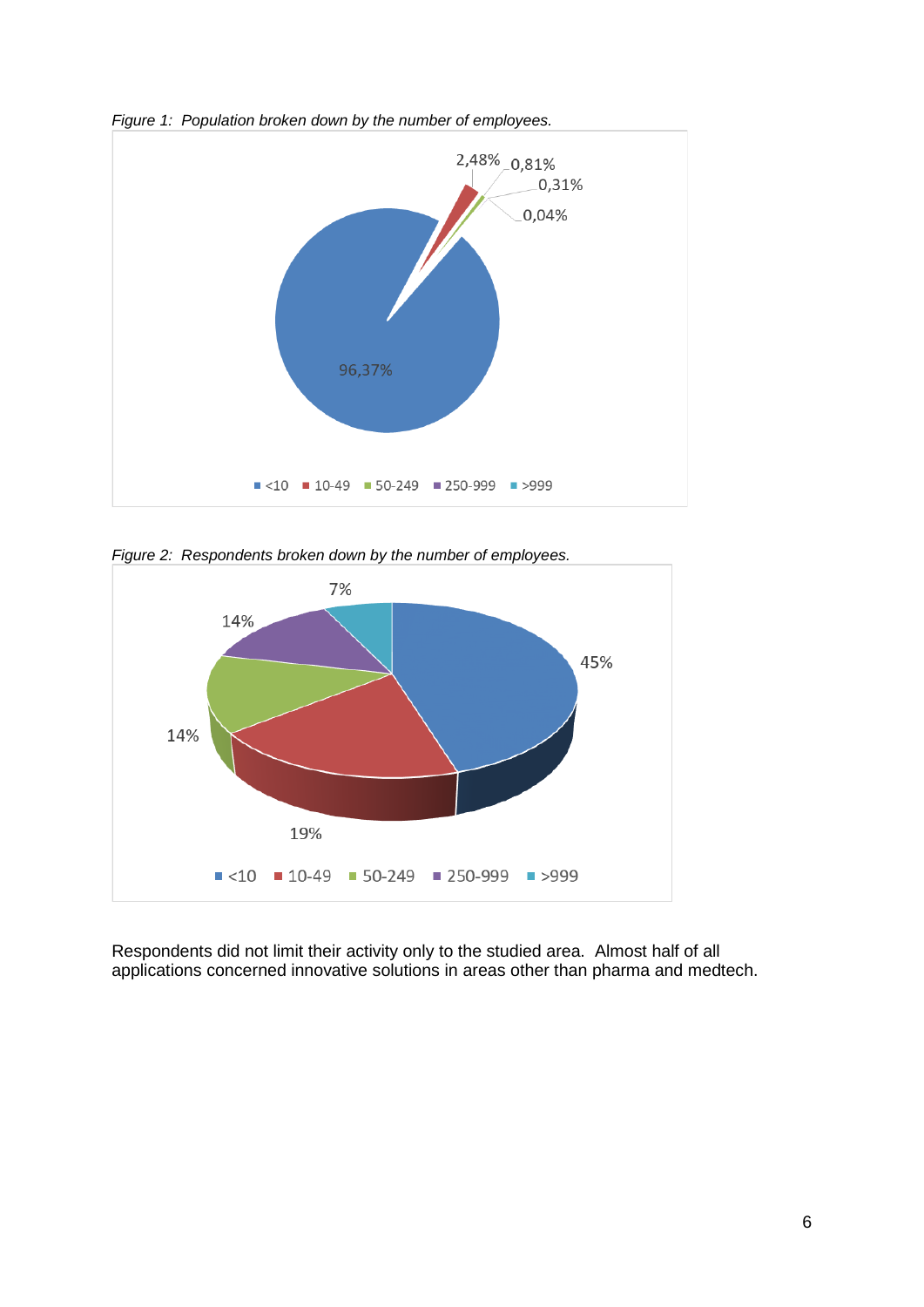

*Figure 3: Surveyed medtech entities broken down by number of applications.*

*Figure 4: Surveyed pharma entities broken down by number of applications.*



<span id="page-7-0"></span>*Table 2: Respondents broken down by the main activity of the company* 

| Medtech | 25             | Pharma | 17      |
|---------|----------------|--------|---------|
| 2229Z   | 1              | 2120Z  | 9       |
| 2611Z   | 1              | 4646Z  | 1       |
| 2660Z   | 1              | 7211Z  | 5       |
| 2892Z   | 1              | 7219Z  | 2       |
| 3250Z   | 10             |        |         |
| 4618Z   | 1              |        |         |
| 4690Z   | 1              |        |         |
| 4799Z   | 1              |        |         |
| 6201Z   | 2              |        |         |
| 7211Z   | $\mathfrak{D}$ |        |         |
| 7219Z   | 2              |        |         |
| 8010Z   | 1              |        |         |
| 9499Z   |                |        | $\cdot$ |

*Notes: Activities in accordance with the Polish Classification of Activities (PKD), ver. 2007.*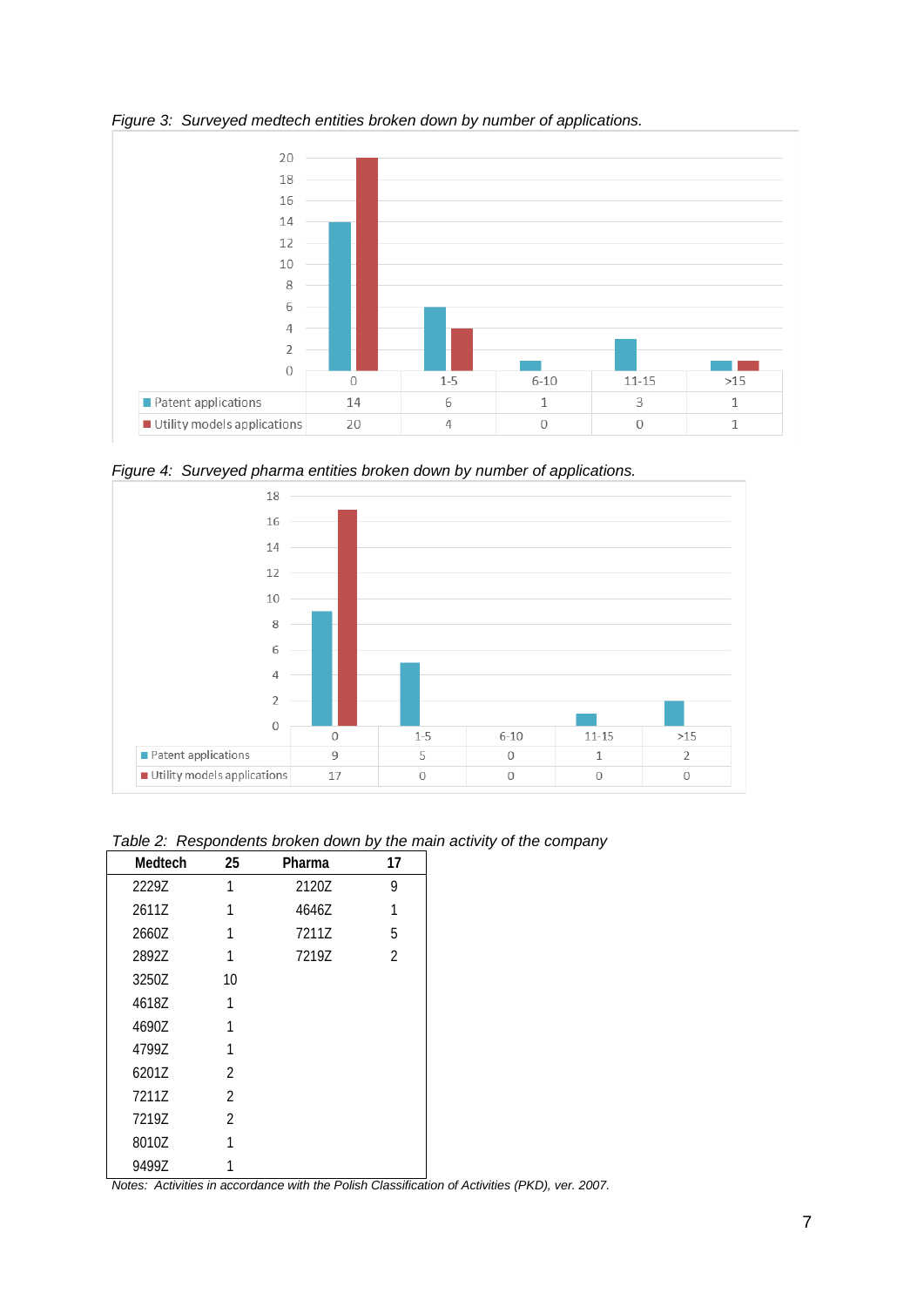The analyzed PKD is the main scope of the activity of a given company at the time of establishing the company. On analyzing the PKD of respondents [\(Table 2\)](#page-7-0), we can observe a greater differentiation within medtech sector than in pharma. In the group of the companies that deal with the production of both medical devices and pharmaceutical products, there are also such companies that set trade (46xxZ and 47xxZ) or even security (8010Z) as a focal activity.

<span id="page-8-0"></span>

| Table 3: Respondents broken down by legal status. |
|---------------------------------------------------|
|                                                   |

| Medtech                              |    |
|--------------------------------------|----|
| Natural person engaged in a business |    |
| European cooperative society         | 1  |
| Joint-stock company                  | 10 |
| Limited liability company            | 13 |
| Pharma                               | 17 |
| Natural person engaged in a business | 1  |
| Joint-stock company                  | 8  |
| Civil-law partnerships*              | 1  |
| Limited liability company            |    |

*Notes: (\*) Civil-law partnerships operating based on an agreement concluded in accordance with the Civil Code*

Joint-stock companies and limited liability companies accounted for 43 percent and 48 percent of the respondents, respectively [\(Table 3\)](#page-8-0). The division of respondents due to form of ownership is more diverse, but in this case we are dealing with the dominant form, that is, the property of domestic natural persons (52.4 percent). It is worth nothing that among the respondents there was one company with foreign ownership, as well as one representative of the State Treasury.

#### **3 Innovation in the Polish health sector: Results from the qualitative survey**

#### **3.1 Understanding of innovation and innovativeness**

#### *Pharmaceutical sector*

There are many connotations to the concepts of innovations and innovativeness. From the perspectives of the representatives of the surveyed enterprises, the following aspects of these concepts are important.

Firstly, **innovations can be products or services that are new on the market**. Within this, it is common to distinguish innovations that are truly groundbreaking and innovations that are improvements or refinements of established products, or in the methods of their manufacture. For the Polish pharma sector, encompassing almost only generic companies, the second understanding of innovation and innovativeness is more prevalent. Refinement innovations are associated mainly with follow-on drugs, modified in such a way that they can satisfy the unfulfilled needs of patients. Such modifications may entail improvements such as better absorption of the active substance, the elimination of preservatives causing sensitization, higher comfort of use, or better patient compliance.

Secondly, **innovations are identified as solutions which meet the criteria of patentability**, and in particular the criterion of non-obviousness within the meaning of patent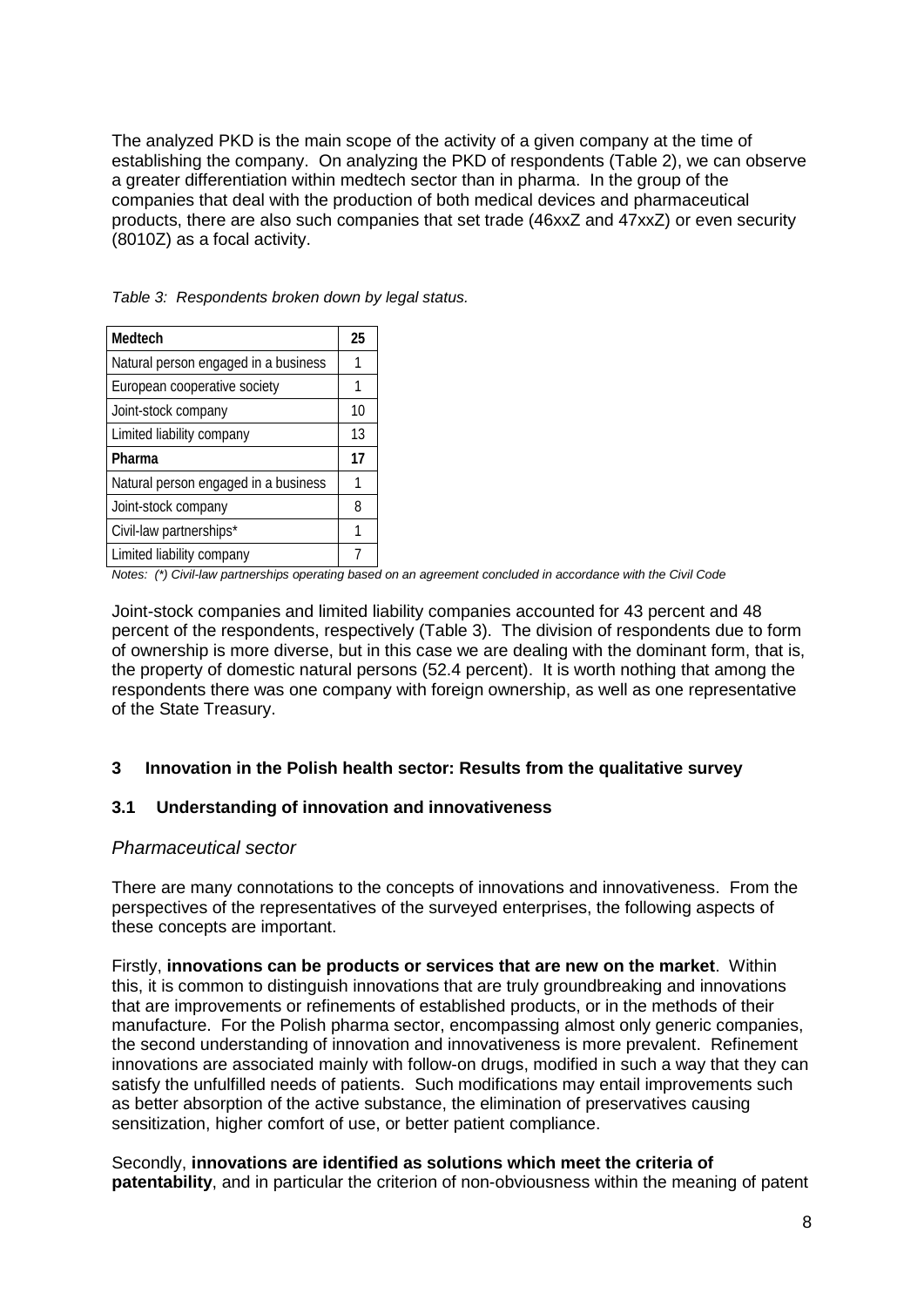law. There is a fairly common belief that if someone is able to obtain a patent for their product, it must be an innovative product.

Thirdly, the market and competitive aspects of innovation are often emphasized; in this approach, **an innovation is a product or service that obtains or maintains a competitive advantage on the market**, or which is able to generate income. In this context, innovations are distinguished from ideas that are not subject to commercialization and remain only abstract concepts.

> *"Innovation is at the level that is needed for the development of this company"*

Innovative products and services are generally recognized as being important to the market success of pharma companies, with innovation understood in the sense of both global and absolute breakthroughs and improvement or refinement solutions.

For some respondents, innovative products and services are a *sine qua non* condition for achieving a good position in the pharma market. However, paradoxically, for others innovative products are seen as problematic for commercialization, as they are unknown to mass clients. They claim that new products need huge information and advertisement efforts. Successful introduction of an unknown product is seen as a very difficult undertaking for SMEs, which do not have the necessary marketing power and, in particular, sufficient brand recognition. In this context, **the market for pharmaceutical products is assessed as resistant to new products.**

*"Advertising sells dreams"*

In the opinion of majority of the respondents, price is the most influential factor in purchasing decisions regarding pharma products. The next criterion is customer's loyalty to a given brand. The quality and efficacy of the preparations is seen as the least influential factor in purchasing decisions.

> *"Most people want to believe large entities with a stable market position and reputation"*

The situation seems to be different in the segment of services and products offered not to end users, i.e. patients, but to other entrepreneurs. This applies to biotechnology products, intermediates used for the production of medicines, or services offered to pharma companies, e.g. in the area drug research. In this respect, the most important factors are a proven quality of products and services, extensive experience, and the ability to offer many connected services to match needs of a wide range of recipients. Price was mentioned as the least important influencing factor.

However, price is the dominant criterion in the case of purchasing products and services according to public procurement procedures.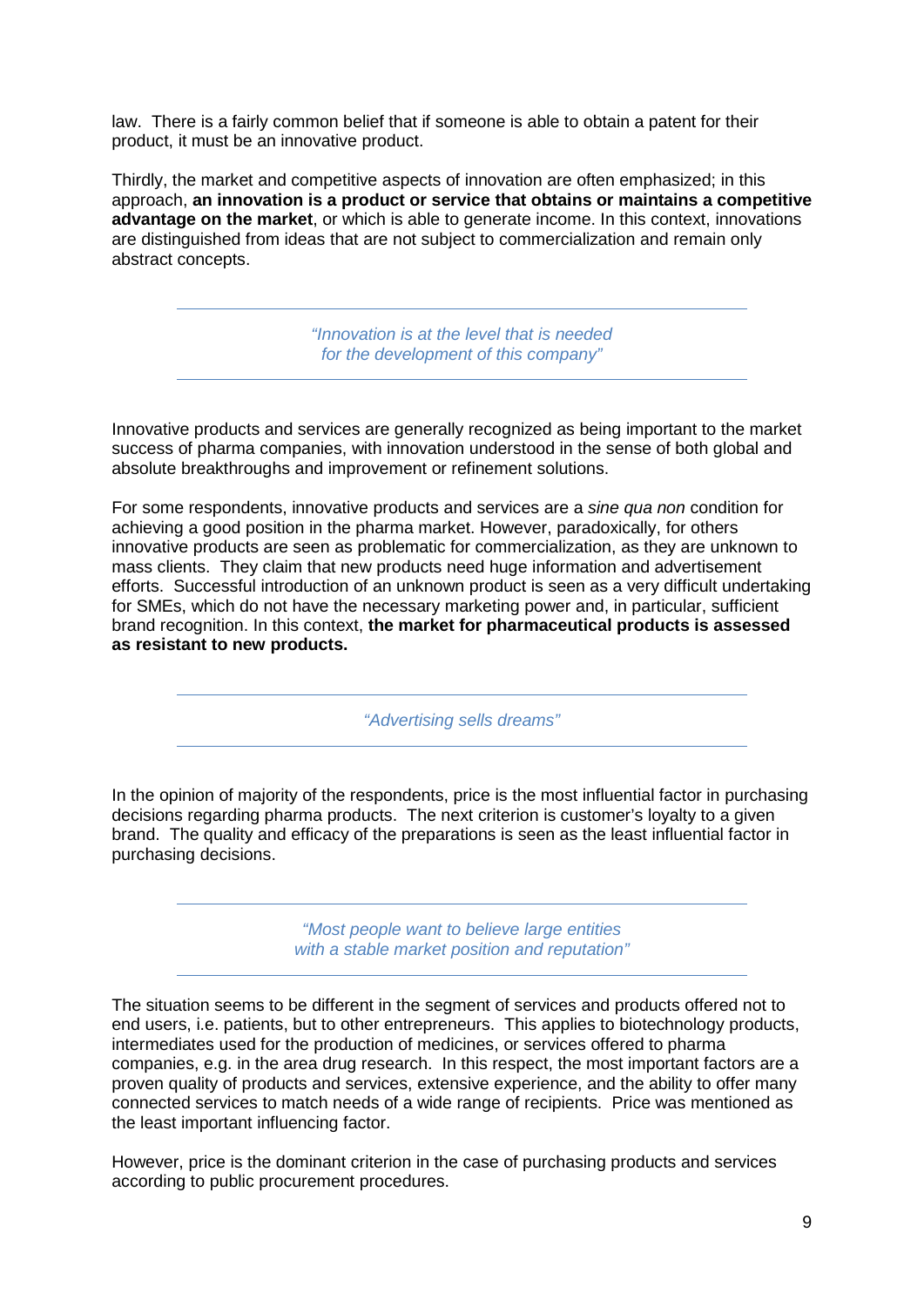Taking into account types of products and services offered, the following profiles can be distinguished among the interviewed pharma companies:

a) Biotechnology companies, which are entities providing products and services in the field of biotechnology and molecular biology, including diagnostic kits, products related to nucleic acid processing, enzymes, molecular biology services, analytical services, and medicine quality control services.

b) Entities offering mainly generic products, which may be divided into the following subgroups:

- Producers of solely imitative and basic generic medicinal products, mainly over-thecounter (OTC) drugs, dietary supplements and cosmetics.

- Producers of advanced and refined generic medicinal products, including entities offering new doses of medicines, new pharmaceutical forms, products manufactured by means of new technologies. These medicines are frequently hospital or prescription medicines.

c) Entities developing innovative medicines, including companies focused on the development of new chemical entities in various clinical indications in oncology and immuno-oncology, as well as new solutions in the field of nanotechnology.

The main subject of economic activity of enterprises operating in the field of pharma is PKD 2120Z, the production of medicines and other pharmaceutical products.

#### *Medical technology sector*

The products and services offered in the medtech sector are very diverse, ranging from simple ambulatory devices, through to the operating rooms equipment, artificial tissues, and complex diagnostic technologies.

For the majority of respondents, **innovation simply means applying solutions that were previously unknown and not used** in the medtech sector. These solutions may be technical, technological or organizational.

Innovation may mean creating completely new products or improving existing products. Improving or modifying solutions may concern better efficacy, better technical parameters, environmental friendliness or the usage of new materials.

Innovation is also associated with improvements in the production or distribution of products and services.

Many respondents emphasize that the medtech field has a unique perception of innovation. On the one hand, the commercial side of the R&D activities must always be taken into account, but on the other, the **medtech sector's mission can be considered more important than that of other economic sectors**, as its goals consist of providing wider and more effective therapeutic and diagnostic options, and in improving patient care more generally.

Taking into account types of products and services offered, the following profiles emerge from among the interviewed medtech companies: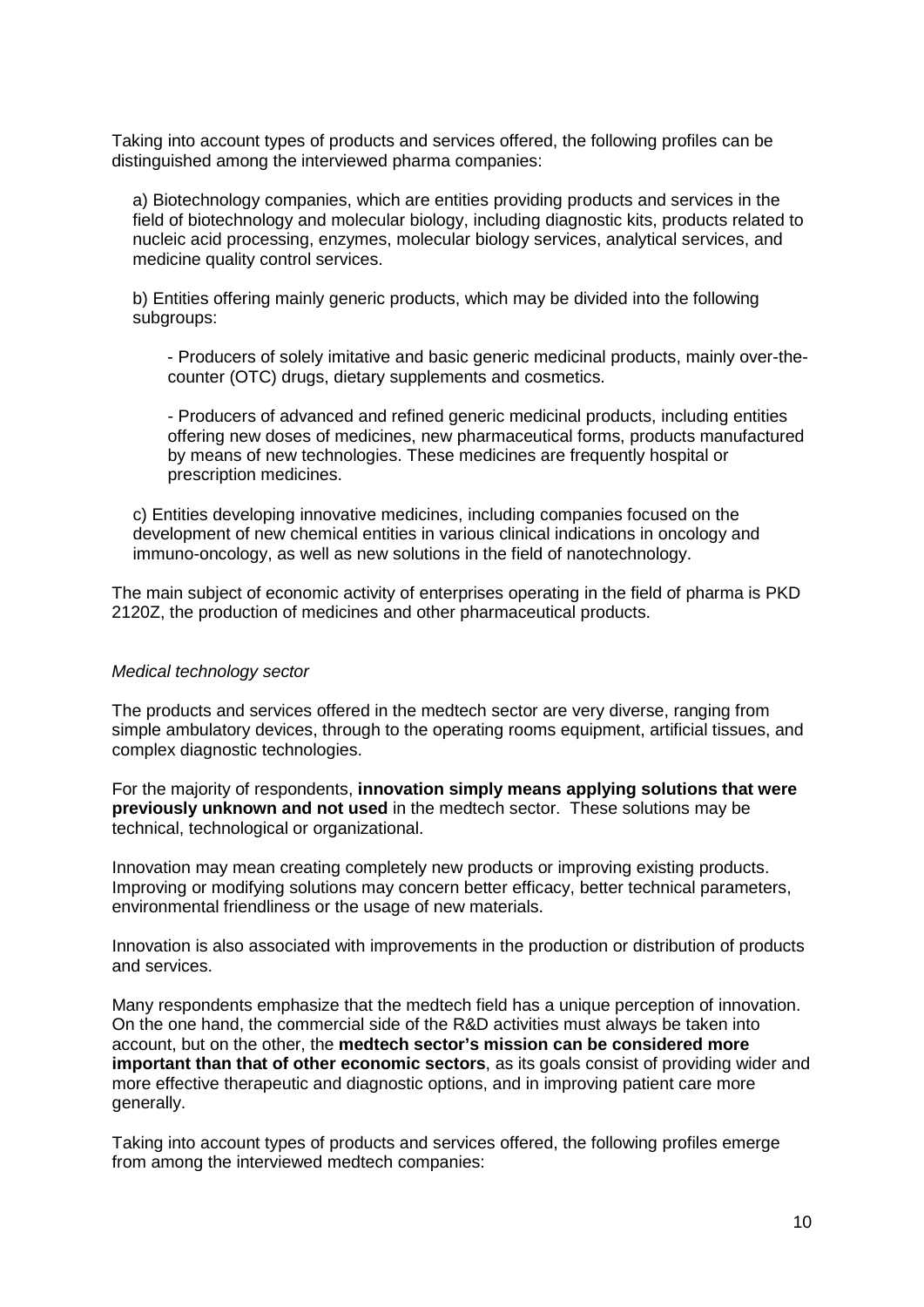a) Entities offering products in the field of surgery and treatment, such as complex surgical instruments and devices, as well as implants and artificial tissues.

b) Entities offering diagnostic equipment, such mobile or stationary devices for early diagnosis and detection of pathological conditions, long-term monitoring systems, software for the needs of diagnostic imaging, and machines for laboratories.

c) Entities offering general medical equipment, such medical and surgical devices, general and specific hospital furniture, medical lamps, and pharmaceutical dispensers.

d) Entities offering telemedicine devices, including multifunctional telemedicine devices and entire telemedicine systems and platforms.

The main subject of economic activity of enterprises operating in the field of medical technology is PKD 2120Z, the production of devices, instruments and medical devices, including dental ones.

Respondents indicated that the following factors were relevant for purchase of products and services in the medtech sector:

- **Price** is considered crucial when making purchases in public procurement or tender procedures. The product parameters must be adapted to the requirements of the ordering party, while maintaining high quality, safety and the lowest possible price. As the vast majority of products and services in medtech are directed to private or public healthcare institutions, the price is considered the most important purchase criterion.

- **Product quality** is decisive only in the case of complex technologies, such as implants, prostheses, artificial tissues, and complicated surgical instruments. In this case, the good opinion of physicians – mostly the surgeons who use these products and are responsible for the outcome of the treatment – is crucial. It seems that the physician's responsibility for devices or medtech used in diagnosis or treatment, and especially in surgical procedures, is greater than in the case of prescribing medications. The difference arises from the fact that they have no real influence on the effectiveness of the drug in the body, while they have a significant control over the use of medtech to treat the patient, and the efficacy of treatment impacts their reputation.

**- Availability on the Polish market** is important as it facilitates quick responses to the needs of healthcare facilities and physicians, as well as a good access to after-sales care and services. The low operating costs and the cost of purchasing future software licenses are also taken into account.

**- Ease of use**, i.e. simplicity and functionality of devices is considered important, and it was emphasized that both private users and hospital staff are more frequently choosing devices with digital displays, controlled from a tablet or phone, or voice controlled.

- **Innovativeness of products and services** is rarely taken into account as a factor influencing the purchase decision in the medtech sector.

## **3.2 R&D activities**

## *Pharmaceutical sector*

Interviewees generally understand R&D as **any kind of development that leads to the launch of a new product to the market**. R&D activity is often equated with innovativeness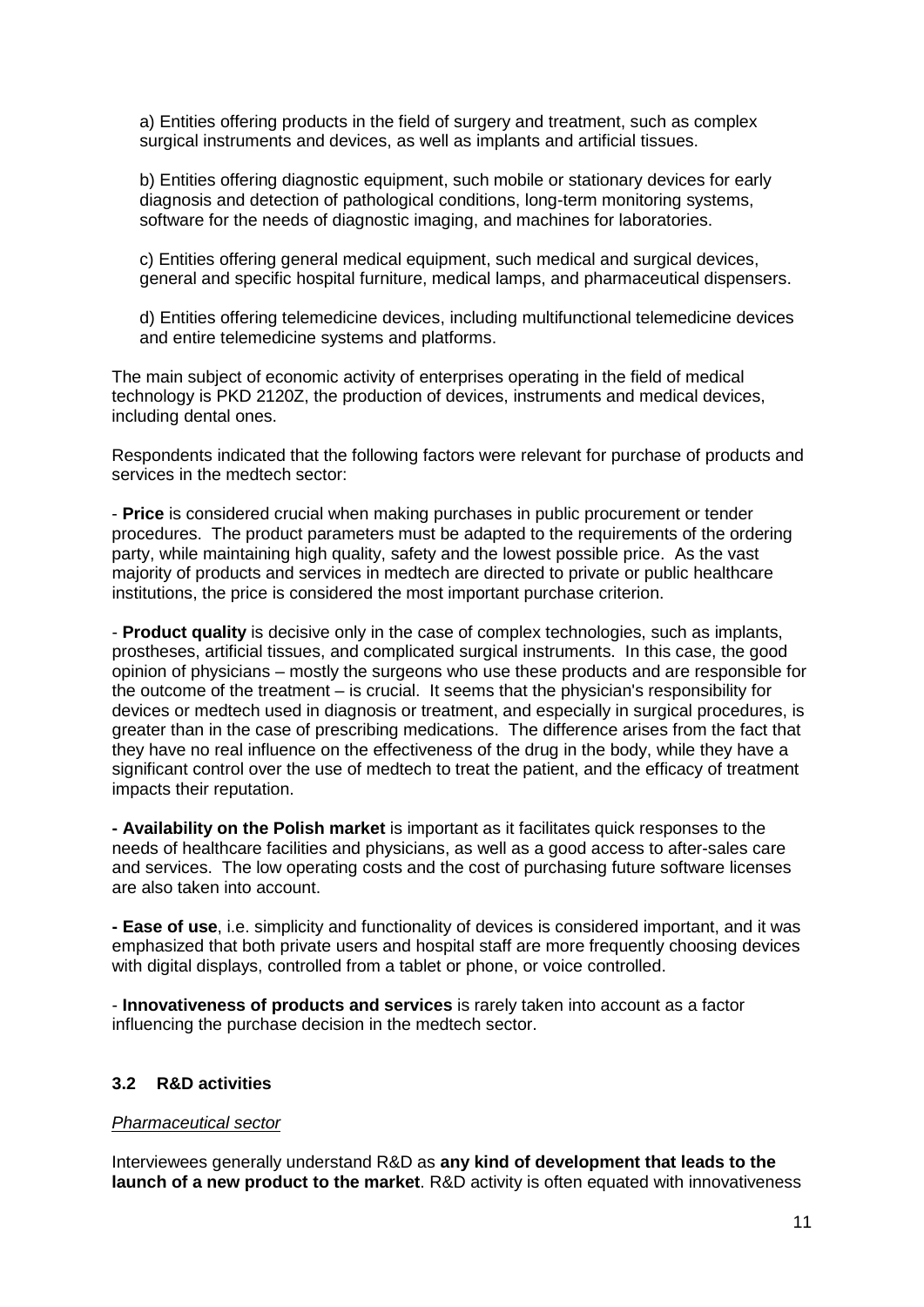or treated by respondents as conceptually similar. Two main types of R&D activity were distinguished by interviewees. The first type covers all activities that serve to improve existing products already on the market. The second type is aimed at developing an original, innovative product.

#### *R&D on generics*

The basis of R&D in the generic sector is to select the originating product to be developed. Based on economic and legal analyses, a specific product is selected for market introduction in a specific territorial area in which the generic version is a follow-on product.

Research begins with the acquisition of the active substance, which is analyzed in terms of physicochemical parameters. Then, the so-called "pre-formulations" occur, in which compatibility with excipients – substances which chemically stabilize the active substance and give a specific mass to the finished product – is determined. The purpose of preformulations is also to ensure adequate release of the active substance.

The composition of the finished form must meet the standards of bioavailability and bioequivalence with regard to the reference medicine, but it also needs to be adapted to the production requirements. The developed product must have adequate parameters, such as flowability, to enable its mass production.

In order to register a generic product, bioequivalence studies must be conducted and their results presented to the appropriate drug registration offices at the national or EU level. Bioequivalence tests and the preparation of registration documents complete the R&D cycle of a generic product.

**Most generic companies try to improve the product being developed so that it is not simply a copy of the reference medicine**. Improvements may relate to excipients, the shape of the tablet, the convenience of administering the drug, or the efficiency of the production process.

In enterprises exporting generic drugs, R&D must take additional factors into account. Due to the quality requirements for different climate zones, the composition of the product must be compatible with conditions of temperature and humidity, among other factors. Due to the legal requirements in different countries, there are significantly different requirements at various stages, such as carrying out bioequivalence tests.

## *R&D on innovative medicines*

Respondents distinguished three main R&D departments. The first is medical chemistry, where potential drugs are designed and synthesized. The second is biology, which studies the effects of these drugs in the laboratory *in vitro* models and then *in vivo* models in animals. The third is development, which deals with the selection of the final molecule in a given project with preclinical development, i.e. a large-scale chemical synthesis, toxicology and the initiation of clinical trials in humans.

**R&D activity is conducted in distinct departments only up to a specific phase**. The largest enterprises may have extensive R&D departments that allow research on small animals, but the subsequent stages of work – in particular clinical trials in humans – are outsourced.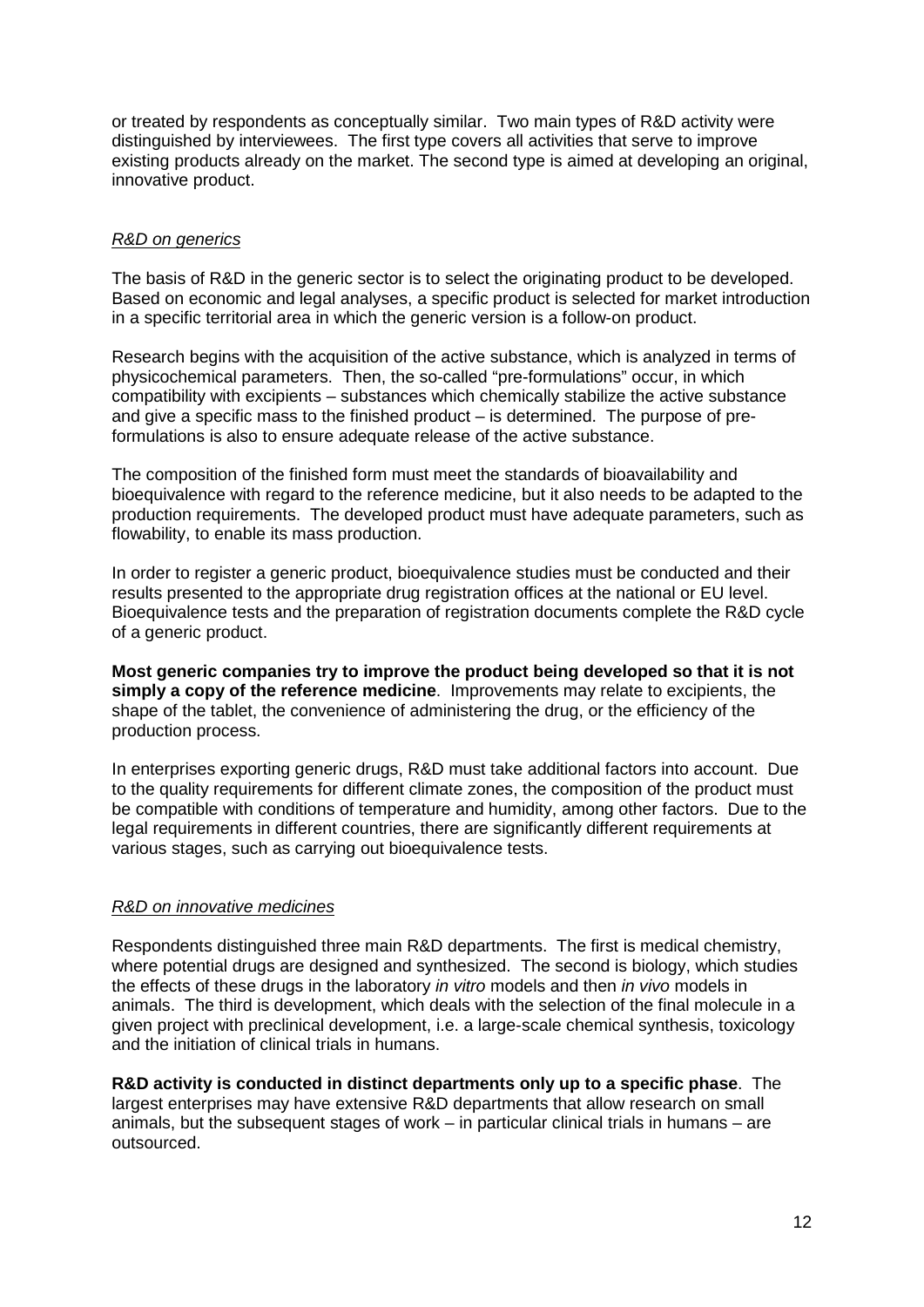Bringing R&D to the pre-clinical phase can be combined with the decision to sell the innovation. The costs of carrying out clinical trials for the registration of a medicinal product are often assessed as too high for Polish pharma companies.

R&D on biological or biotechnology products is characterized by greater unpredictability . It is based on experiments on living organisms, the results of which can completely change the predictions of the schedule, budget, and substantive assumptions.

## *Organization of R&D*

Almost all surveyed companies, both generic and innovative, have a separate R&D department and conduct R&D work in a formalized way, i.e. based on a written plan, defining the research assumptions and technical parameters of the drug to be developed. R&D is subject to periodic control of implementation.

As a rule, R&D has a fixed budget and schedule, although many respondents emphasize that they are subject to relatively frequent modifications, especially in the case of highly complex projects.

In larger enterprises, with separate departments or teams within the R&D department, the development of a given medicinal product usually requires the cooperation of three departments or teams. The first deals with the preparation of a qualitative and quantitative composition, the second is responsible for analytical work, and the third is involved in the preparation of registration documentation. Many respondents also emphasize the necessity of cooperation between employees in the R&D department and the production department.

The largest of the surveyed enterprises have separate research departments dealing, for example, solely with generic medicines or biosimilar medicines.

Most companies have financial instruments that motivate employees of R&D departments. Most often, they take the form of a bonus or promotion system. However, in the vast majority of responses analyzed, it is emphasized that the most important element motivating creative action, especially during long-term and painstaking projects, is the passion of employees and their personal commitment. In many enterprises, the stimulating factor is the possibility of parallel scientific work or dynamic professional development.

*"Nothing motivates better than success"*

# *R&D Cost*

All respondents indicate their own funds, mainly derived from the earned profits, as the financial source for R&D. In addition, in the case of projects concerning the development of innovative products, all enterprises indicate that they have obtained public funds for this purpose, mainly grants from the National Centre for Research and Development (NCBiR).

Larger companies showed a percentage share of total revenues for R&D, which ranged between 7 and 11 percent.

The nominal cost of conducting R&D depends on the type of final product. In the case of generic OTC products, this cost is the lowest and amounts to about 50,000 zloty. The cost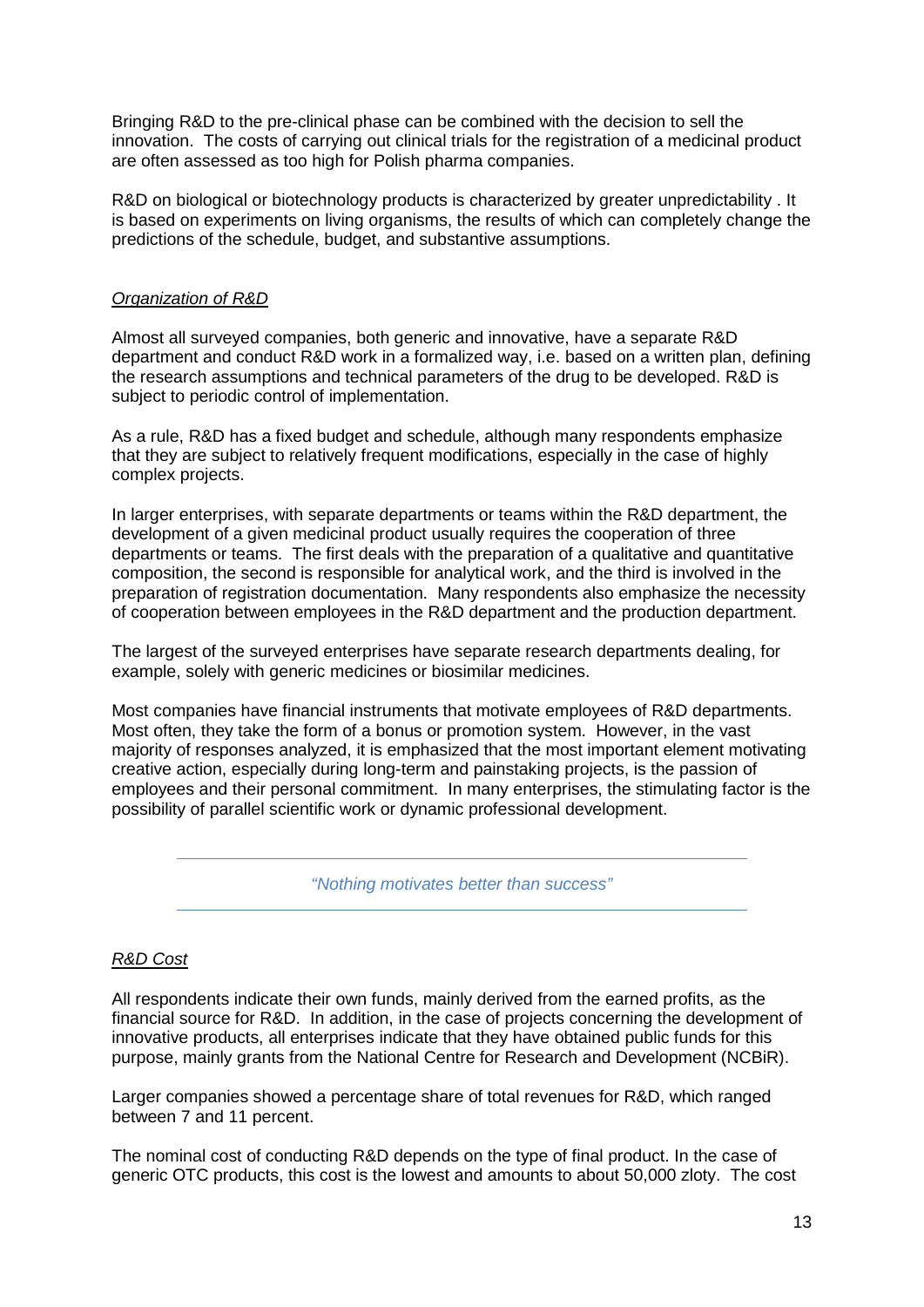of developing a more advanced generic medicine was in the range between 50,000 and 750,000 euro.

The cost of R&D on an innovative drug varies from 10 to 100 million dollars. This high cost is commercialization of the developed product commences before the costly final phase of clinical trials begins.

One in four of the respondents conducts clinical trials, most often in single cases of innovative medicines.

As a rule, the costs of conducting R&D in Europe are assessed as relatively low but more expensive than those carried out in Asian countries.

## *Duration of a drug development project*

In the case of generic drugs, the majority of respondents gave the average development time as three to four years. In a few cases – mainly companies developing OTC generics – a shorter period of one to two years was indicated.

In the case of innovative products, R&D was conducted for six to seven years before the product has been brought into the clinical trials phase.

There is no uniform opinion among respondents on whether the time of developing medicinal products in their enterprise is shorter or longer than in other enterprises. The individuality of each case is emphasized.

The vast majority of surveyed enterprises never conducted research on a licensed product, although some of them expressed the desire to obtain such licenses. The vast majority of the surveyed enterprises did not conduct any research that was not directly related to the development or improvement of products, but would serve only to deepen knowledge in a given area.

## *Cooperation and partnerships*

The surveyed enterprises emphasize the interdisciplinary nature of conducted R&D and the need to cooperate with specialists in many fields. They indicate the need for knowledge in the fields of medicine, pharmacy, chemistry, physics and biology. Enterprises in the field of biotechnology added biotechnology and microbiology to this list. Most respondents underline the importance of legal knowledge, especially related to the legal protection of innovative products and freedom to operate in the pharmaceutical sector.[21](#page-5-0)

Entities developing new products and large generic companies conduct their research jointly with other entities. In particular, cooperation with:

- Other companies, e.g. as part of a formalized consortium, in particular for the implementation of scientific projects.

- Universities or research institutes, particularly for the development and improvement of products and in tests of products.

<span id="page-14-0"></span> $21$  See the definition in the annex 2.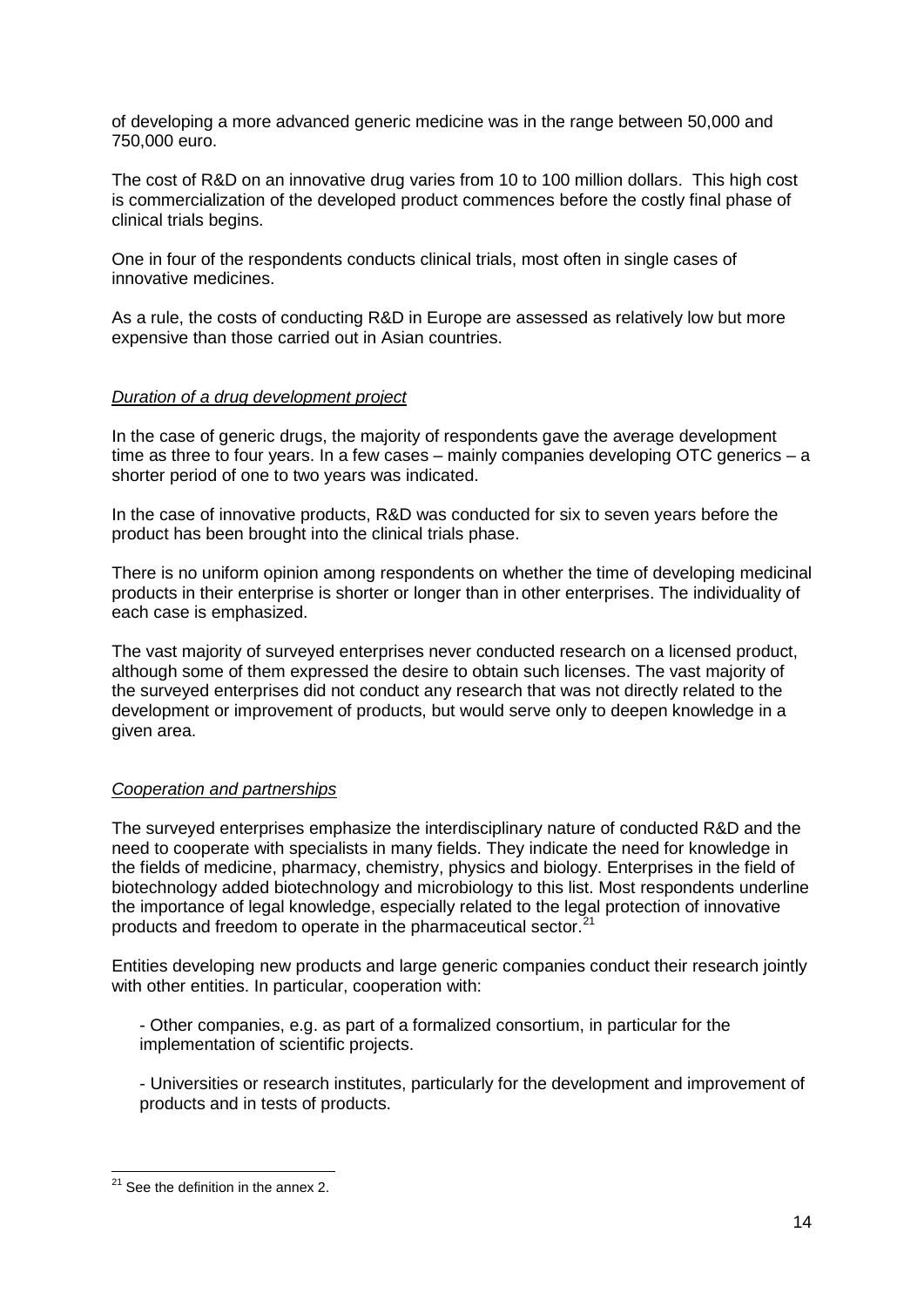As a rule, such cooperation starts with *ad hoc* common activities, which evolve into formal cooperation. Some research work is reported as outsourced. Outsourcing is visible especially among entities operating in the field of biotechnology.

However, many smaller entities from the generic sector have never cooperated with universities, research institutes or other companies and do not intend to do so in the future.

The vast majority of respondents negatively evaluate the services of technology transfer centers, special purpose vehicles or innovation brokers in the science sector. They are assessed as ineffective mainly due to lack of experience in the pharma sector and unsatisfactory legal basis for their operations.

#### *Medical technology sector*

R&D activity in the medtech sector is understood as a complex process. It includes conducting basic research, and then creating a product concept on this basis of this, and then finally conducting development research to verify whether this concept has potential as a market product. This process is usually interdisciplinary and contains many partial studies. They are based on knowledge from various fields, including biology, physics and chemistry and individual branches of medicine, but also precision mechanics, electronics, computer science and utility design. In the case of medical devices, this process ends with obtaining certification.

The vast majority of surveyed enterprises have separate R&D departments, and as a rule they employ between 10 and 20 people. The exception is companies from the field of telemedicine, which have smaller R&D departments, averaging four employees.

**R&D in the medtech sector is strongly formalized.** The vast majority of surveyed enterprises have an ISO quality management system, containing detailed procedures and instructions for the manufacturing of medical devices, modifications of existing products and the development of new ones.

The majority of scientific and R&D ventures in these enterprises are regulated by specific schedules and business plans. Formalization of such undertakings is favored by the use of subsidies from public funds.

As a rule, **resources allocated for R&D come simultaneously from two sources**: from EU funds, most often in programs co-financing the development of SMEs, and from profits generated, constituting the entrepreneur's own contribution. In the telemedicine sector, external investors also finance R&D on individual market projects.

Depending on the complexity of the work and the final product itself, the cost and time of development can vary considerably. In the case of surgical devices, implants and artificial tissues, costs run between one to several million zloty and the duration of R&D from 1 to 10 years. The cost of developing diagnostic equipment varies between 30,000 zloty to several dozen million. The time for R&D activities is the most diverse in this case of diagnostic equipment and can vary between several weeks and several years.

The cost of R&D on telemedicine products is estimated at 20,000 zloty per month. The shortest R&D period cited was several months and the longest was 10 years.

About **half of the surveyed enterprises cooperated with other commercial entities in developing joint projects**. For the most part, cooperation consisted of outsourcing services, and less frequently led to the formation of formal consortia. Overall, cooperation is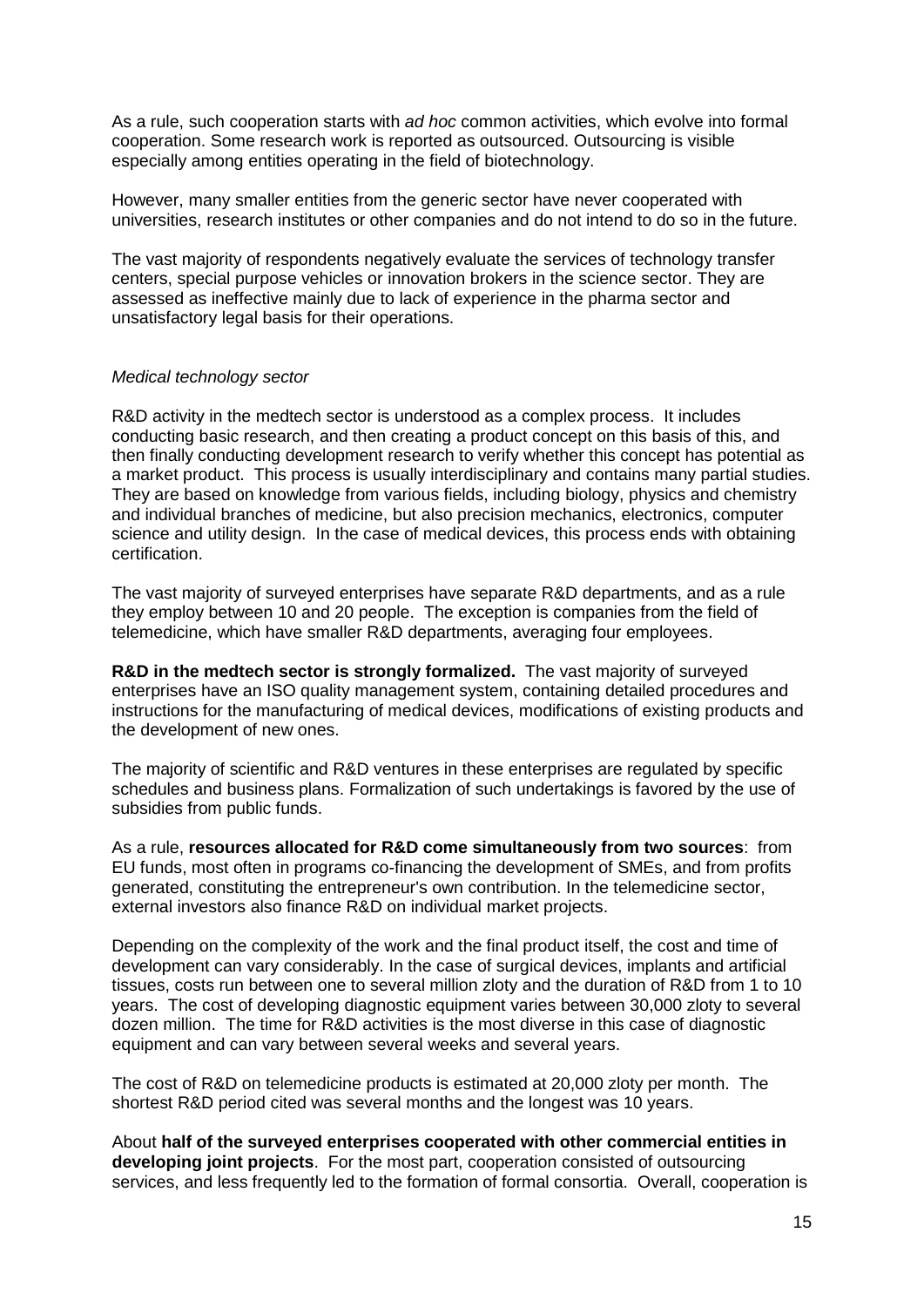rated positively. The main problem identified by the respondents is the lack of precise contractual regulations on rights, especially patent rights, with regard to the results of joint projects.

**Almost all entities cooperated with universities and research institutes**, mostly Polish, but in several cases also foreign (mostly German). Cooperation was the least frequent in the field of telemedicine.

The respondents identified several problems with this form of cooperation. Universities are perceived as being too bureaucratic. The public procurement process and the verification of documents and contracts takes too much time, and the process of establishing cooperation is see as unjustifiably prolonged. Due to research dragging on and a lack of responsibility for meeting the conditions of cooperation, **projects implemented in cooperation with universities are perceived as more expensive and requiring more time.**

In addition, respondents report issues concerning differing goals for entrepreneurs and scientists. For the latter, the overarching goal is often to publish, achieve an appropriate quotation rate, and to submit a patentable technical solution. The goal of developing a mature product, fit for commercialization, is far less important. By contrast, commercialization is the most important goal for entrepreneurs.

The use of inventions developed at universities is assessed as difficult due to their low level of commercialization value.

> *"It is not easy because there are only few academic inventions suitable for commercialization. Often these inventions solve a problem that does not exist."*

Usually new products are developed on the R&D scale, i.e. on a small scale. Application of the effects of these activities on an industrial scale is usually associated with huge costs and considerable time scales.

In addition, some respondents point out that universities have unrealistic financial expectations and do not show sufficient understanding of the specifics of the entrepreneur's market operations.

*"The science sector is not ready and there is no climate to cooperate with companies. Often meetings with entrepreneurs are organized, because it should be done like that. But this is not such an invitation with passion – to come, to be ready to listen to ... "*

As a rule, the services of technology transfer centers and other institutions in the innovation environment are negatively evaluated, as they are considered unprepared for their role.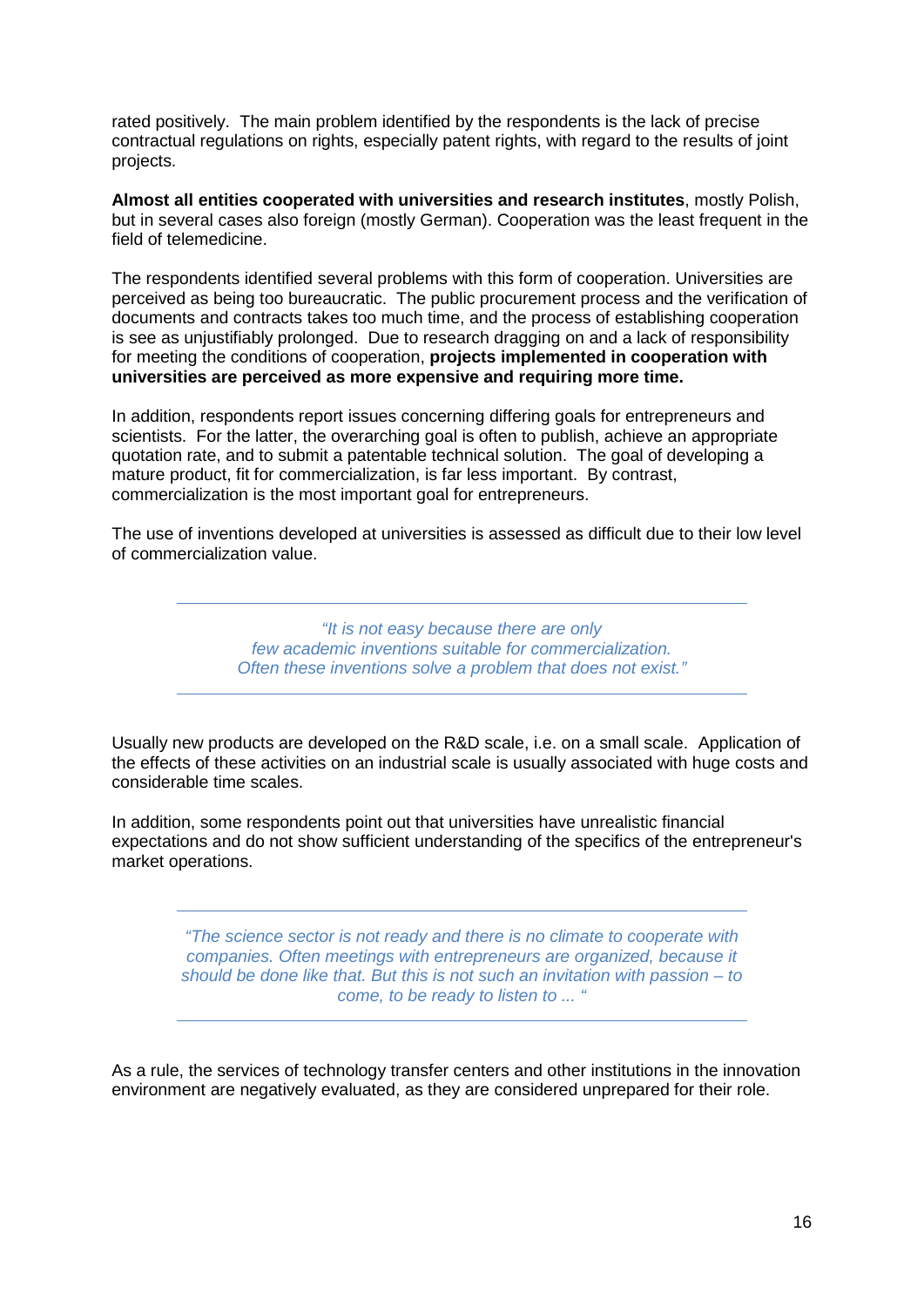# **3.3 Patent protection**

Companies from both sectors protect their IP with rights other than patents. Protection of trademarks is common in both sectors, and utility models and designs play an important role in the medtech sector.

Trademarks are important, especially for manufacturers of OTC drugs and medicinal devices, as they build the brand and customers' attachment to the product. Utility models and designs are seen necessary to protect against copying of medical devices, especially in case of products that are relatively expensive but have a structure or construction that may be imitated easily.

## *Pharmaceutical sector*

#### *Patents and patent applications*

Almost all surveyed entities have patents on pharmaceutical inventions or have submitted applications for patent protection.

As a rule, companies developing innovative medicines have patents in the product category (concerning new chemical molecules) and in the process category (claiming the methods of manufacturing new chemical molecules). As a rule, these entities are relatively new companies on the market and have only few or even only single patents.

Entities of the generic sector patent their solutions in both categories as well. New compositions of known and off-patent active substances, as well as their new polymorphic forms, are claimed in the product category. In the process category, patents are most often acquired for new production methods of known substances and their compositions, often including specific, single steps of manufacture.

## *Patent lifecycle management*

Development of pharma inventions often takes place within the framework of formally planned projects. This particularly applies to R&D in the innovative sector, related to the development of new chemical molecules and often part of projects co-financed from public funds.

R&D on improvements of known products is less formalized; the development of a new composition of known substances or a new method of manufacturing an already known product may take place by chance. Large entities of the generic sector emphasize that often time and cost given to solving a seemingly trivial problem means that the eventual solution became worth patenting.

As a rule, the decision to submit a patent application is taken at a very early stage of product development for fear of being blocked with further work by competitors. However, in some rare cases, interviewees said such action were not beneficial. According to such views, an applicant is, as a rule, not yet ready to commercialize the product and the patent protection period is inexorably passing. A few entities – solely from the generic sector – consciously decided to keep their solution confidential and apply for patent protection only at a later stage of R&D, based on this view.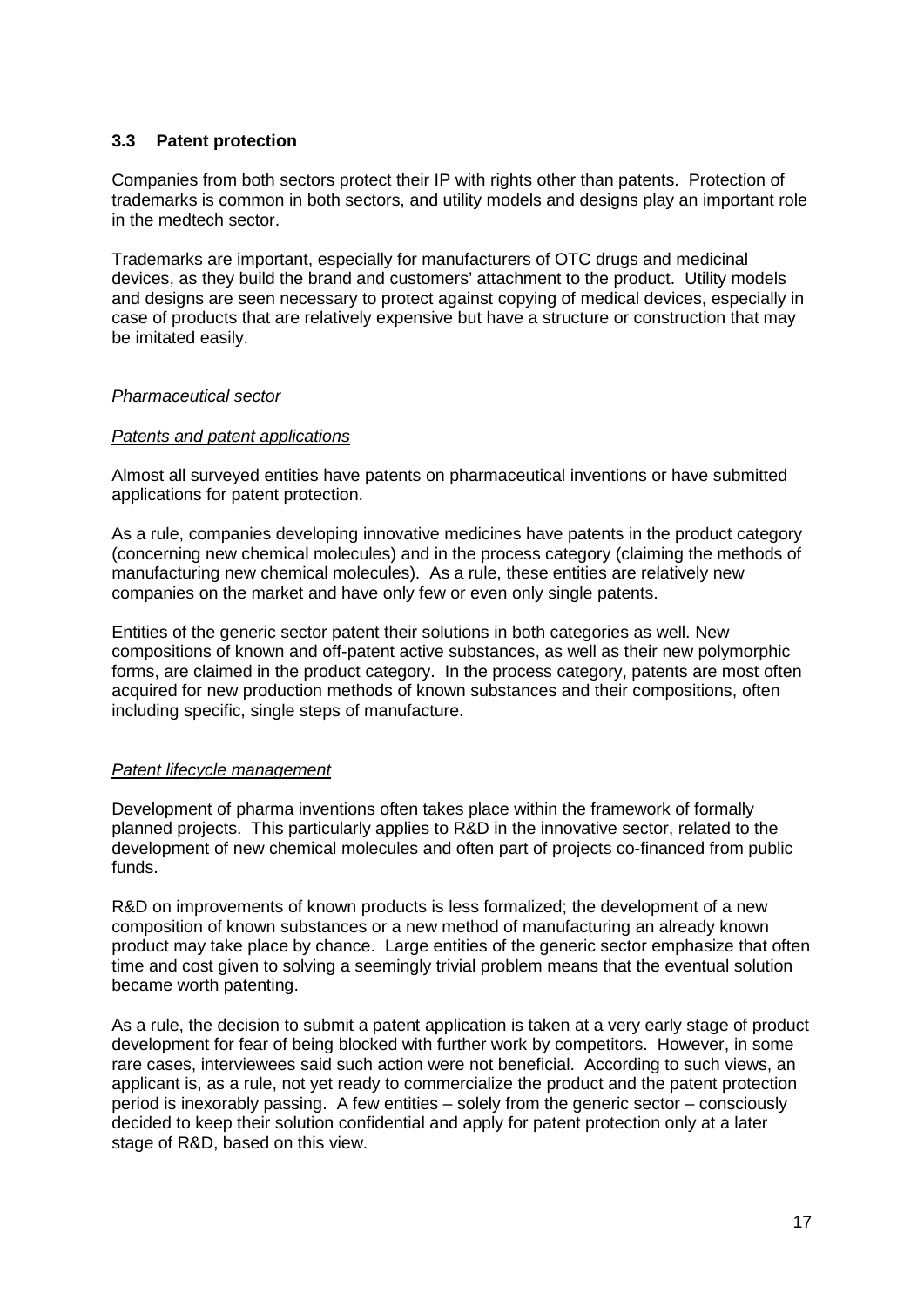Almost all of the surveyed entities have a standard procedure to conduct state-of-the-art searches. In larger generic companies, these studies are carried out by legal departments that later develop a final patent application. Smaller enterprises from this sector commission the state-of-the-art examination to patent attorneys. Patent attorneys deal also with the overall proceedings before patent offices, which is emphasized as particularly important in the case of applications filed abroad.

Entities conducting R&D activities on innovative medicines usually cooperate with patent attorneys too, although they rarely need them to carry out the state-of-the-art search, as they usually have broad knowledge of the innovative nature of the solution being developed.

Entities in both sectors report encountering difficulties in the procedure for obtaining a patent. In the case of innovative companies, these difficulties are more often connected with the necessity of carrying out the procedure in different countries, and hence must deal with substantively different procedural requirements in particular national patent systems. In the generic sector, the main problem relates to the demonstrating the inventive step of the submitted solution and the difficulty in convincing patent office experts of its nonobviousness. The *a posteriori* analysis of the patentability often leads to a situation in which a given solution seems obvious to the expert. However, respondents stress that such assessments are harmful in light of an unusually broad spectrum of hypotheses and research that have to be verified in order to achieve the solution sought.

**It is rare for the surveyed companies to submit patent applications jointly with other entities**. If this happens, it happens either in enterprises developing new chemical molecules or in large enterprises in the generic sector. In both cases, cooperation with universities and research institutes is most frequent.

All companies that declared to have patents indicated that they applied for patent protection both in Poland and abroad. Patent protection is sought most frequently in Western Europe, the USA and Japan.

Large companies from the generic sector patent their inventions in the countries and regions mentioned above, but also in the countries of Central and Eastern Europe (CEE), the countries of the former Soviet Union or the countries of South America. Protecting their solutions abroad is essential for them, not only for the sale of their products but also because of the fact that **they license their solutions on some of the markets.** In addition, in some countries, possessing a patent for a medicinal product is an asset in the registration of medicines. In turn, in other countries, a patent protecting an improved generic medicine may have a negative impact on its registration and possible reimbursement, as it is identified with an original medicine and thus associated with a prohibitively high price.

## *Use of patented solutions*

There are a number of regularities as regards the scope of use of patented inventions. A large number of companies developing new drugs declare that they do not use these solutions yet, as they are still in the phase of further research. Smaller companies from the generic sector, usually with only a few patents, typically use all of their patented solutions. Larger companies in this sector, possessing a significant patent portfolio, do not use all patented solutions due to the fact that specific solutions – especially those patented some years ago – are no longer considered up-to-date.

**Only the largest companies of the generic sector have a formalized patent management policy.** Such a policy defines the principles of developing inventions, rules for disclosing intermediate and final results of R&D activities, the policy of rewarding inventors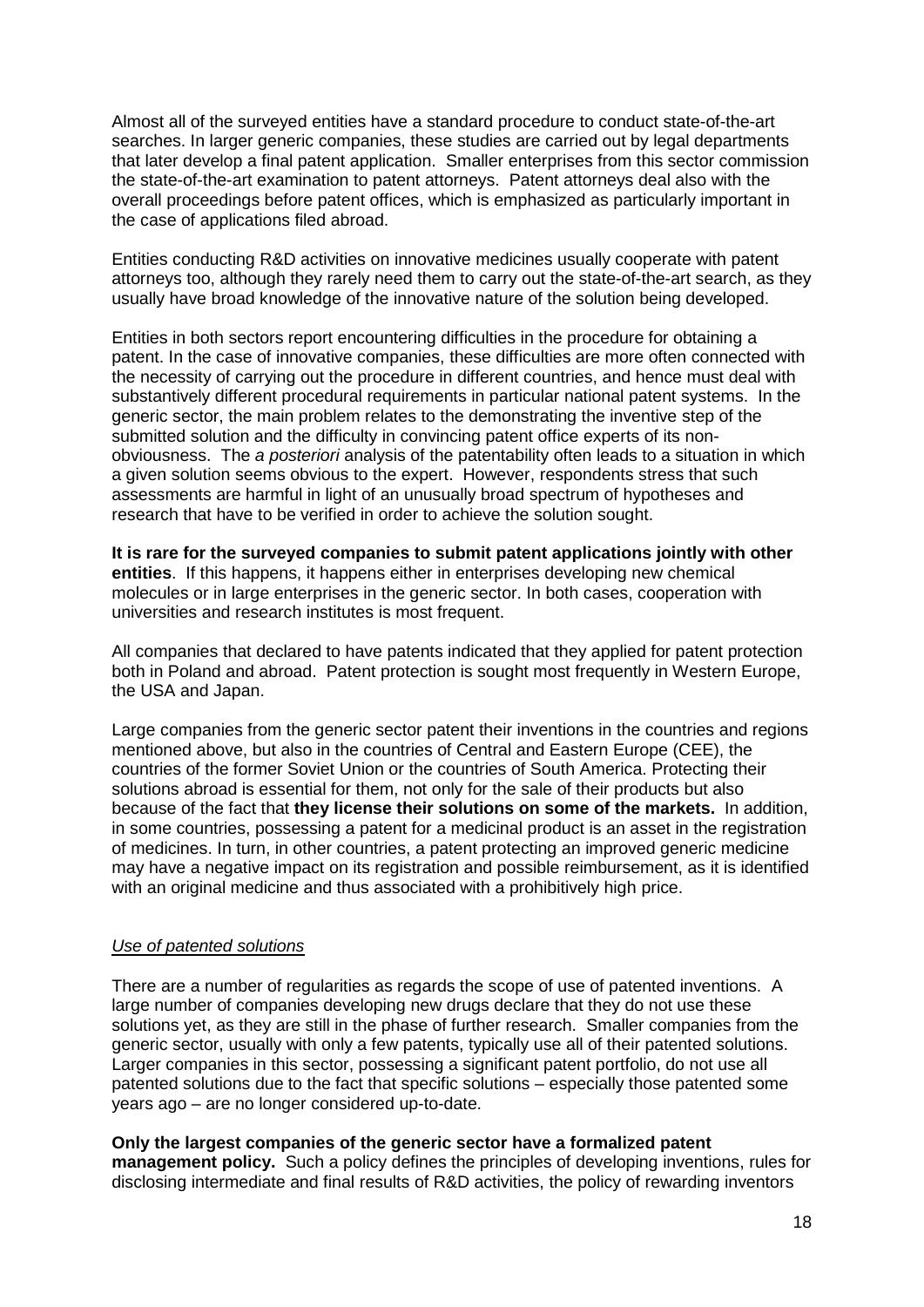and the principles of using inventions, as well as rules for patent search of various types, mostly verifying the patentability of an innovation, or freedom to operate with it.

Similarly, only larger enterprises in this sector have formal procedures for maintaining patents in force. However, respondents emphasized that, despite usage of such procedures, the decision to maintain or resign from patent protection is highly discretionary. The complexity of circumstances regarding the effective use of a patent means that the relevant factors are not measurable, and it is impossible to construct an algorithm that would give an answer on whether to keep the patent in force.

Decisions on maintaining patents in force seem to be even more difficult with regard to foreign markets. Respondents emphasized that **no company can afford to patent its products in all potential markets.** Enterprises that declare maintaining patent protection of their products in many countries indicated a sum of several million zloty per year, allocated specifically for this purpose. In their assessment, without making a conscious choice of protection territory and resigning from protection in countries which are less important for them, the cost of patent protection could reach 30 million zloty per year.

#### *Benefits and importance of patent protection*

In assessing the benefits of patent protection, the interviewed entities distinguished between indirect and direct benefits. Indirect benefits are observed by the vast majority of enterprises. These include: building a competitive advantage, overtaking competitors in market activities, and improving the company's credibility and its legal security.

Large enterprises – usually from the generic sector – cite the possibility of **selling patented products at higher prices as a direct benefit**. Smaller and younger entities identify direct benefits most often with profits from the **sale of company shares or the sale of a patented solution as such**. However, these practices are not frequent among the surveyed enterprises.

The surveyed entities that possess patents or patent applications usually mentioned several reasons for obtaining patent protection for their products.

> *"The reasons for applying for a patent? It's simple - get protection and stop others from getting protection"*

The most important and most frequently mentioned reasons for acquiring patent protection are the following:

#### *a) Securing the right to the invention against being used by others*

For entities developing innovative medicines, **ensuring exclusive use of their invention is the most important reason to use patent protection**. They treat obtaining a patent as a form of protection against the theft of their IP. Obtaining a patent is also intended to create a sense of security for future activities and investments regarding the patented invention.

Obtaining a patent in the innovative sector is of paramount importance to recouping the investment in R&D. However, the development of a new drug is so costly that return on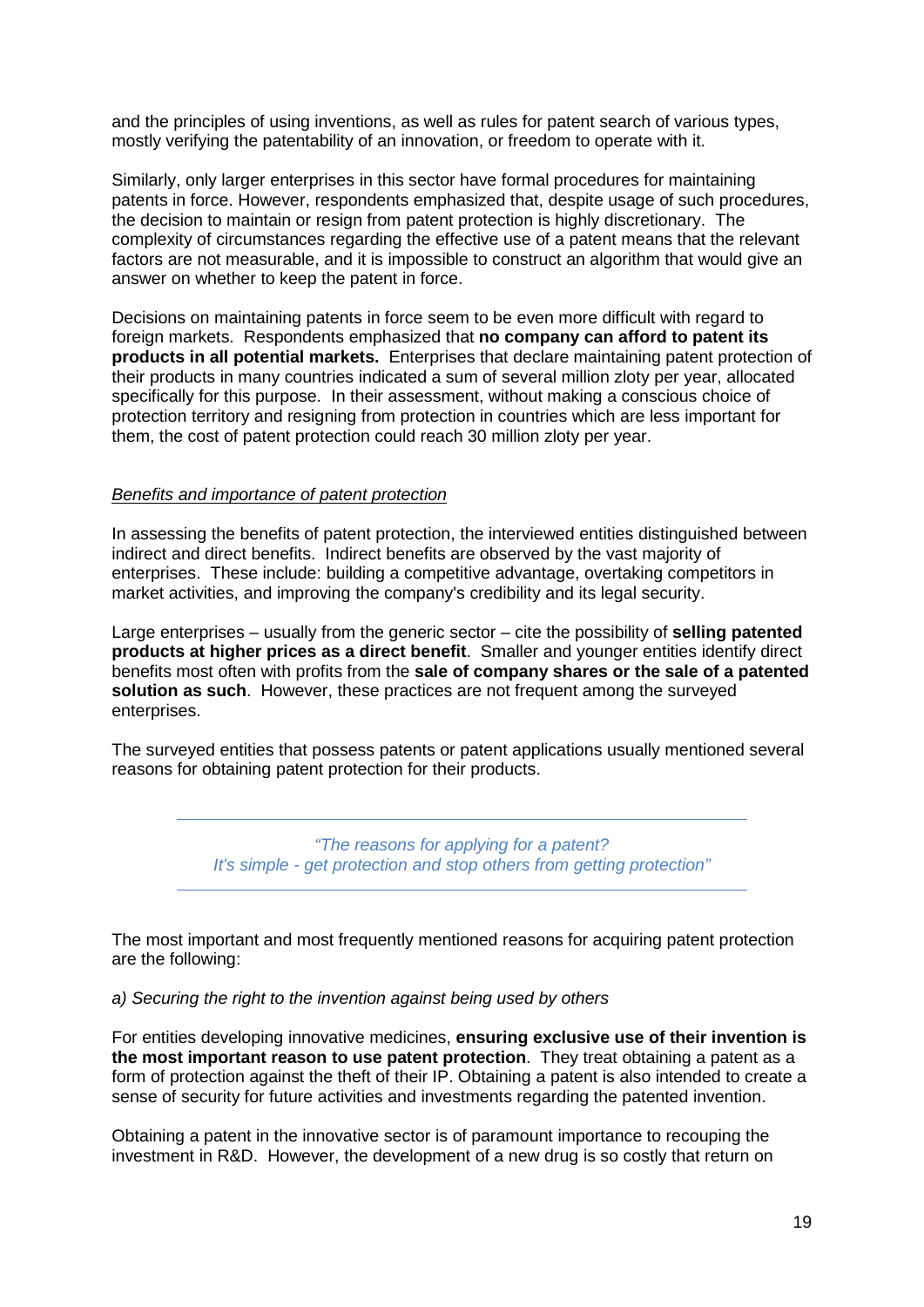investment is only possible when the drug is sold globally. As a result, patent protection on the global market is of key importance for enterprises in the innovative sector.

## *b) Securing the right to use the invention against being blocked by others*

Obtaining a patent for a pharmaceutical invention means that detailed information about the product itself or the method of its production is disclosed. Consequently, the essence of the solution loses its novelty, so no other entity can patent the same solution. This is essential for entities from both sectors, as it secures enterprises from having their activities blocked by competing entities. For this reason, both sectors emphasize the need to submit a patent application as soon as possible.

**In the generic sector, this function of patent is cited as more important than acquiring exclusive rights to the solution.** Entities from this sector are less likely to patent on a large scale abroad, and so they take into account the fact that other entities may use their solutions abroad, even in the case of obtaining a patent in Poland. However, by obtaining a patent, they can be certain that a third party cannot block their research or market activities.

> *"Often, patent applications are filed to secure your right to the invention and not necessarily to the intention of attracting potential infringers"*

## *c) Legal security*

The vast majority of the surveyed entities have never participated in court proceedings concerning patent rights. Many of them emphasize that they cannot afford a court litigation. For this reason, it is crucial for them to regulate their legal situation as precisely as possible.

In addition, clarifying the patent situation is particularly important for entities developing innovative medicines that need a partner to cooperate in further development of their product or that plan to sell a patent or right to patent.

## *d) Increasing the value of the company*

A patent is treated by innovative enterprises as an asset that can be measurably valued and which builds the company's assets. The patent portfolio of pharma companies is a key factor when applying for loans or when negotiating with potential investors.

In addition, a patent is essential in a situation when a relatively small company is aware that it is not able to develop the patented technology itself and strives to sell it. Innovative enterprises emphasize that getting a high price for a patented technology is not necessarily connected with the buyer's will to implement the patented solution. Sometimes a large player in the pharma market buys a patent only to restrict the patented drug from being placed on the market in competition with their own product.

Larger generics companies, in turn, emphasize that patents are essential when licensing the production and sale of a product abroad. **The value of a license agreement may vary considerably depending on whether the product is protected as know-how, whether it is the subject of a patent application, or the subject of one or more patents.**

Smaller companies from the generic sector admit that they have difficulties with the proper valuation of their patents. They propose that the PPO offers a service for the valuation of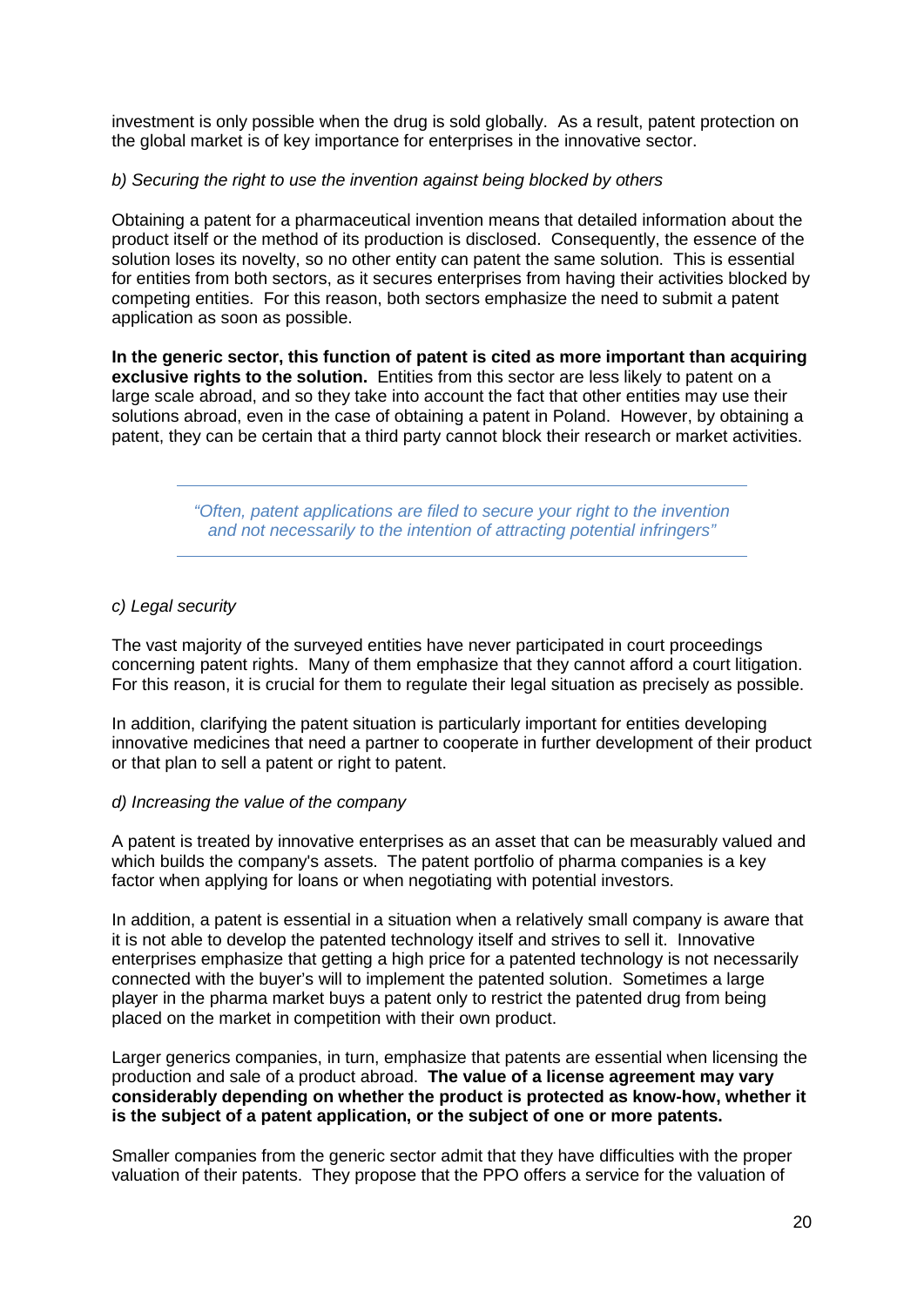patents granted, which would facilitate taking further steps with the sale or licensing of the patent subject.

## *e) Strengthening goodwill towards the company*

In addition to all reasons mentioned above, patents are generally perceived by the entities in both sectors as important to the company's marketing value, enhancing its credibility and reputation.

*"Patent is a value that determines the future of the company"*

#### *f) Giving due satisfaction to creators*

The last reason mentioned by the surveyed entities is to give due satisfaction to the inventors. Obtaining a patent is an honor for the creators, and also acts as an incentive for other researchers to work harder in pursuit of their goals.

#### *Abuse of patent protection*

According to a few respondents representing small entities in both sectors, patent protection is important for the largest and richest pharma companies – i.e. global market leaders – not only because of the possibility of achieving large profits but also because of the possibility of abusing the patent system, for example, by creating patent thickets and blocking innovation, and by using exclusive rights to initiate court disputes, even in clearly unjustified circumstances.

#### *Lack of patent protection*

A few enterprises declare a total lack of interest in patent protection, although these were the exception to the rule. These enterprises were companies producing OTC drugs and dietary supplements and, by contrast, companies providing products and services in the field of molecular biology, mainly in the field of diagnostics.

In the first case, the companies do not carry out R&D work on the improvements of follow-on products and therefore they have no patentable material. In the second case, due to the specificity of technologies used in molecular biology, the product's lifetime in this field is estimated at only five years. Obtaining a patent and incurring its protection costs is therefore not profitable for enterprises in this area. **They strategically choose not to disclose their innovations and to protect them as know-how.**

> *"At present, there is no IP protection system that, in our opinion, would be effective for protecting innovation in the field of molecular biology"*

Interestingly, sometimes companies that improve known products or develop innovative methods of production make a conscious decision to not apply for patents. However, in this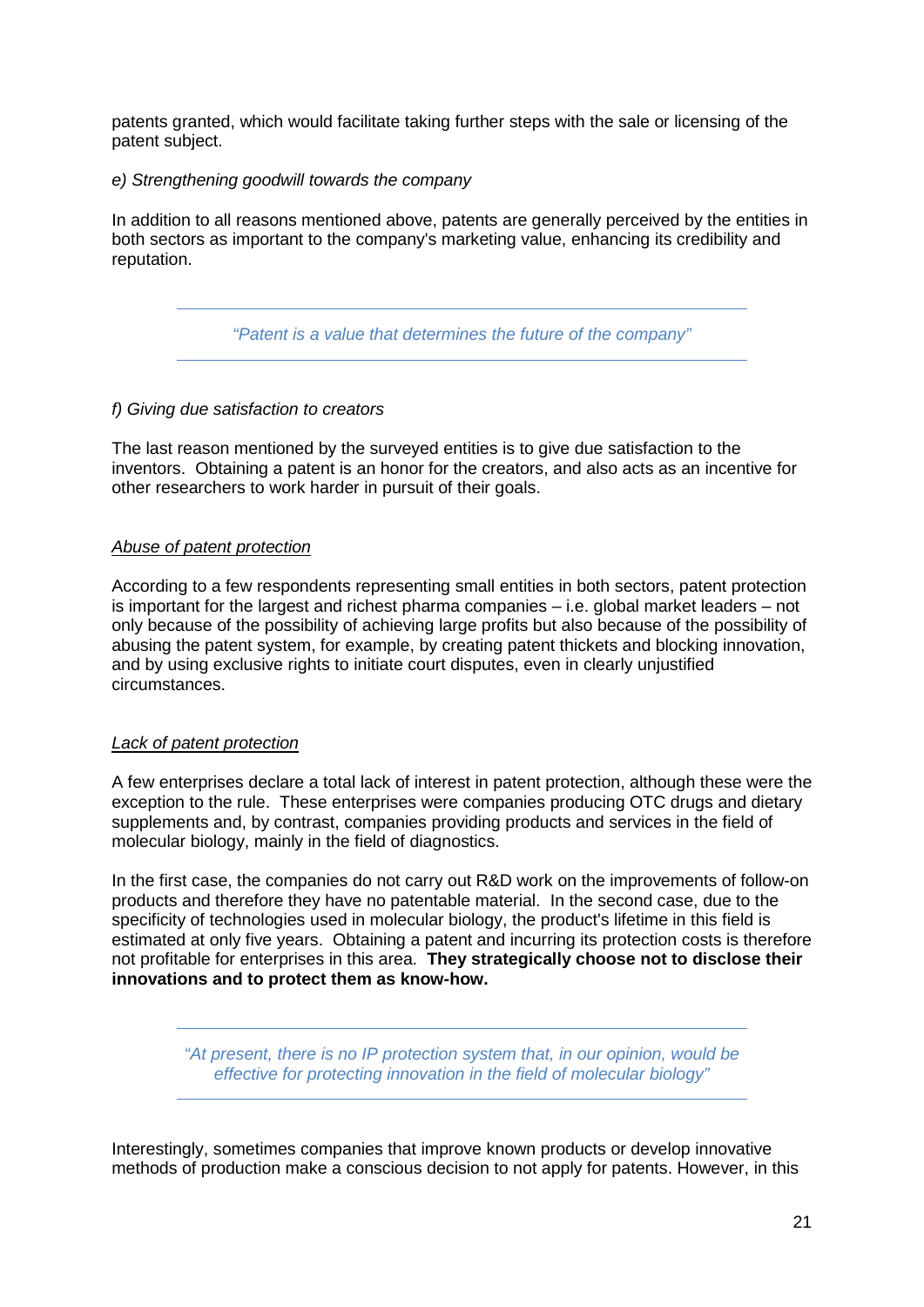case they decide to keep them secret. They justify such policy with a relatively high probability of refusal to grant a patent, due to earlier applications or due to lack of inventive step of the solution. In such case, a patent application involves the risk of disclosing the essence of an innovation and moving it into the public domain without providing any legal protection.

However, most of the surveyed entities point out numerous risks resulting from lack of patent protection. Firstly, maintaining a given solution as know-how is always associated with the risk that another entity will, in the meantime, elaborate the same solution, claim it and thus block the results of product development. A second risk relates to personnel mobility: the lack of exclusive rights to the key elements of research raises the risk that employees who leave the company may take this knowledge with them and share it with competitors. A third risk relates to the fact that IP constitutes an important asset and can determine the value of the company. Therefore, **resigning from patenting own solutions may result in limiting the value of the company.** 

Almost all surveyed entities conduct research on the so-called "freedom to operate", which is an analysis of whether a planned product infringes patent rights or other IP rights. This research allows companies to determine whether a patent in force affects a product that is going to be placed on the market, when such patent protection ceases, and if it is possible to circumvent the patent. This knowledge is seen as crucial since it enables the work schedule to be planned around product commercialization, or around the potential of obtaining an own patent for the improvement of the original product. Typically, patent attorneys conduct the freedom to operate analysis; however, large generic companies may conduct it within their internal legal departments.

Only very small group of respondents does not carry out freedom to operate research. These entities do very limited R&D and have a stable number of products in their portfolio. Apart from that, they usually buy active substances from other companies and secure themselves by demanding a non-infringement declaration with the purchase.

**In the vast majority of surveyed entities, there has never been a dispute regarding infringement of a patent of another entity**. However, manufacturers of generic drugs admit that after receiving marketing authorization, it is normal to receive so-called "warning letters" indicating until when the patent on the reference medicine remains in force.

Enterprises that have participated in such disputes emphasize that these were isolated cases. As a rule, there is a general opinion among respondents that in the event of a dispute, it is not worth entering court. There is also a belief that domestic pharma companies do not carry out lawsuits against each other, but rather reach agreements by way of amicable resolution.

#### *Medical technology sector*

#### *Patents and patent applications*

The majority of surveyed medtech entities already have patents or have applied for patent protection. The intensity of use of the patent system varies. Some companies possess only one patent or one pending patent application, while a few have a long patent portfolio of dozens of patents and patent applications. **On average, the surveyed companies declare having a few patents or patent applications.** There is no clear-cut relationship between the medtech subfield of activity and the use of the patent system.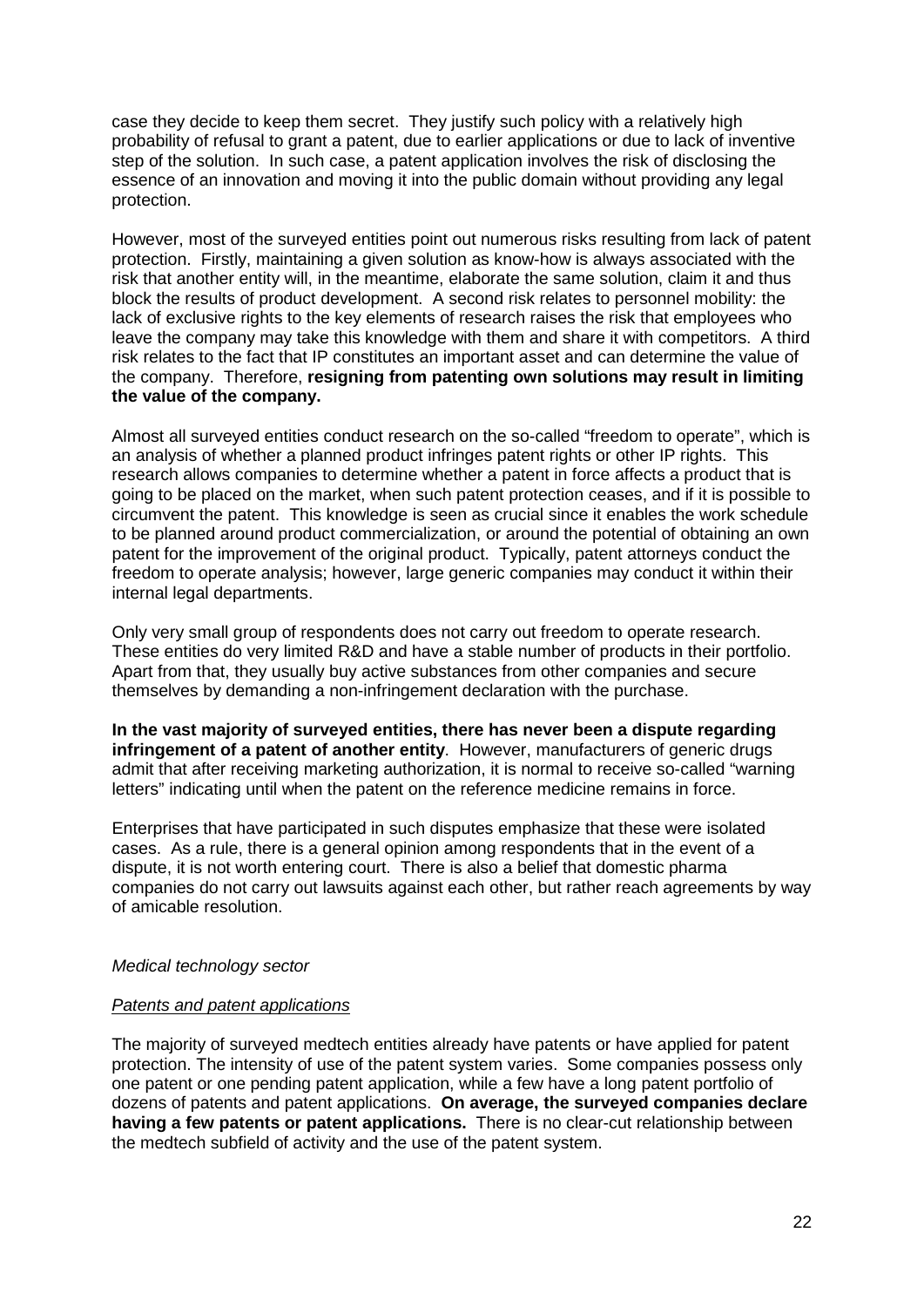Entities of the medtech industry patent their solutions as both products and processes. In the first case, patents are granted typically for constructions, medical devices or new materials. As regards processes, they are connected to medical technologies, methods of manufacturing and methods encompassing algorithms in computer-implemented inventions.

The development of inventions usually takes place within the framework of formally planned projects. A few respondents underlined that even when R&D activities are planned, their outcomes may be unpredictable. In many cases, patented inventions were created within formal projects, but not necessarily followed the preliminary plan.

The procedure of applying for patents is generally assessed as complicated. In particular, properly drafting patent claims is cited as an issue, as was the necessity of multiple improvements and corrections to the claims within the patent grant procedure. Some of the respondents point out that the examination of patent application in the PPO lasts too long, while others specify the prohibitively high costs of patent procedures, especially abroad.

Most of the surveyed entities cooperate with patent attorneys, who are responsible for the state-of-the-art search. They usually conduct surveys on freedom to operate, as well as drafting the patent application and dealing with the overall proceedings before patent offices.

It is not rare for the surveyed companies to submit patent applications jointly with other entities. Most frequently, they applied for patents together with Polish universities, especially medical universities and research institutes. One company declared a patent application submitted jointly with a foreign research institute. However, some of the respondents point out that such cooperation may result in serious difficulties, particularly concerning the proportion of shares in the ownership of a patent right.

About half of the companies benefiting from patent protection also applied for patents abroad. Most often, patent protection was sought in the EU, the USA and Japan. These companies see patent protection as a necessary condition for recouping their investments. Without patent protection that is valid in the most important markets in Europe and the USA, the benefits of domestic patent protection are seen as illusory.

Respondents patenting abroad highlighted the fact that the medical services market is global. The number of Polish patients who will be recipients of a given service is very limited in comparison to the capacity to deliver the patented products or technologies. Most of the companies that do not apply for patents abroad state that the primary reason for that is lack of sufficient finances.

> *"We do not patent in every foreign market because of costs. We try to optimize costs by blocking patents only in key markets. This is cost optimization."*

Very exceptionally, medtech companies declared not to be interested in patent protection. In those few cases, they prefer to not disclose their know-how, as in their opinion there is always a risk of patent circumvention. In addition, several companies expressed caution about patenting too many solutions, as they believe it to be economically ineffective.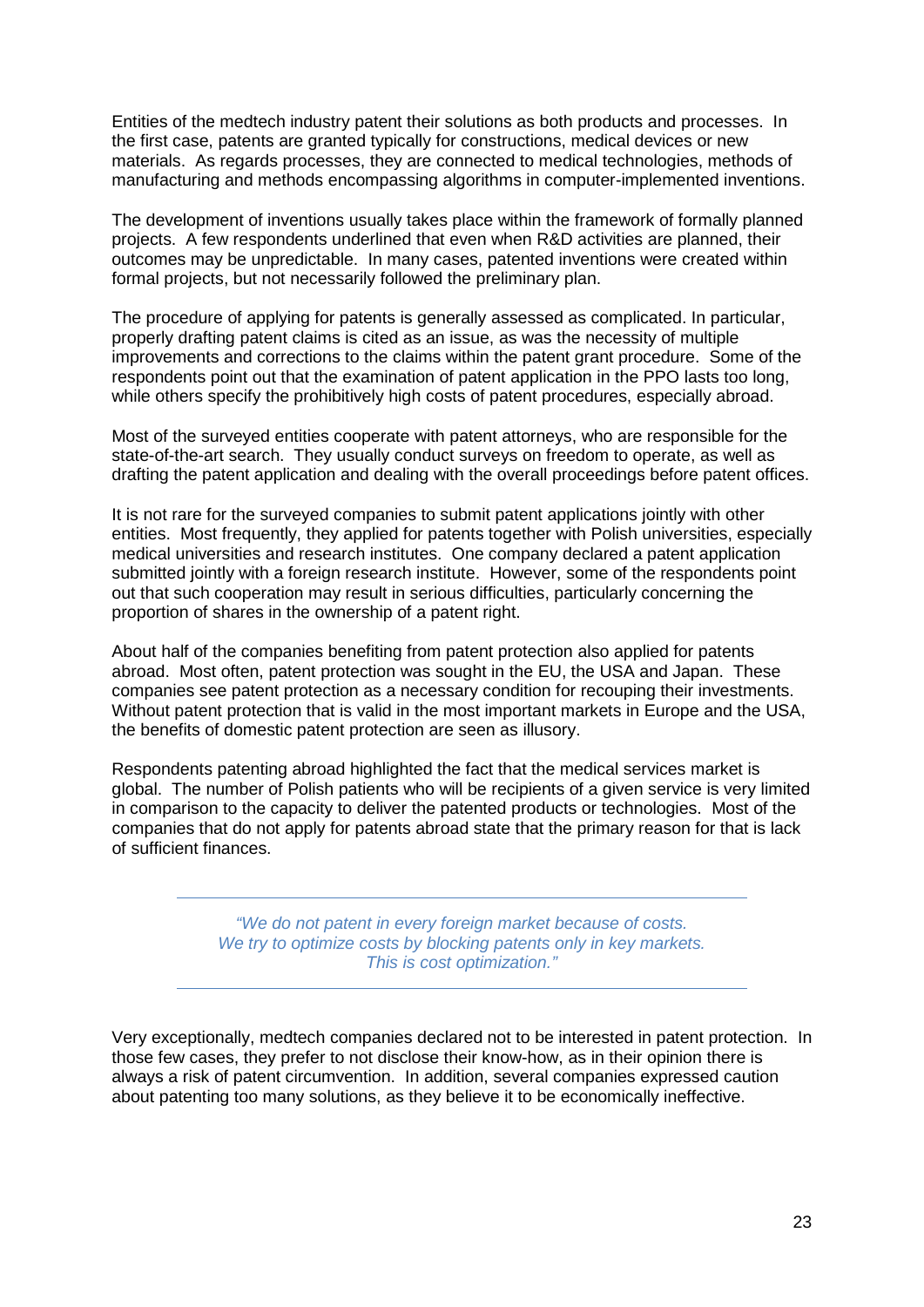*"I am a fierce opponent of patenting merely for the sake of patenting. Generally, where I do not see the potential, I advise against patent application, which will end with a Polish patent application for PLN 550, which cannot be modified later and which will reveal the essence of innovation within a couple of months"*

#### *Benefits and importance of patent protection*

In assessing the benefits obtained from patent protection, the interviewed medtech entities distinguish between indirect and direct benefits. Indirect benefits are observed by the vast majority of enterprises. Indirect benefits include building a competitive advantage, improving the company's credibility, and strengthening the company's legal security. Only a few respondents indicated direct benefits, which were connected to the sale of patented solutions.

Most of the surveyed companies declare that they use patented innovations in all or the majority of their business activity. Many respondents indicate that they do not charge higher prices for patented products or technologies. In their opinion, the simple fact of obtaining patent protection for a product or technology is of no importance to the end customer. Thus, medtech companies are more concerned with the indirect benefits of patents.

Those surveyed entities possessing patents or patent applications usually mentioned several reasons for their need to obtain patent protection for their products or technologies. The most important and most frequently mentioned reasons for acquiring patent protection are the following:

## *a) Securing the right to the invention against being used by others*

Companies that perceive their patented solution as a real breakthrough innovation are the only ones indicating this.

#### *b) Securing the right to use the invention against being blocked by others*

In general, this function of patent seems to be more important in the medtech sector than obtaining exclusive rights to an innovation. Obtaining a patent for an invention means that detailed information about the product itself or the method of its production is disclosed and, consequently, the essence of the solution loses the novelty so that no other entity can patent the same solution. This is essential for the surveyed entities, as it secures enterprises against being blocked in their activities by competing entities. This is crucial reason for seeking protection, particularly for companies that intend to develop their inventions into the more sophisticated versions.

#### *c) Legal security*

A minority of the surveyed entities participated in court proceedings concerning infringement of patent rights. A few of those disputes ended with invalidation of the patent in question.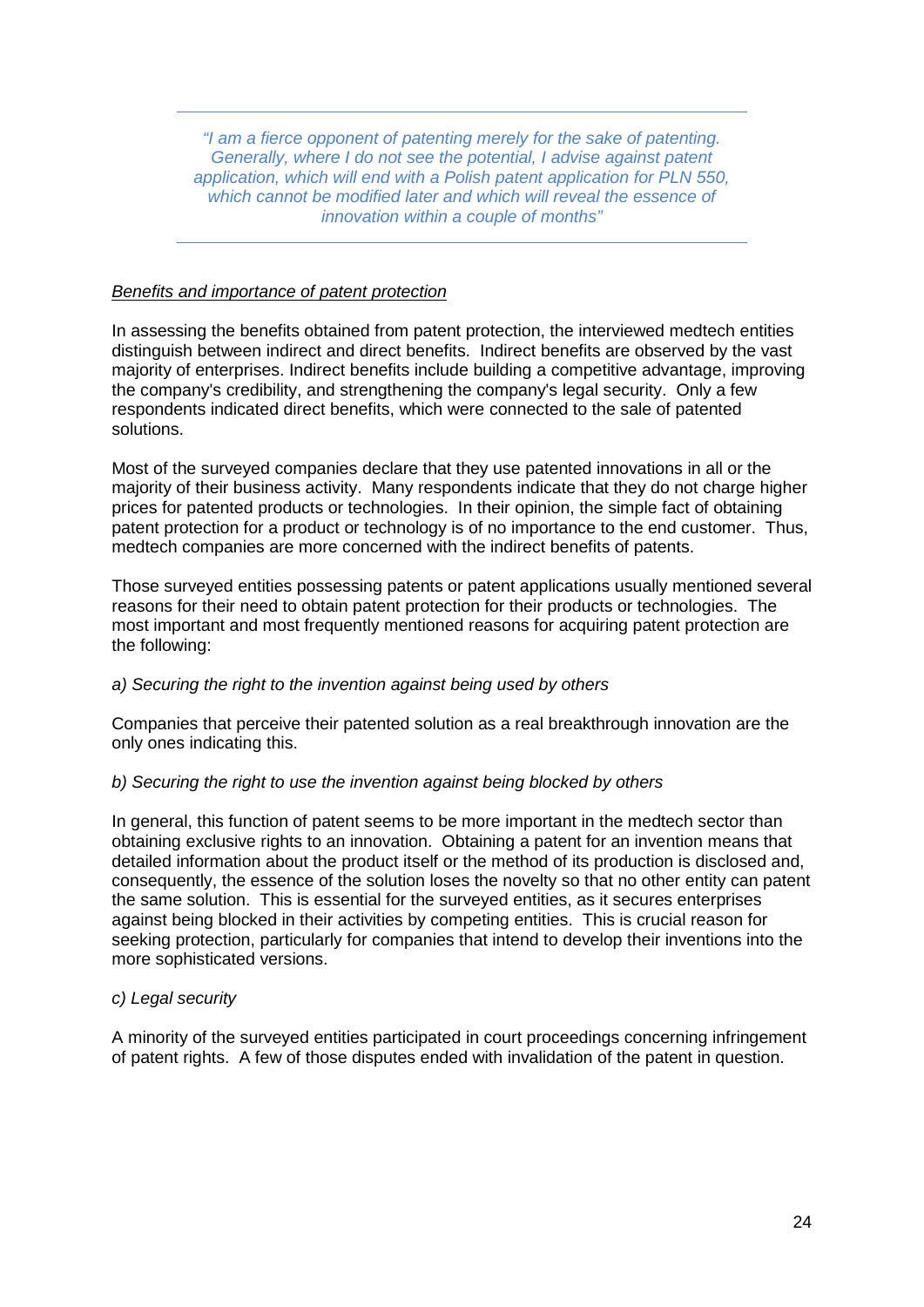*"If we did not care about patent protection, we would not have found sources of financing to date. It would also be unlikely to bring investors to the tasks still ahead."*

## *d) Increasing the market value of the company*

The patent portfolio of medtech companies is of key importance when applying for loans and when negotiating with potential investors. Many respondents indicate that patents are important to prove the credibility and good reputation of a company. They seem to be necessary in negotiations with foreign partners. Most respondents believe patents are crucial for initiating cooperation with distributors of medical products and services in foreign markets. The medtech sector generally sees patents as prestigious and typically uses them for enhancing marketing strategies. Medtech patents are often paired with scientific publications in domestic and foreign specialist journals, which also enhance the market position of a company. A relatively high number of respondents say that patents are valuable for proving the experience of a company and its capacity for future R&D projects, such as those funded by domestic or European grants.

On the other hand, many respondents stress that patents alone cannot generate prestige and goodwill. It is necessary to undertake marketing activities, including expensive undertakings such as professional events, scientific congresses, forums and meetings. Only huge enterprises are able to afford this kind of promotion.

#### *Abuse of patent protection.*

Respondents in the medtech sector do not report cases of abuse of patent protection.

## **3.4 IP protection**

#### *Pharmaceutical sector*

The Polish IP system is seen as convergent with the European system to a large extent.

Many respondents point out that the IP protection system in Poland is cheap compared to Western European countries, especially in relation to the costs of court proceedings and legal services. However, entities in the area of biotechnology and molecular biology expressed a different view. In their opinion, their field is so highly specialized that it is difficult to find affordable professionals among Polish patent or legal attorneys.

In the opinion of the majority of surveyed enterprises, **the main problem with the Polish IP protection system is the lack of specialized courts**. Respondents emphasize that IP cases are dealt with by district courts, in which judges are often unprepared to adjudicate on complex patent cases. As a result, the proceedings before the courts are unduly prolonged and judgments submitted in IP cases are quite unpredictable. Many respondents assess this system negatively when compared with more mature jurisdictions, such as Germany or Britain.

Problems in the substantive law of IP, as indicated, concern interim injunctions, the interpretation of the so-called Bolar exception, and the lack of manufacturing waivers in the regulation of SPCs.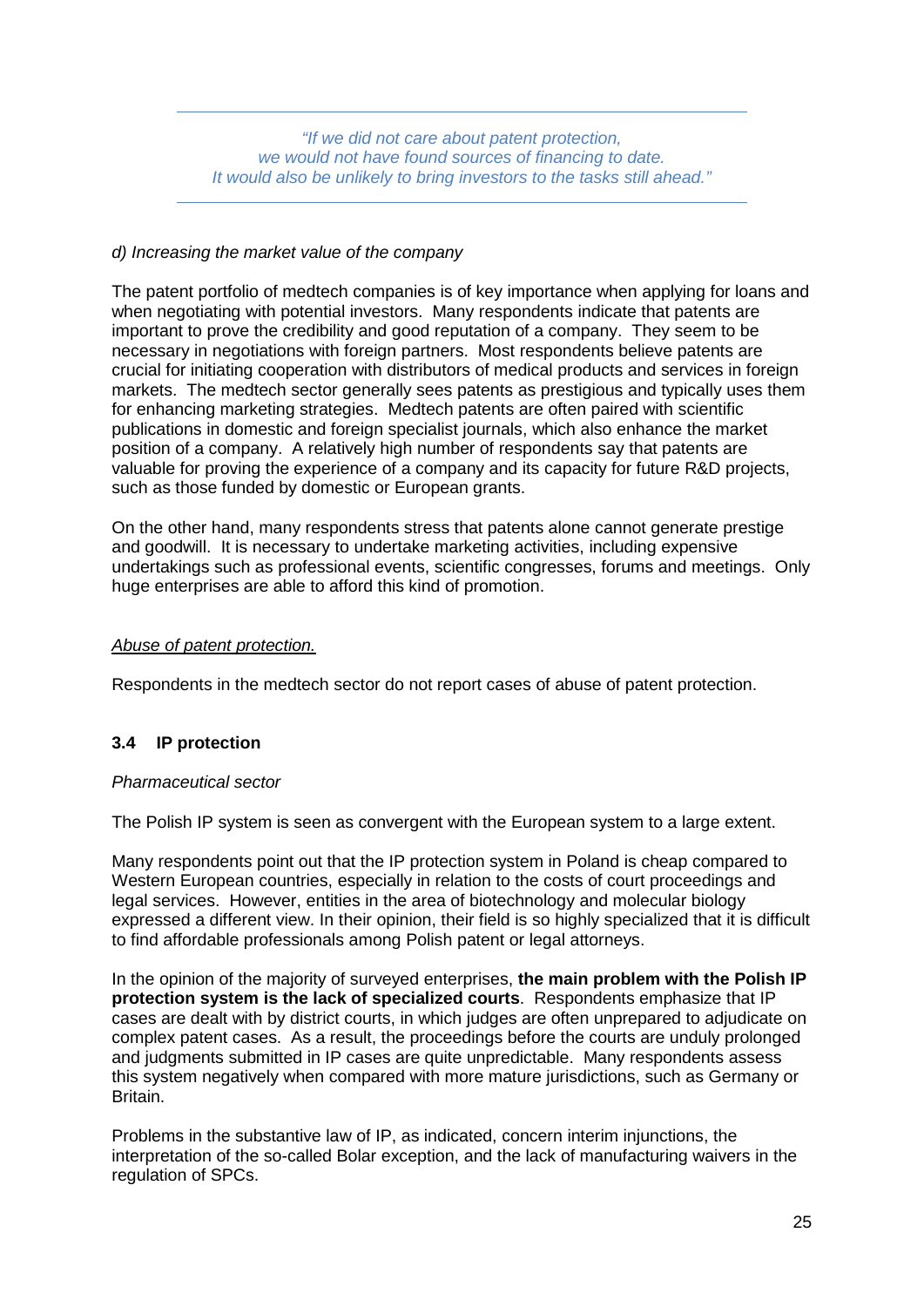In the view of the respondents, the Bolar exception should be regulated by the Polish Act on Industrial Property in a more precise manner. This exception should explicitly cover offering, importing, selling and using samples of the patented substance for the purposes of market authorization procedure.

With regard to SPCs, respondents proposed that manufacturing waivers should allow for production of the SPC-protected pharmaceuticals when they are intended to be exported beyond the EU. **This legal mechanism would enhance the competitiveness of the generic industry in Europe against their competitors located in countries with no SPCs.** 

Respondents point to the excessive length of court proceedings, often lasting for many years, as the reason for their appreciation the so-called "bifurcation" system, in which courts decide on patent infringement and the patent office decides on patent invalidity. However, the prevailing opinion holds that specialized courts should be set up to deal with both types of cases.

A small group of respondents points to problems with timely handling of proceedings in the PPO. For example, they indicate that the patent invalidation procedure can last for several years and consider this unreasonably prolonged.

Finally, the initial years of the SPC system in the PPO are subject to critique. Many generic companies believe that many of the SPCs granted during this period should not have been granted at all.

Most respondents do not identify IP abuses in the Polish pharma market. Larger generic manufacturers indicate specific abuses, mainly concerning disputes before courts, which may be initiated by producers of innovative drugs in objectively unjustified cases. Infringement proceedings can take many years, which in turn may result in the elimination of a given product or the entire company from the market.

They also mention that innovative drug producers may refuse to sell a sample of an active substance needed for the generic registration procedure, even when it was impossible to purchase this material from another manufacturer. According to respondents, the reason for refusal is the desire to delay the bioequivalence study of the generic product.

#### *Medical technology sector*

Respondents do not indicate differences between standards of IP protection in Poland and in Europe.

However, some respondents' comments concern business practices in this area. They believe that more importance is attached to patents and IP protection of products in Western Europe and the USA. They also note that companies in these territories conduct careful observations of products and services proposed by competitors and have a greater understanding of the latest trends and technologies. International fairs, exhibitions and scientific conferences play a more important role there than in Poland.

Regarding the operation of the EPO, only a few of the respondents complain that it works too slowly and assess the European patent system as ineffective.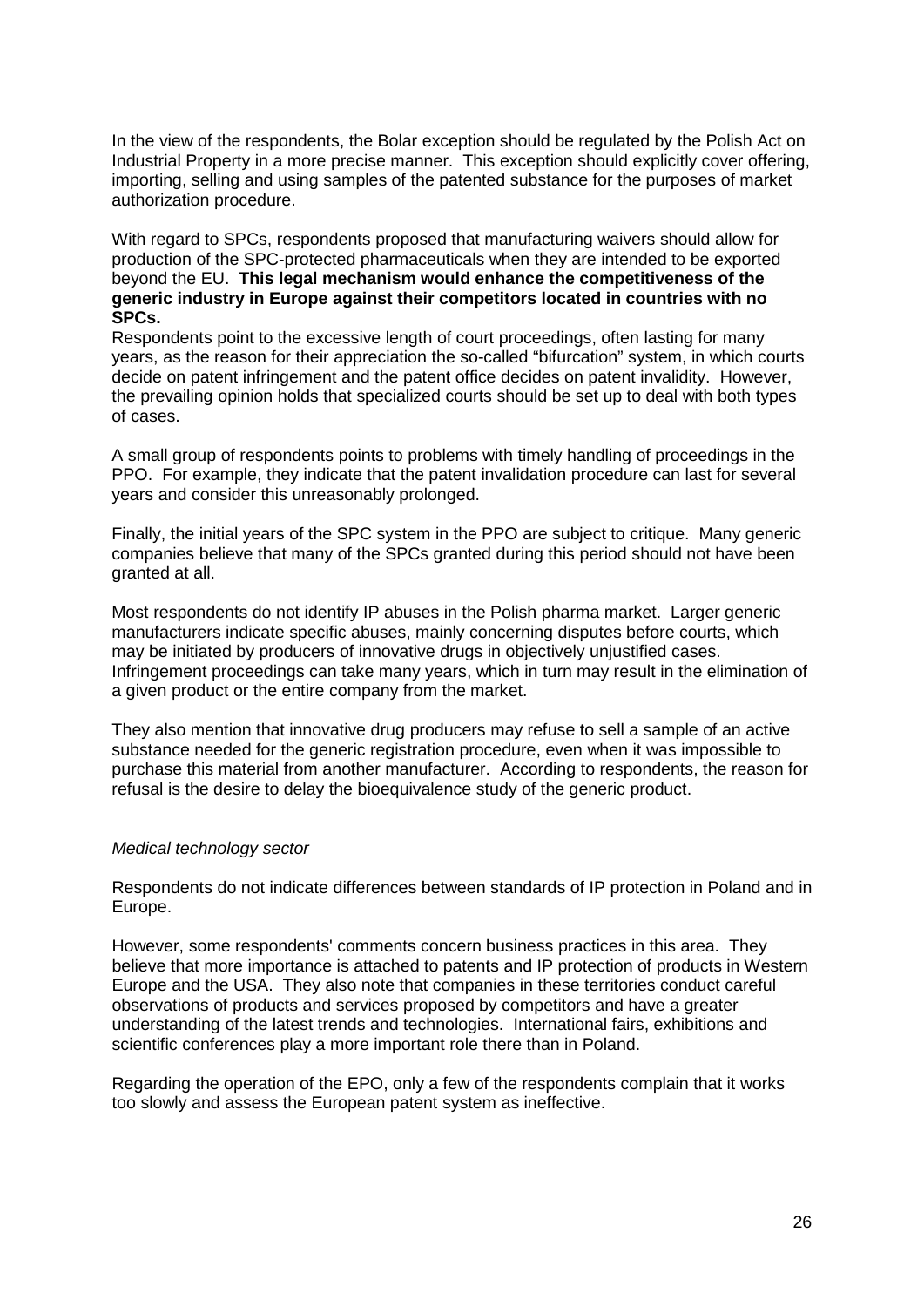*"It is incomprehensible to me that the grant of a patent lasts five years, even taking into account some very complex technologies."* 

Entrepreneurs in the field of telemedicine emphasize that patent law in the USA is much more suitable for their solutions. US patent law is seen as more flexible, especially regarding the patentability of software solutions.

*"Simply now, in practice, every digital device that performs more complex operations, such as data processing, implements a specific algorithm. Applicants pretend that it is a device and patent law, and the Patent Office – Polish or European – pretends to get it and grant a patent, but there is some fiction. The patent office in the States is more user-friendly, so to say."*

#### **3.5 The role of IP for innovation**

Trademarks and industrial designs are the most commonly used alternative forms of IP protection. The entities specializing in the sale of OTC drugs emphasize that trademarks are of key importance because they build the brand and customers' attachment to the product. Customers usually base their purchasing decisions for non-prescription drugs on television commercials, information obtained on internet forums, or on the grounds of a pharmacist's advice.

A similar position is taken by entities in the field of molecular biology and biotechnology. For their services and products, trademarks, branding and the designation of the company are crucial, since they enable them to effectively promote their products and distinguish themselves from their competitors.

Companies developing new drugs do not own IP rights apart from patents. This is due to the fact that their products are still in the R&D phase and are not offered for sale.

> *"The awareness of the Polish society is also growing very fast when it comes to the intellectual and intangible values. Poland is currently chasing Western countries, trying to catch up and realizing that IP is one of the most valuable sources of wealth for companies, countries and individuals."*

However, IP rights are perceived by the vast majority of surveyed companies as beneficial for the development of enterprises. Respondents emphasize that **the most important benefits include increasing the value of the company in relations with investors or banks, and strengthening the company's credibility with the NCBiR, National Science Centre (NCN) and other government agencies when applying for grants and subsidies.**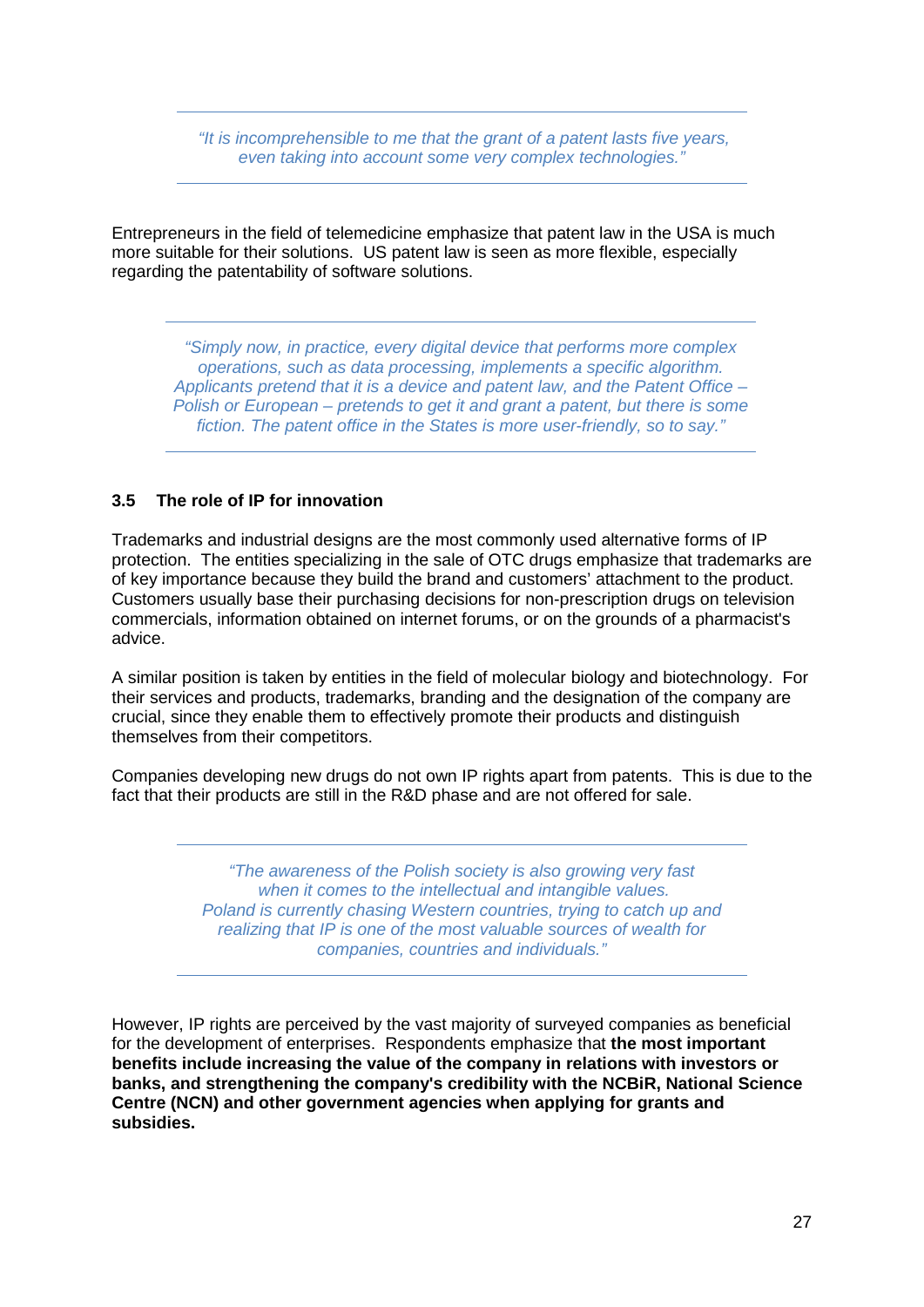In the general opinion of respondents, IP is not important for acquisitions and mergers. A very small group of respondents does not have any IP rights and does not pay any attention to them at all.

> *"It seems to me that if today someone really wants to steal IP, it is impossible to protect against it"*

# *Pharmaceutical sector*

In the pharma sector, opinions on the impact of IP rights on innovation are very diverse.

Large enterprises developing refinements of known drugs, as well as a few entities developing innovative medicines, express the view that the IP protection system has a positive effect on innovation. These enterprises consider innovation to be something worth protecting, and so they view IP protection as necessary. The cost of launching a new product on the market – especially one had to overcome major technological barriers – is very high, and there is also a high possibility that such product will be copied once they are placed on the market. Without IP protection, the development of such products would be economically unjustified.

Interestingly, about half of respondents in the pharma sector see the impact of IP on innovation as neither positive nor negative. They express the view that IP secures a certain balance of interests in the market and has a neutral impact on innovativeness levels in enterprises.

In this context, respondents emphasize that the Polish market is a specific one, in which maintaining solutions in secrecy and protecting them as know-how plays a very important role. Among smaller generic companies in particular, the common perception is that keeping solutions confidential is the most effective way to protect them.

In the case of small enterprises, **there is also anxiety about the economic barriers that make IP protection inaccessible**. Respondents indicate that high costs make it extremely difficult to decide which products should be secured with IP rights and, if so, at what moment. They emphasize that large entities in both sectors have sufficient financial resources to create a protective barrier around their solutions from the very beginning of their development.

The vast majority of the surveyed companies own IP rights apart from patents. Most often, these are trademarks, industrial designs or utility models. Some of the respondents mentioned all these rights together in relation to the products and services offered. The **greater diversity of IP rights with respect to the medtech sector** compared to the pharma sector reflects the greater diversity of products and services on offer in the former.

#### *Medical technology sector*

Trademarks play a very important role in the medtech sector. Almost all surveyed companies have one or several trademarks or are in the process of developing them.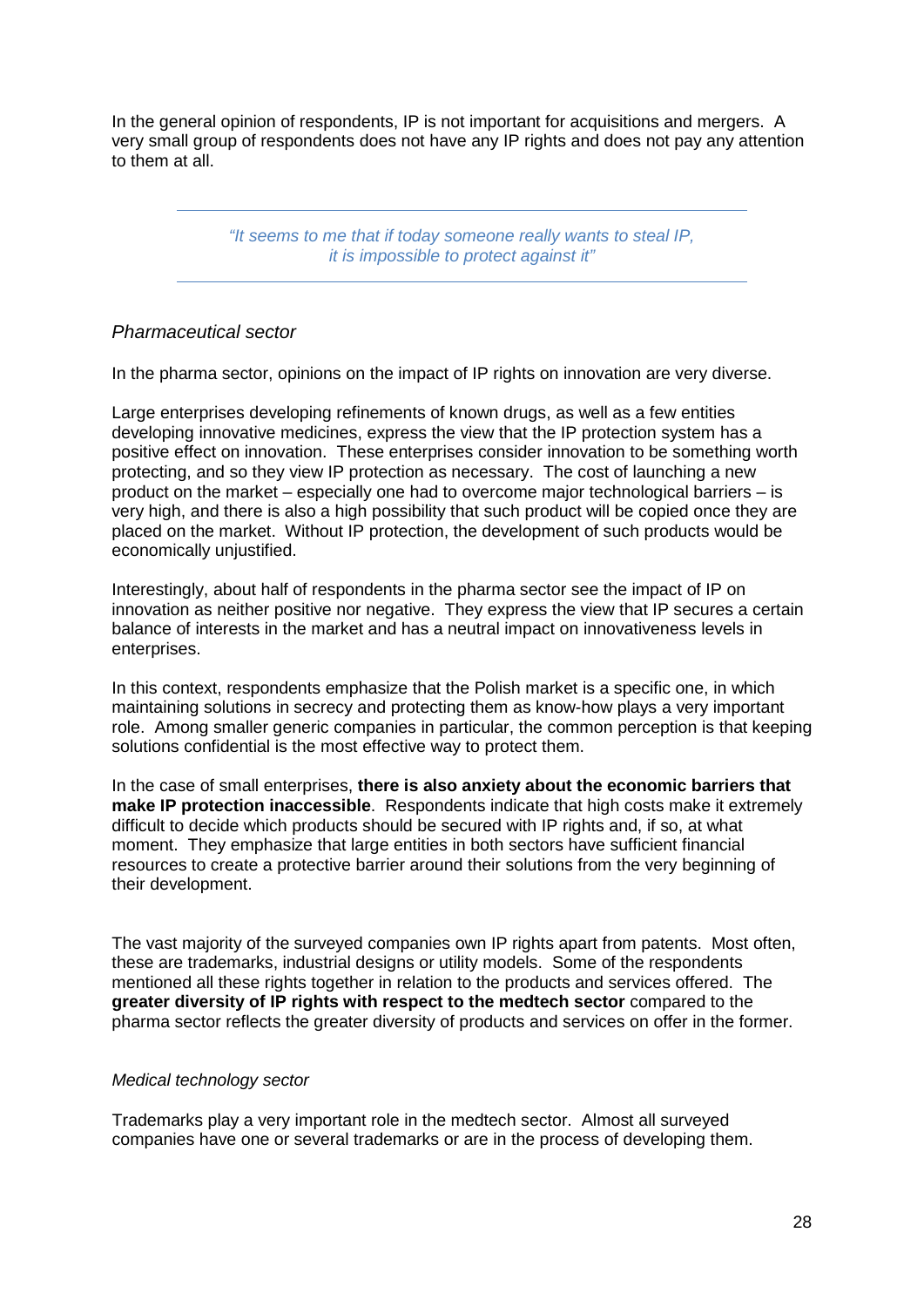The majority of medtech entities believe that trademarks are essential for promotion and building a good reputation for their company. Many respondents claim that without a trademark it is impossible to distinguish their own flagship products and services from those offered by competitors. This distinction is necessary not only in marketing and sales activities, but also in R&D and educational activities.

Protection of design plays a significant role as well. Many of the respondents emphasize that products aesthetics and unique designs are just as important as technical solutions. In particular, this applies to medical and diagnostic equipment.

Utility models and patents are assessed as necessary to protect against product copying, especially when the construction or structure can be easily replicated. This is often the case, as medical devices and technologies are usually presented in detail in the accompanying information materials and on supplier websites.

In the case of relatively simple products protected by utility models or industrial designs, entrepreneurs are aware of the danger of manufacturing a product that is very similar to the protected product even if it does not violate industrial property rights. However, in many cases, **they are of the opinion that the low market price of their products discourages potential imitators.** In addition, obtain the necessary medical device certification constitutes an additional barrier to introducing an imitation product to the market.

The overwhelming majority of respondents emphasize that it is more sensible to protect their products with industrial property rights, rather than as trade secrets.

The situation is different in the case of enterprises that deal with telemedicine. The respondents emphasize that these solutions – based on software and algorithms for biomedical data analysis – cannot be properly protected under any of industrial property rights, and so their solutions remain company know-how.

> *"We operate in a legal environment that makes it impossible to patent our telemedical platform. We are in a permanent risk that someone having proper means will be able to copy our technologies unpunished"*

In the vast majority of surveyed enterprises, IP is seen as having no impact on the innovation in the sector. The IP rights are generally perceived as an element of the competitive struggle between entrepreneurs. However, there are no reports of abuse of the IP rights system.

> *"You can see that these industrial property rights have become an element of a competitive fight, but a really deferred one. Companies do not use the rights now, they will only use it once someone gets into their detriment, and they will be large enough to enforce these rights"*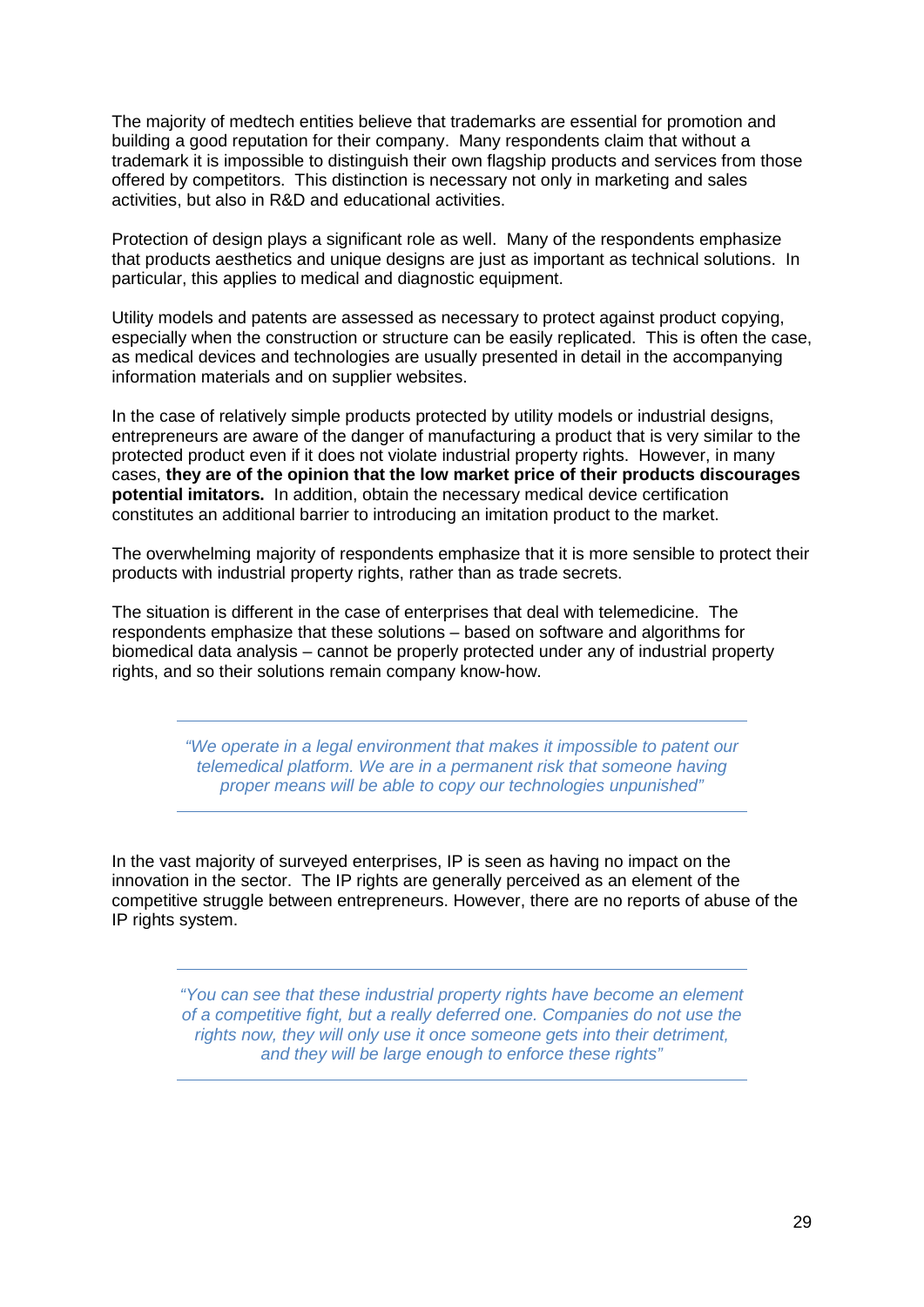# **3.6 Instruments of public support**

#### *Pharmaceutical sector*

Within the pharma sector, the fields of biotechnology and molecular biology are seen as creating the greatest development opportunities for Polish companies, as such are seen as worthy of support from the Polish government. This holds true in relation to both innovative medicines and generic medicines, or so-called "biosimilars". It is believed that innovations in these areas does not require huge financial investments, such as those needed to develop and commercialize innovative small molecule drugs.

With regard to biosimilar drugs, follow-on activities are more ambitious and demanding in comparison to manufacturing of "ordinary" generic drugs, as they are bioequivalent to small molecule medicinal products. Such activities are assessed as a good starting point for further development of the generic industry in Poland.

With regard to the division between the generic and innovate sector, the majority of respondents believe that the Polish government should support the generic industry. In their opinion, **there are well-understood economic and social reasons that these drugs should be manufactured in Poland, taking into account the economic recession and the need to satisfy the domestic market.** 

Within the generic industry, respondents indicate that medicines for the treatment of geriatric diseases – such as neurodegenerative diseases, cardiovascular diseases and cancer – are particularly worthy of attention and government support.

Few companies developing innovative medicines are of the opinion that it is necessary to encourage development of the innovative sector, in particular in the area of oncology.

In the opinion of majority of the interviewed entities, the available public support is not sufficient to incentivize R&D activities and enhance the domestic pharma industry. They point out that Polish companies, employing Polish scientists and paying taxes in their homeland, deserve stronger support. Many of the respondents indicate that foreign entities are often favored in drug reimbursement procedures due to "political correctness".

According to the majority of the surveyed entities, the government should support domestic industry through a considered policy of reimbursement. Many respondents have strong hopes for the new "medicine policy of the state" and believe that future modifications of the Polish reimbursement law for medicinal product should take into account R&D activities conducted in Poland, and prioritize opening and maintaining manufacturing centers there.

*"From the point of view of the grant, it would be ideal if all biological reagents would have one category and would be ordered from one supplier… the specificity of the research is that firstly it cannot be predicted at the beginning of the project what will be bought in half a year, because the research is going on in such different directions"* 

Many of the surveyed entities emphasize a feeling of social responsibility with regard to the lack of certain medicines on the market, among other issues. According to the respondents, Polish companies usually distribute their products on the domestic market in such situations, even if it means losing the higher margin they would obtain abroad.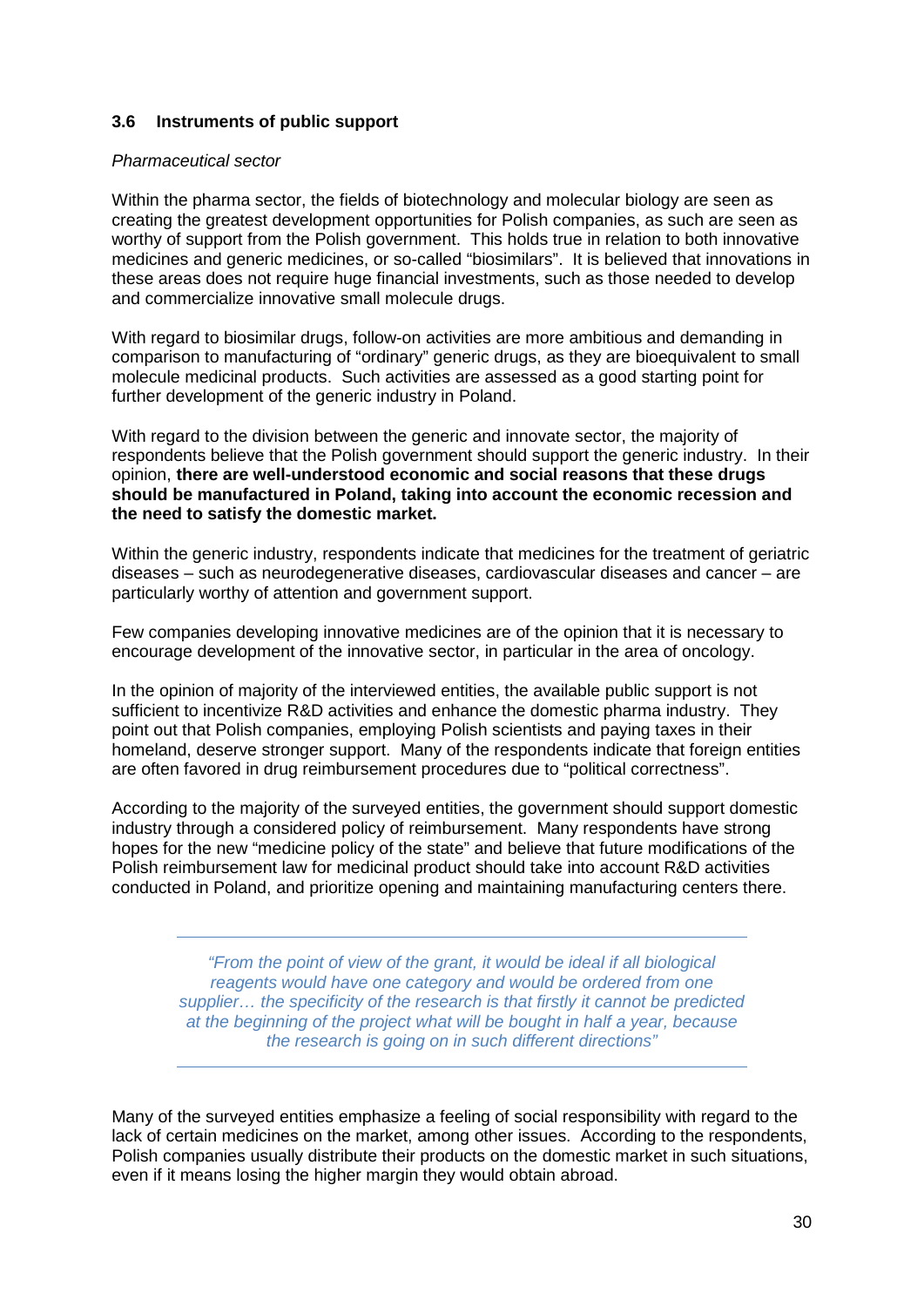Another proposal is the simplification of excessively bureaucratic procedures, evident primarily in applications for and settlements of co-financed research projects.

In addition, respondents suggest modifications to the Polish Law on Industrial Property with regard to eliminating some of its more archaic mechanisms, such as the necessity of a legal interest in the procedure for invalidation of patent.

Many of the respondents appreciate tax benefits related to conducting R&D, but at the same time emphasize that the officials who supervise these tax reliefs treat them with high levels of suspicion.

Larger companies point out that many research grant programs are directed only at SMEs. **This means that the largest Polish companies are left without public support** even though they are small when compared to their competitors on the global market.

Another perceived problem concerns the approach taken by the so-called "Polish Smart Specializations" and the criteria of assessment used in the research grant programs. In the opinion of many respondents, **this approach used to be more focused on commercialization possibilities, whereas now it is definitely more concentrated on basic research.**

> *"First assessments of the grant applications were more pro-business, but later experts started to draw their attention to citations, not to the eligibility of using the outcomes of the projects in a commercial way."*

Yet another problem concerns the **lack of coordination between the policies of various governmental agencies.** This can be observed in the case of dietary supplements: on one hand, they fall under the Polish Smart Specializations, but on the other, their value is contested by health authorities. Respondents emphasize that policies, legal mechanisms and financial support in certain segments of the pharma industry should be logically and coherently connected.

The final and very general suggestion is connected to education programs. Respondents point at subjects like biology, chemistry, and physics are taught purely theoretically and there are no laboratories at primary and secondary schools, and even in higher education, lab work is not emphasized**. This overly theoretical approach means that pupils and students do not develop an interest in science.**

#### *Medical technology sector*

Respondents point out that many segments of the medtech sector are creating serious development opportunities for Polish companies and should be supported by the Polish government. These segments include new technologies in diagnostics, telemedicine and IT in medicine, biomedicine, implants and transplants and medical devices and services for an aging population.

In the prevailing opinion among respondents is that the Polish medtech sector should be strongly supported, especially given the export opportunities it creates. Particular attention should be paid to telemedicine and IT in medicine. Due to the relatively low cost of developing solutions in this field – especially the low labor costs and the high level of specialist skills in Poland – this sector is seen to have a huge development potential.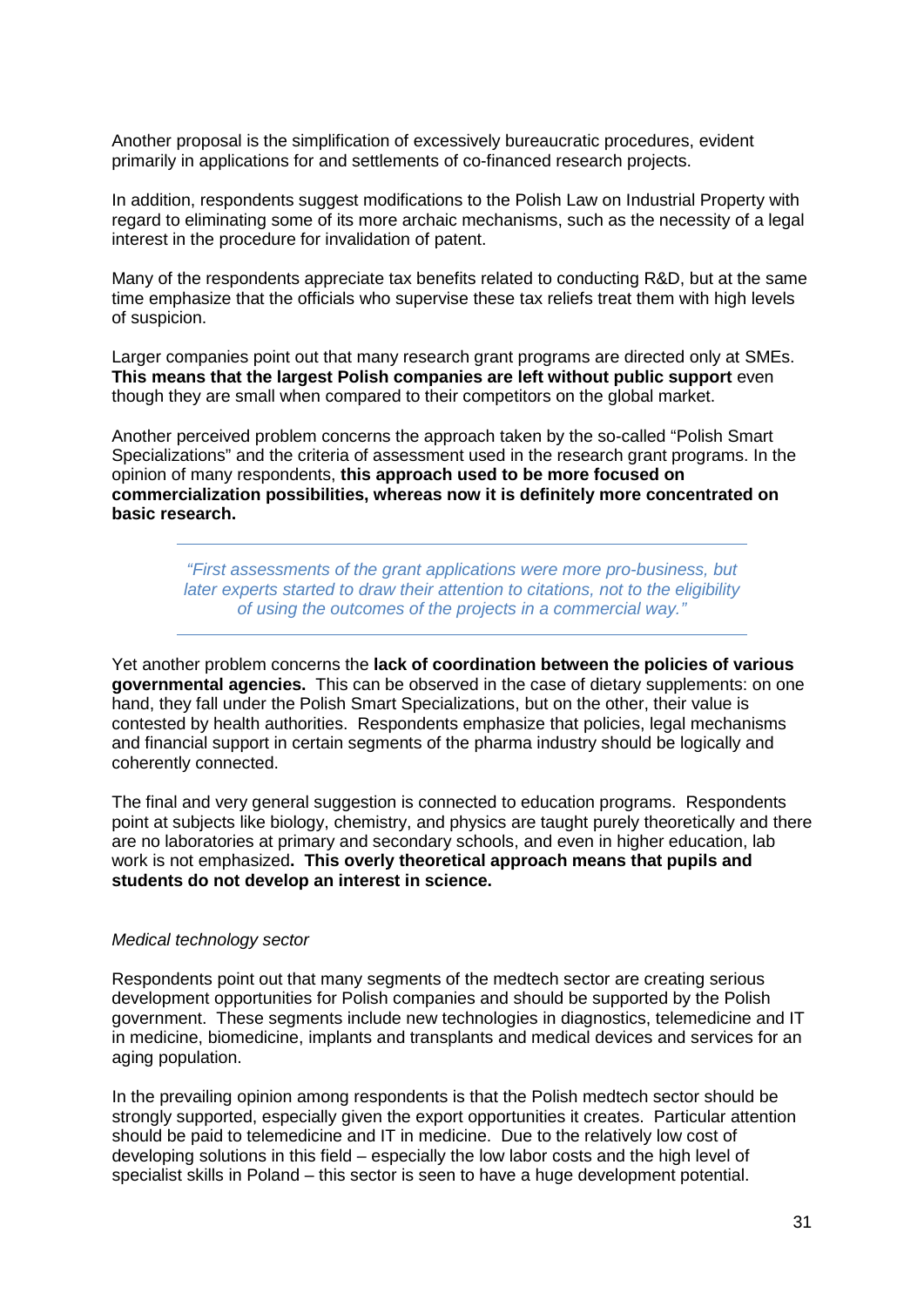*"Biotechnology, biomedicine, as well as information technology or electronics are those areas that can determine the development of an innovative economy. These are industries that are developing very fast today, but these are also the areas where there is always room for completely new solutions.*

Most respondents believe that entrepreneurs from the medtech sector have opportunities to obtain support for pro-innovation activities. The respondents who do not see support from public institutions, or consider this support insufficient, remain in the minority.

The interviewees gave a positive assessment of the subsidies that facilitate the acquisition of patents in Poland and abroad. However, many respondents indicate that due to the high costs of patent protection, existing programs should be supplemented with financial support for maintaining patents in the initial phase of product commercialization. In addition, many negative comments concern the fact that current subsidies programs are focused on basic research, and there is a lack of support for product implementation.

For many companies, another problem lies in the lack of coordination between various government agencies. **There is no clear information about the priorities of government support in the health sector**. These priorities often change or are not properly made public. This situation inhibits long-term actions by entrepreneurs.

> *"If we organize various targeted financing, for example as part of the National Center for Research and Development, and decide that we will support certain industry sectors or specific segments within these sectors within the market strategy, support in this area should be coordinated. In Poland, it still works very chaotically. The activities of the National Center for Research and Development are not correlated with the activities of the Medical Technology Assessment Agency, the Ministry of Enterprise, the National Health Fund or other government agencies."*

An important problem for entrepreneurs is the lack of a clear, well-defined procedure for introducing new medical technology to the market.

> *"There are no legal regulations allowing for the determination of a predictable and defined path of introducing new technology to the market. If Poland spent public money on the development of this type of technology, but at the same time created a path that would allow the implementation of this technology on the market and this money would be allocated in advance to validate such technology through e.g. clinical tests, then we would be able to reach a 40 million market and to create cool solutions. It could be such a base for later foreign expansion if it was well coordinated."*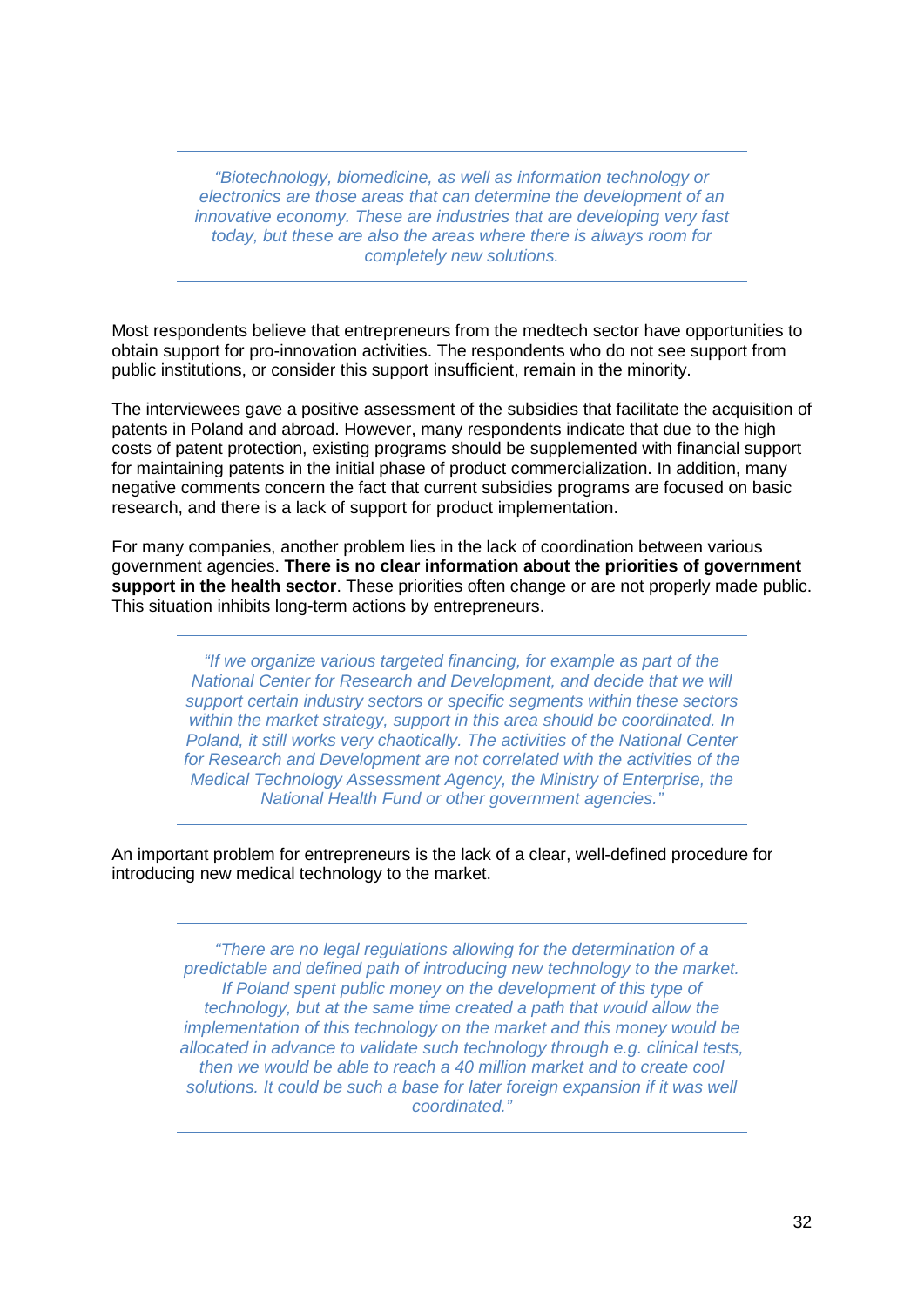*"We should enable and support the path of placing products on the market. Today, to achieve global success, you need to verify a business hypothesis or product prototype. In a very difficult and demanding market, it is not easy to introduce innovations, and you do not have to enter it very widely and globally, but you have to test it on the market and observe market reactions."*

In addition to the introduction of medical technology to the market, **it is problematic to introduce new, innovative products into the reimbursement lists.** The reimbursement policy in the medtech sector is seen as operating within the framework of old, rigid, unmatched product groups.

Another reported problem is connected to the attitude of public administration officials, who tend to execute their controlling competences in an unduly burdening manner. There is no established practice of officials who advise and help. The issue is also associated with the problem of unjustified suspicions of bribery. Often, any contact between officials and entrepreneurs is treated as an attempt to exert unofficial pressure on administration employees. This atmosphere makes it difficult to conduct talks and search for constructive solutions.

> *"Stop saying that we support innovation and start to support innovation. Let innovation and innovativeness not be just meaningless slogans. I am afraid sometimes, as I hear some statements of policy makers that talk about innovation and maybe even do not know what it means."*

As for changes in Polish law, respondents indicate the **price of products and services as should not be the main criterion for their purchase** under Public Procurement Law. In addition, it is suggested that **R&D costs should qualify as tax deductible**. Respondents also have high hopes for a **transparent and stable reimbursement law**. Entrepreneurs in the field of telemedicine expect **changes in the law regarding the circulation of electronic prescriptions.**

One of the problems raised by the respondents is the **lack of practical preparation of graduates in technical faculties** and the lack of legal mechanisms that allow the training of young employees, with some benefits for entrepreneurs. Such mechanisms should take into account the fact that the practical training of young employees is a time-consuming and risky task, and that apprentices often leave Poland in search of better-paid work. The employees' training should therefore be combined with some form of guarantee of a fixed-term of work with entrepreneur who is providing the training.

Entrepreneurs emphasize that huge sums are allocated from the state budget and from EU funds for R&D projects, which often yield only trivial results. In their opinion, the only result of such projects is a few articles in specialist journals. However, **research results contribute to commercialization of new, innovative products and services only rarely.**

In addition, many respondents observe that universities do not care about optimizing grant expenditure. They are not obliged to pay their own contribution and they often incur project costs in an ineffective and uneconomical way. There is a common belief that entrusting the same funds to entrepreneurs – instead of universities – would lead to better management of those funds.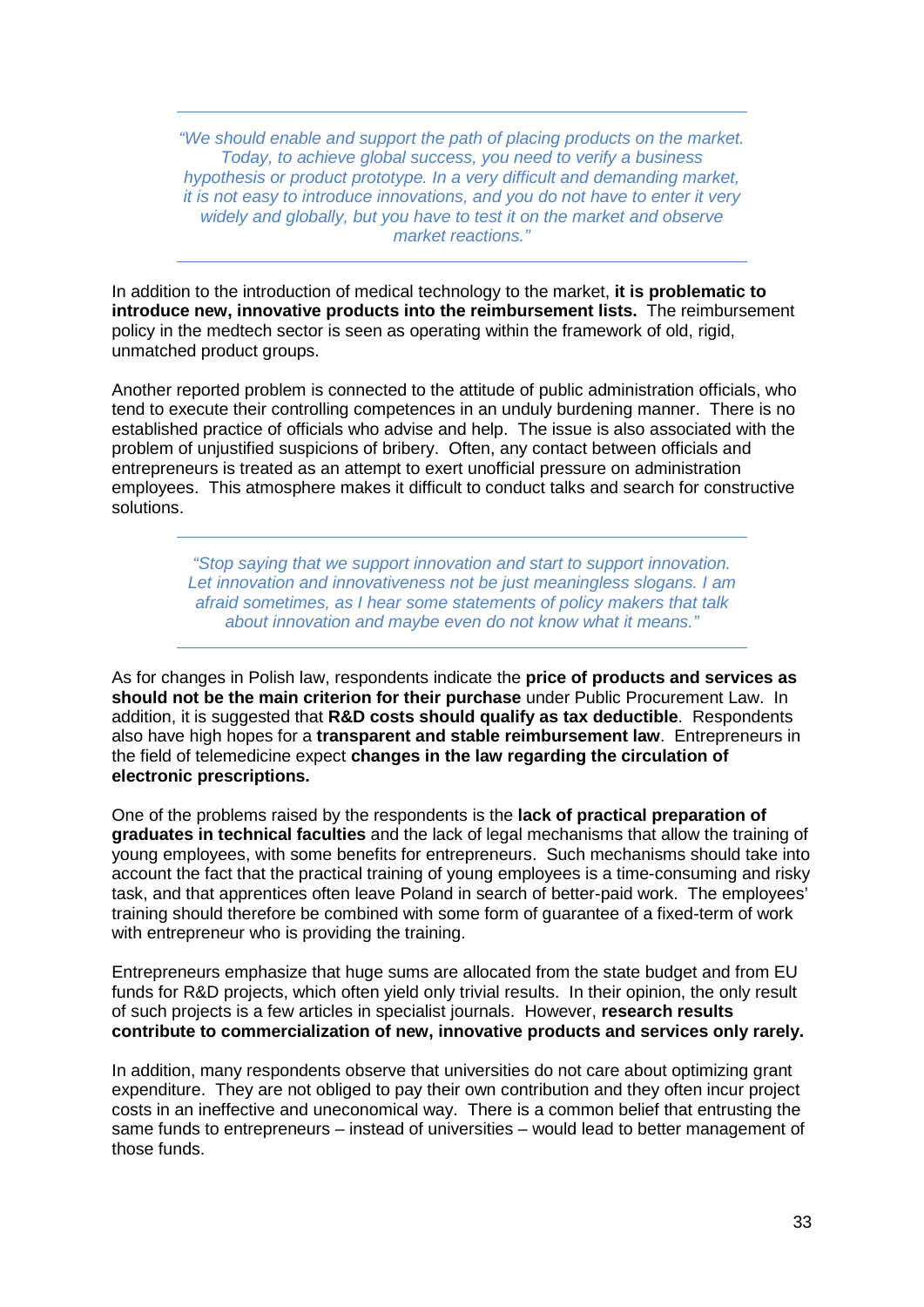*"We are spoiled with big money, because everyone says there is no money for research. They are powerful - there are often million projects. And there is an excess of form over the content, often these words -R&D activities - are abused, especially at universities (...)"*

Respondents indicated that cooperation with universities could be improved with the introduction of an industrial doctorate, i.e. a scientific work that combines basic research with its implementation.

# **3.7 Summary and Conclusions**

## *Summary*

This part presents summaries of particular subchapters of the analysis. It refers to respondents views and opinions and does not include the author's ones.

## *Understanding of innovation*

Respondents from the Polish pharma sector understand innovations in a broad way, covering both breakthrough and refinement medicinal products. This differentiation between the two embodiments of innovation is very intuitive, but it corresponds well with the regulatory system for marketing authorization in Poland and in the EU, involving innovative (reference) medicinal products and generic medicines. The first ones are authorized for the market on the grounds of full clinical and preclinical data, whereas the second are authorized by reference to the data of the innovative drugs (see definitions in Annex 1).

This perception of innovation is oriented towards marketing authorization. The other two main views of innovation derive from patent-oriented and competition-oriented perspectives. Within the first perspective, innovations are equated with patentable solutions. Within the second, innovations are associated with market blockbusters and underlying competitive advantage.

Respondents from the medtech sector perceive innovation as the application solutions that were previously unknown or not used. These solutions may be technical, technological or organizational. For most products and services provided by enterprises from medtech sector, market access is not subject to the same rigorous requirements as pharma. Hence, there is no dichotomy between innovative and generic products as is the case with new medicines.

The areas of economic activity are more diversified in medtech than in pharma. The purchase factors are also more diverse in medtech. Due to regulatory verification of the safety and efficacy of all medicinal product being launched to the market, their quality is assumed as given and as a rule does not constitute a criterion for purchase decisions. Innovation of products or services is a decisive purchase factor only in highly innovative biotechnology companies. For the remaining pharma companies, as well as for medtech companies, the most important factor in the purchase decision is price of products and services.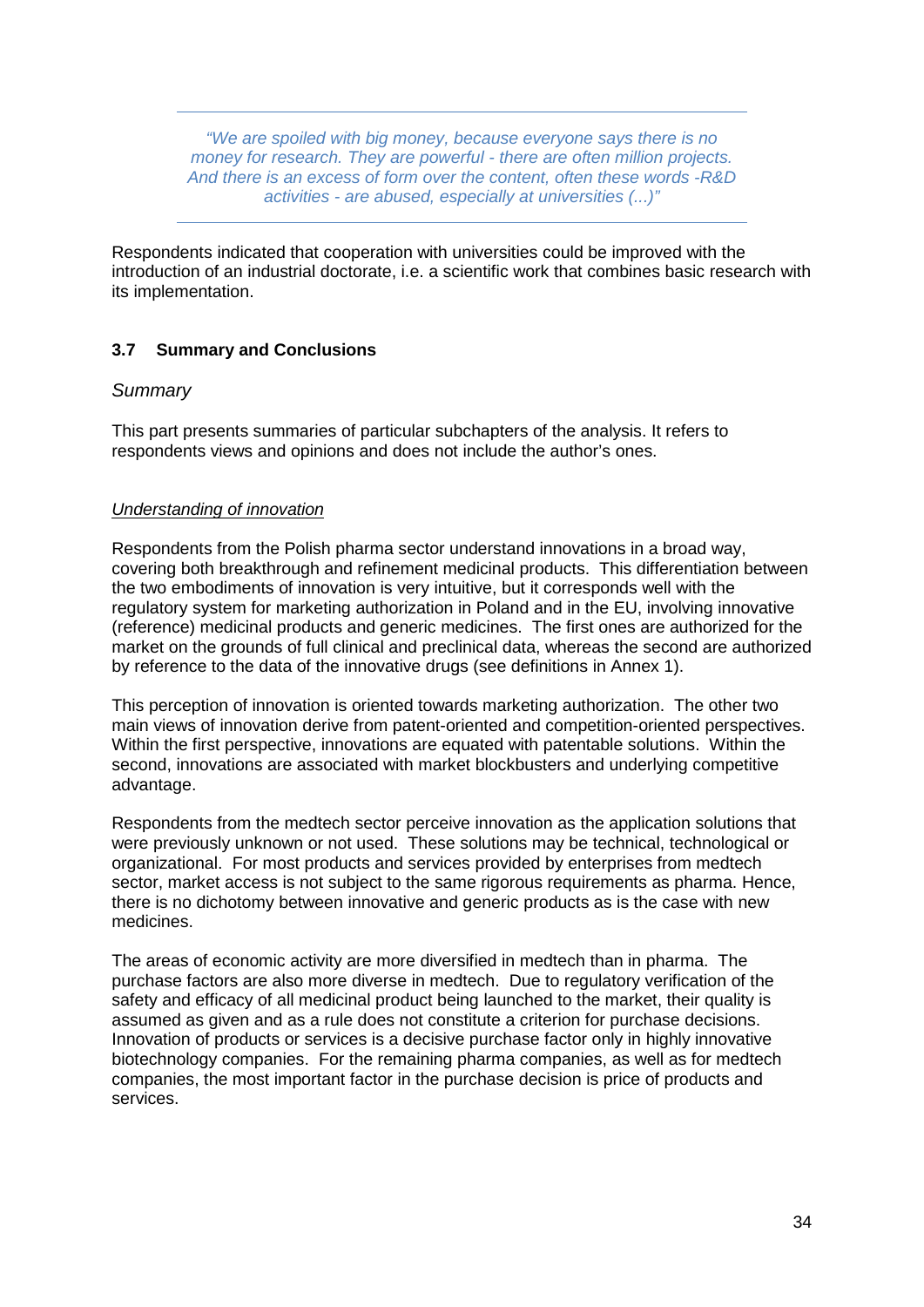#### *R&D activities*

There are many differences between pharma and medtech with regard to R&D activities. In the pharma sector, levels of R&D complexity, formalization, duration and cost depend on the kind of product being developed, with clear differentiations between generics, improved generics and innovative products.

The R&D activity around follow-on generics is largely uniform and less complicated. In the case of refined or improved generics, R&D may have various starting points, be more or less formalized and lead to innovative solutions to different extents and of various kinds. However, in both cases, R&D aims at proving the bioequivalence between the generics and the originators. The most complex R&D activities relate to innovative medicinal products, as the process is strictly formalized, scheduled and monitored. The costs of R&D in the three pharma categories are 50,000 zloty for generics, 50,000 to 750,000 zloty for refined generics and 10 to 100 million zloty for innovative drugs.

The characteristics of R&D in the medtech sector are not subordinated so clearly to products or services categories. The cost, duration and complexity of R&D depends very much on conditions of individual cases. The ISO quality management system means that the R&D is strongly formalized throughout the whole sector.

There are some similarities between the two sectors. They are observable in the interdisciplinary character of R&D comprising many fields of science, simultaneous usage of own funds and public subsidies as R&D funds, as well as in the frequent cooperation of the medtech companies with universities and research institutions.

#### *Patents and other IP protection*

Almost all companies in both sectors have patents for their solutions, granted for both products and processes. All patenting pharma companies search also for patent protection abroad, whereas foreign patents are important only for about half of the medtech companies.

Pharma companies submit their patent applications independently, without co-applicants. For medtech companies, it is relatively common to submit patent applications jointly with other entities, especially with Polish universities and research institutes.

Entities of both sectors report encountering difficulties in the procedure for obtaining a patent. For larger pharma companies, these problems are mostly related to carrying out the procedure in foreign countries. For smaller ones, the main obstacle is proving a sufficiently significant inventive step. For medtech companies, the biggest barriers are drafting patent claims, the necessity of multiple improvements and corrections of the claims.

The direct benefits of patenting are reported by only few pharma and medtech companies – mainly the largest ones – as resulting from licensing the product, the sale of shares or the sale of a patent. The indirect benefits of patents are seen as more prevalent. These encompass building a competitive advantage, overtaking competitors in market activities, and improving the company's credibility and legal security.

The reasons of applying for patent and IP protection are similar in both sectors. The most important reason cited is securing the right to use the invention without being blocked by others. Securing the exclusive right to the invention is only of secondary importance. Other common reasons for applying for patent protection include: creating legal security, increasing the value of the company, strengthening goodwill towards the company, and proving experience.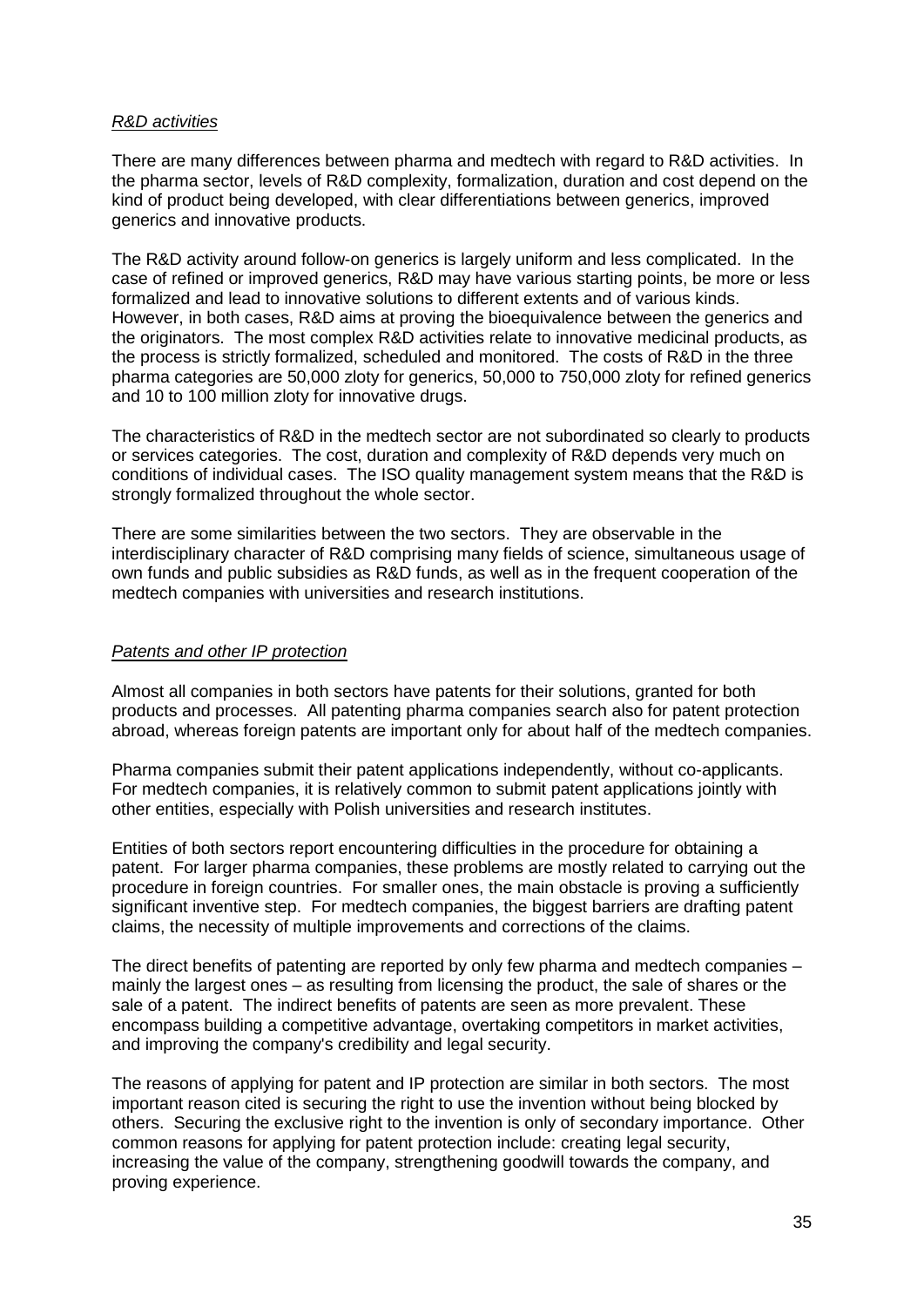Very few companies declared that they have no interest in patent protection. These are either companies with very low or very high levels of innovation. The former are manufacturers of follow-on drugs and the latter are companies from biotechnology or molecular biology fields.

Opinions on the impact of IP rights on innovation differ depending on sector. For the largest pharma enterprises, the IP protection system has a definite positive effect on innovation. However, half of the respondents from this sector assess the impact as neutral. This view also prevails in the medtech sector.

Overall, IP protection in Poland is assessed positively by both sectors. However, there are a few reservations concerning particular factual and legal aspects. Even though the IP protection system in Poland is cheaper than in Western European countries, many companies still feel that they cannot afford to use this system to the extent that they would like. The postulated legal changes concern both substantive law and procedures before courts and the patent office. With regard to the former, there are problems with the Bolar exception and SPC manufacturing waiver. The latter concern the lack of a specialized patent court, as well as the excessive length of court proceeding, and legal interest as the initiating premise of a patent invalidation procedure.

Legal standards of IP protection in Poland and in Europe are perceived as similar. However, differences are found between the IP law in Europe and in the United States. The latter is seen as more patentee friendly, especially in the area of software inventions.

Discrepancies are observed in the business approach to IP in health industry in Poland compared to Western Europe and the Unites States. The foreign industries rely more on protection of innovation through IP rights, setting and chasing new trends in innovation, and having a better understanding of role of innovation in competitiveness.

## *Instruments of public support*

Within the pharma sector, the fields of biotechnology and molecular biology are seen as creating the greatest development opportunities for Polish companies. These fields are supported by the Polish government in relation to both innovative medicines and generic medicines. In the medtech sector, the fields seen as worthy of support include new technologies in diagnostics, telemedicine and IT in medicine, biomedicine, implants and transplants, and medical devices and services for an aging population.

Government support of innovation is assessed as more successful in the medtech sector than in the pharma sector. However, there many observations and proposals for changes across both sectors.

EU funding programs are generally available for companies in both sectors, except largest pharma companies, which view this a huge competitive disadvantage. EU funds are spent mostly on basic research, whereas the health industry is more interested in grants for commercialization of products and services. Grants supporting the acquisition of patents in Poland and abroad are assessed positively. However, respondents believe that existing programs should be supplemented with financial support for patent maintenance during the initial phase of product commercialization.

Reimbursement policy is perceived as one of the most powerful instrument of support that can serve interests of the domestic health industry, especially in terms of privileges granted to entities with R&D and manufacturing centers in Poland. Companies from the medtech sector proposed changes in the reimbursement law with regard to the introduction of new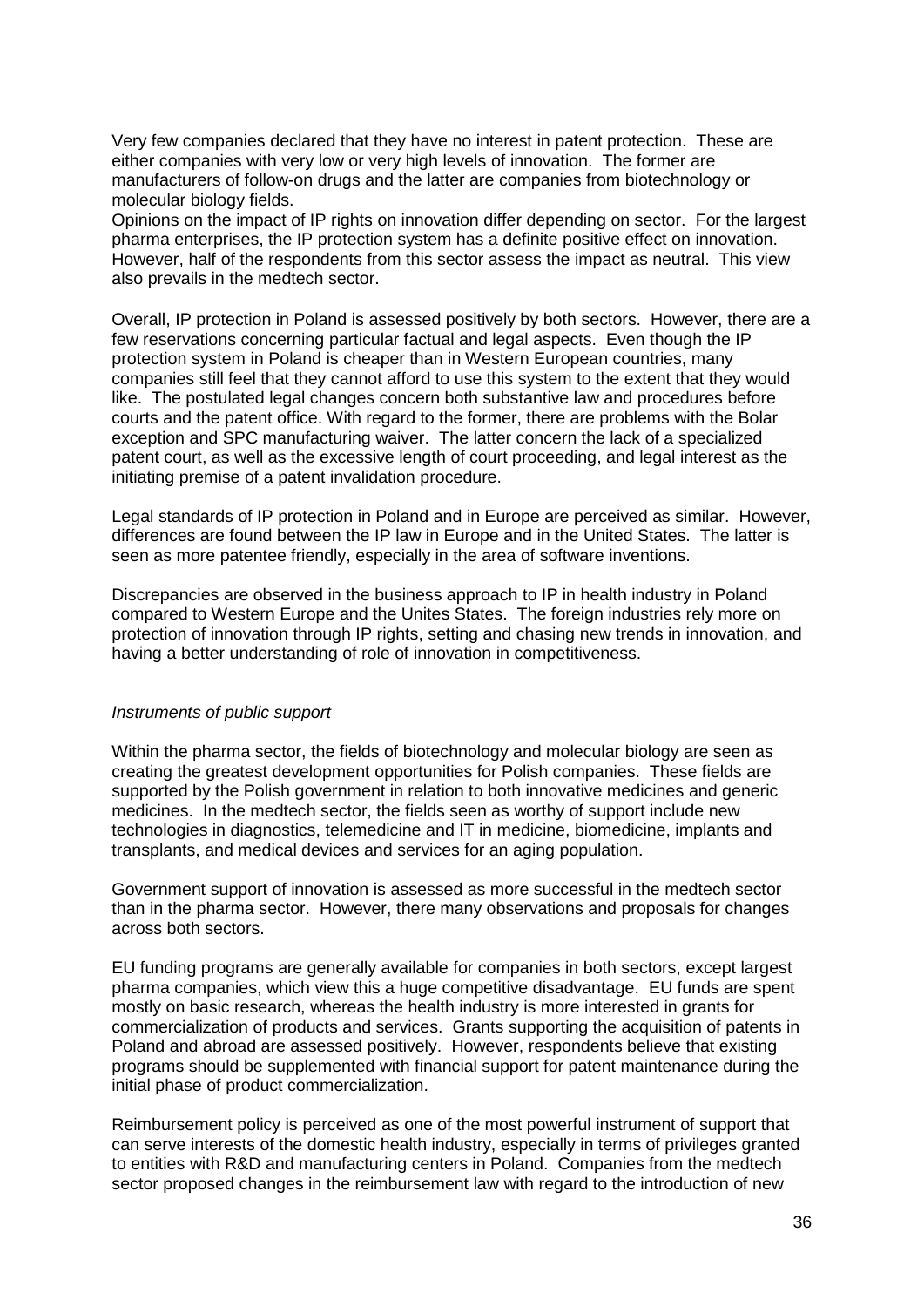innovative products into the reimbursement lists. In addition, respondents suggest modifications in the Polish laws on public procurement law, tax, pharmaceuticals, and medical devices. It is obvious that pharmaceutical and reimbursement law is crucial for pharma companies. The medtech sector is not equally attached to it and emphasize importance of other laws too.

The lack of policy coordination between various governmental agencies is seen as huge problem in both sectors.

Companies from both sectors are concerned about education programs, which they view as too theoretical and lacking the hands-on approach. The medtech industry in particular needs educational instruments that allow for the practical training of graduates in technical faculties.

# *Conclusions*

## *Understanding of innovation*

Innovation in the health sector does not have a single intuitive meaning. Instead, it encompasses three various notions, namely: of an innovation *sensu stricto*; of an invention; and of an original or reference product within the regime of pharmaceutical law. However, both in the legal and economic sciences, each of these notions has its separate meaning.

First of all, innovations must be differentiated from inventions. In general, an invention refers to finding or creating a new piece of knowledge, whereas innovation assumes transforming it into a marketable product.<sup>[22](#page-14-0)</sup> In more precise terms, the notion of invention covers a technical solution which – in order to be patentable – must be new, non-obvious and industrially applicable. Innovation refers to the introduction of a new product or technology in a commercialized form on the market.

The notion of innovation in the pharma sector is also not the same as that of the original or reference products. The concept of an original medicinal product does not have a statutory definition; original products are commonly understood as medicines authorized based on a full registration dossier. The concept of reference product is defined in Directive 2001/83/EC and is broader, covering not only medicines authorized for the first time based on a full registration dossier, but also products authorized on the basis of the so-called "wellestablished medicinal use". Therefore, not all reference products are innovations. Innovations in this sector may also take the form of secondary improvements or refinements to known medicines and, as such, may be authorized for the market as generic medicinal products. Therefore, not only original products may be innovative.

#### *Innovation in the Polish health sector*

The Polish pharma sector is mostly generic. So far, there are no companies that introduce original medicinal products on the market. However, this does not mean that there are not any research-based pharmaceutical companies.

A few companies conduct R&D on innovative medicinal products in the area of oncology and immune-oncology. The model of commercialization of their R&D activities assumes that the rights to the examined products and results of the tests done so far will be sold to big pharma companies. In addition, biotechnology companies are working on molecular biology

 <sup>22</sup> See, e.g. Kingston, *(*2009) and Dasgupta (1986).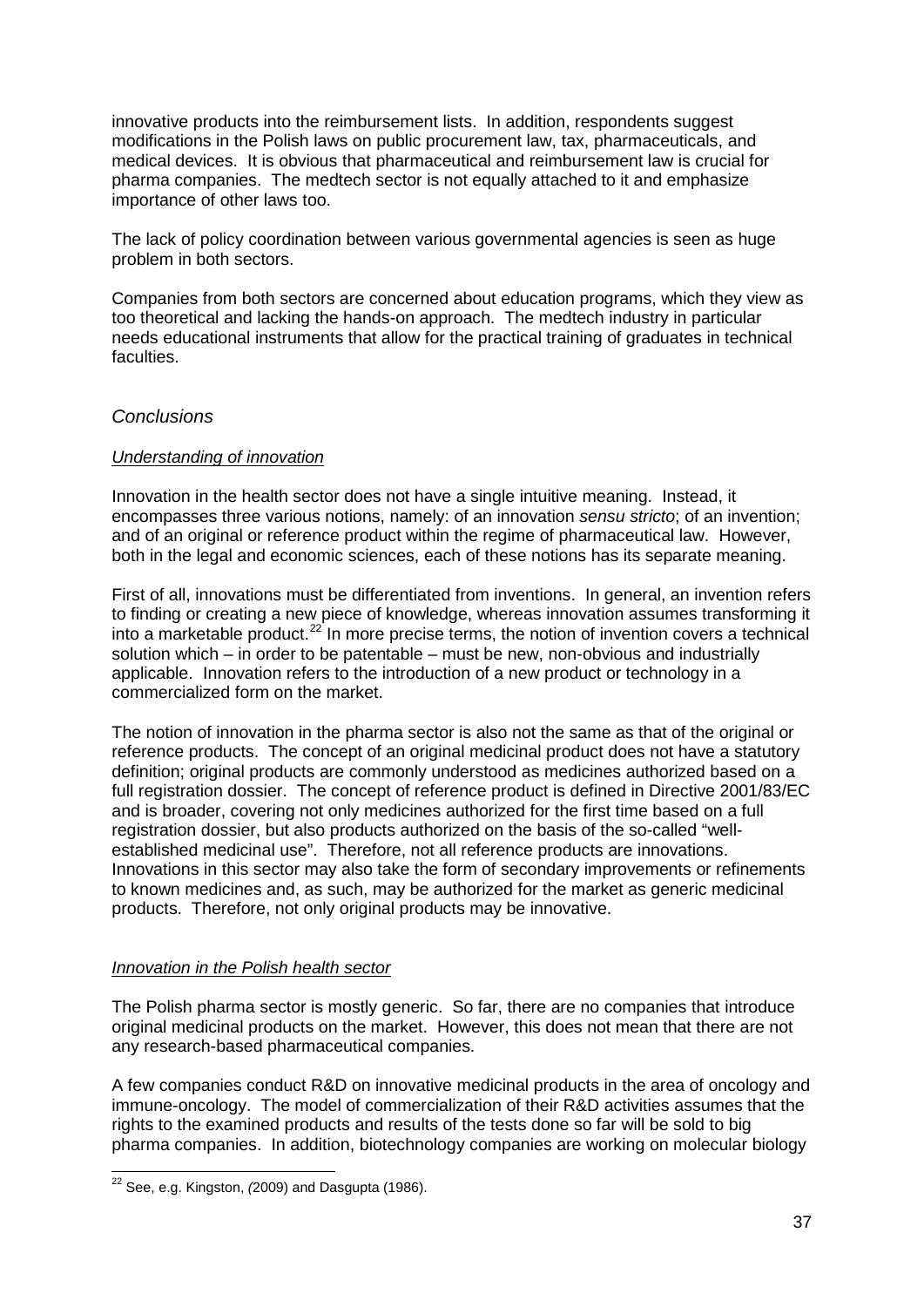products and technologies, such as isolation or amplification of nucleic acids. In contrast, the generic industry is developing secondary pharmaceutical innovations, i.e. improvements to known medicines or improvements in manufacturing methods. These include new formulations, modified doses or routes of administration, and reformulation of excipients.

The medtech industry is more diversified in terms of innovation. Innovative medical products and technologies – both breakthroughs and improvements – are patented and introduced to the market. The most groundbreaking innovations include artificial hearts, bone substitutes, traumatological implants and artificial tissues. Other examples of innovation in this sector include neurophysiology diagnostic equipment and devices for an early diagnosis of breast cancer, as well as stents and biodegradable dressings. Relatively, many Polish companies are working on highly innovative telemedicine devices and IT solutions for medicine.

Within the pharma sector, the biotechnology and molecular biology subfields are seen to be creating the greatest development opportunities for Polish companies and worthy of governmental support, with regard to both innovative medicines and generic medicines. Within the generic industry, these are medicines intended for the treatment of geriatric conditions, such as neurodegenerative diseases, cancer and cardiovascular diseases.

It is important to note that R&D activities in the pharma industry shift from chemical small molecule drugs into biologic large molecule medicines. It is believed that innovations in these areas do not require the huge financial investments that are necessary in the development and commercialization of innovative small molecule drugs. Such a belief may be based on the assumption that there are not as many failed R&D activities in biologic drugs as there are in the development of new chemical drugs. The more prosaic explanation of this conviction is that biotech start-ups need not carry the costs of accumulated failures, as larger pharma firms do, which makes the average cost of new biologics lower. As regards biosimilar drugs, their development is more ambitious and demanding in comparison to the production of small molecule generic drugs. Such activities may constitute a good starting point for further development of the potential of pharma industry in Poland.

In the medtech sector, the biggest potential of innovation lies in the following areas: new technologies in diagnostics; tele-medicine and IT in medicine; biomedicine, implants and transplants; medical devices and medical services for an aging population. Due to extraordinarily high costs for the development of original medicinal products, the medtech sector seems to create more and better chances for breakthrough innovation in Poland.

## *Patents and IP rights as stimulators of innovation*

For both of the surveyed sectors, patents serve primarily as a defending tool, securing right to an invention against being blocked by others, and only secondarily as a tool for securing exclusivity.

Polish companies, as a rule, do not elaborate any sophisticated patent strategies, neither active nor passive. Active strategies – which are usually created for strong and broad protection of breakthrough innovations – are not relevant for improvement innovations and are far too expensive for generic companies. The surveyed companies have very basic concerns when it comes to applying for patent protection, such as the most appropriate moment to apply for a patent and the territory in which protection should be sought. Passive strategies – which intend to use a patented solution of third parties – are not very common either. It is rare for Polish companies to acquire the right to a patented solution or to circumvent a patent, risking infringement.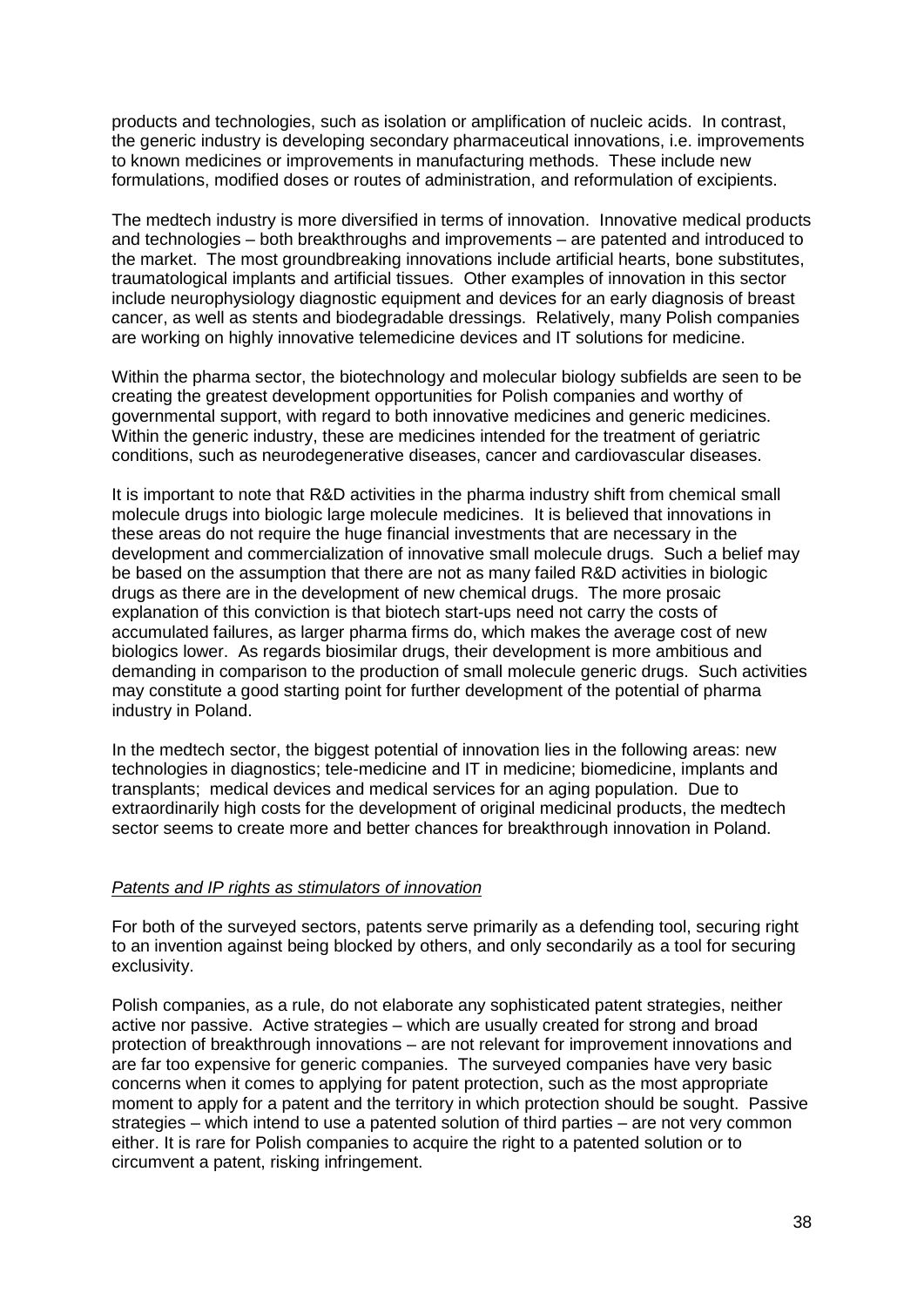At the current stage of development of the domestic health industries, legal security seems to be a higher priority than more potentially lucrative but hazardous patent strategies.

Patents are seen to stimulate innovation in the medtech sector, allowing companies to recoup investment on R&D activities. However, this seems to be only partially true for innovation in the Polish pharma industry.

Indeed, due to the high costs of commercialization of new medicines, the patent system is believed to be a necessary stimulus for innovation, particularly in the research-based pharma sector. If it is so also in a developing economy must be answered separately for pioneering innovations and innovative improvements of known medicines.

The costs of conducting clinical and pre-clinical trials are so high that they constitute an insurmountable barrier for Polish pharma companies. The basic problem lies in the lack of initial capital and the long waiting time for return on investment, and the uncertainty as to whether investment will indeed yield returns. Economic barriers related to the introduction of a medicine on the market are not outweighed by the benefits of patent protection.

Several Polish companies have been struggling to develop new medicines. However, in most of the cases, these companies do not intend to bring their product to the market authorization phase, but they rather sell the invention rights at an advanced R&D phase. In such cases, patents are obviously necessary to recoup the investment, so one may assume that they do stimulate breakthrough innovations in this case.

Some specific health related companies do not make use of patent protection. First, companies producing copies of medicines have no patentable material and therefore no interest in patent protection. Second, and by contrast, innovative companies in the field of molecular biology protect their technologies as trade secrets, due to their short market lifespan. Third, medtech firms specializing in telemedicine find difficult to use patent protection if they cannot relate their innovation to a device.

We can conclude that within the Polish pharma industry, patents – and more broadly industrial property rights – stimulate innovative R&D, but they do not incentivize pharmaceutical innovations. However, they do stimulate incremental innovations, mostly in the generic sector.

Firms make use of other IP rights to protect their innovative product or services. These include trademarks, utility models and designs. Trademarks are used to build goodwill and prestige and create customer loyalty to certain goods. They can related to products introduced to the market, although any link with innovation is very indirect and evident only insofar as they distinguish the quality and innovative character of goods. Utility models and designs may support secondary innovations, especially in the medtech sector, by protecting products and technologies from imitation.

Since there are no innovative medicinal products being developed and marketed as reference drugs in Poland, SPCs and data exclusivity instruments seem to have little significance for the Polish pharma sector.

#### *Barriers to innovation and potential for changes*

Barriers to innovative activities and potential changes concern numerous areas:

Respondents of the survey have identified IP law as one of the challenging areas to innovation. Among the main concerns, they identify: the rules of granting interim injunctions,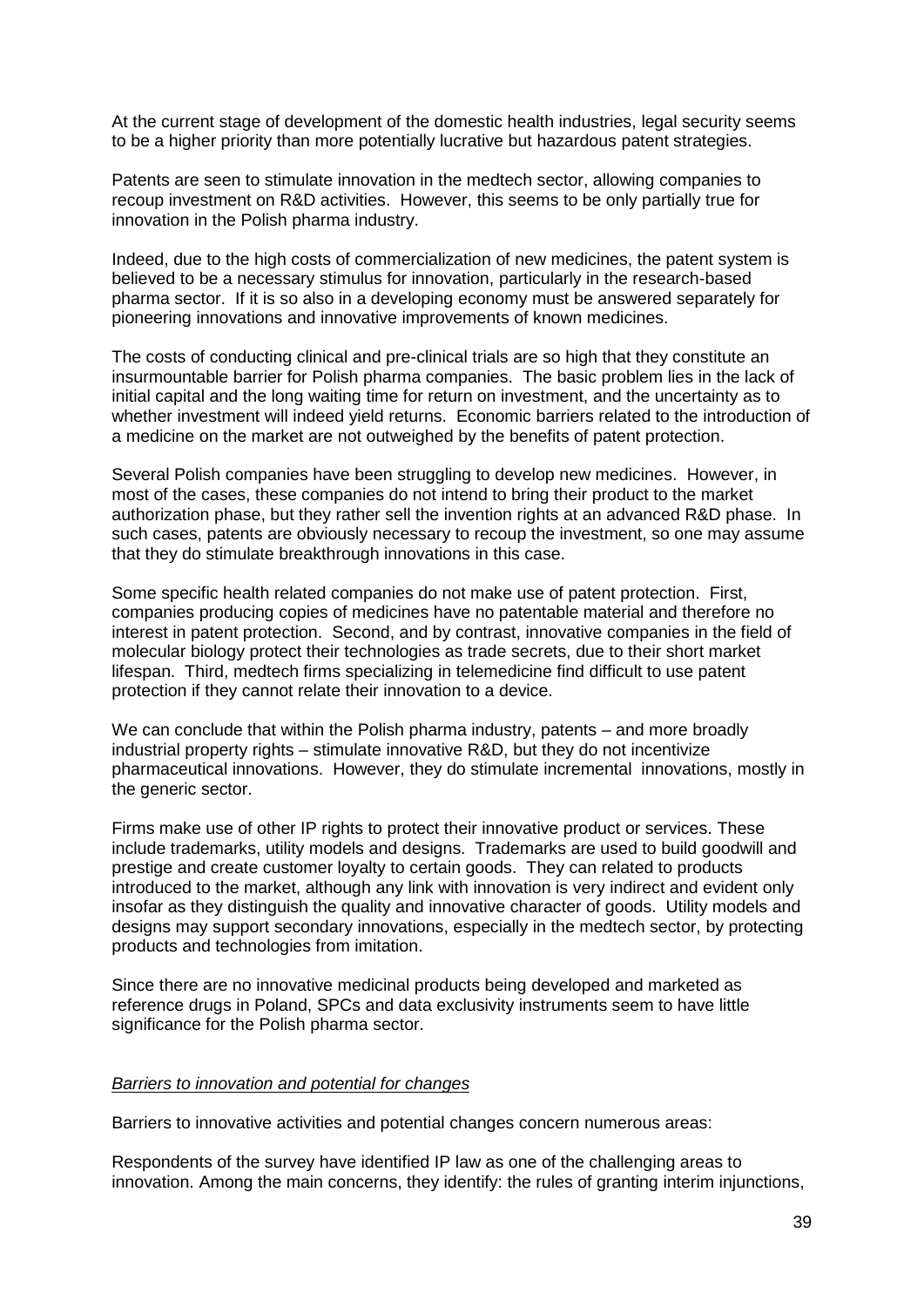premises of legal interest in invalidation of patents, the interpretation of the Bolar exception, a specialized patent court, and manufacturing waivers in the regulation of SPCs. It is not clear to which extent the pending revision of the SPC regulation will address these concerns. Only the manufacturing waiver is now subject of this revision. Moreover, the currently proposed amendments to the Polish law on industrial property did not take into account the remaining concerns.

Respondents from the private sector identify lack of financial support as another barrier to innovation. EU funds are appreciated, but are also seen as too focused on basic research instead of implementation and the commercialization of innovations for the market. Both business and academic respondents seem to be satisfied with the numerous grants for basic research; in order to advance innovation to the next stage, financial support for introducing new products and technologies to the market seems to be needed.

Survey respondents also signaled limitations of the education system as a barrier to innovation, although concerns were very diverse. Some identified the need for a more practical, hands-on approach to learning in the sciences in primary and secondary school programs. Others indicated the limitations at the third level of education by suggesting that scientific programs at universities were overly theoretical.

Another barrier is the lack of cooperation between sectors, particularly in achieving technology transfer. Companies perceive technology transfer centers as not aligned with the interest of the health industry. Cooperation with the public sector is seen as very difficult, due to the different institutional cultures. In comparison with worldwide standards, the inventions by Polish universities inventions is considered not yet at the same level. Existing governmental documents, declarations and policies are considered often to be shortsighted and far too optimistic, especially in reference to the innovative pharma industry.

On the grounds of the conducted interviews and given responses, another conclusion may be drawn. Average knowledge about IP protection in the Polish health industry is still rather weak. While there is a group of companies that have highly specialized and skilled managers in this area, many of the representatives of this sector do not have elementary understanding of the role and rules of IP.

# *Innovation in the Polish health sector in brief*

The level of innovation in the health industry in Poland is much diversified. In terms of breakthrough innovations, the medtech sector dominates, presenting solutions that are considered innovative on a global scale. The majority of innovative activities in the pharma sector concern improved versions of known medicines. Several biotechnological companies offer products and technologies related to molecular biology. However, most of the breakthrough solutions remain in the phase of early stage innovation.

Such a landscape of innovation indicates a purely economic calculation: Poland may have greater potential for medtech innovation than pharma innovation just because pharma innovation is prohibitively expensive for Polish companies right now. Neither the patent system nor the IP system as a whole compensate enough for the lack of market incentives to undertake the extremely expensive and risky investment in R&D required for an original medicinal product. Another model of financing may be needed to stimulate the innovative pharmaceutical industry.

The broadly understood culture of innovation and IP use in the health industry is relatively undeveloped and heterogeneous. Various forms of IP protection, patent strategies and dispute settlement strategies are still relatively young phenomena. Companies in both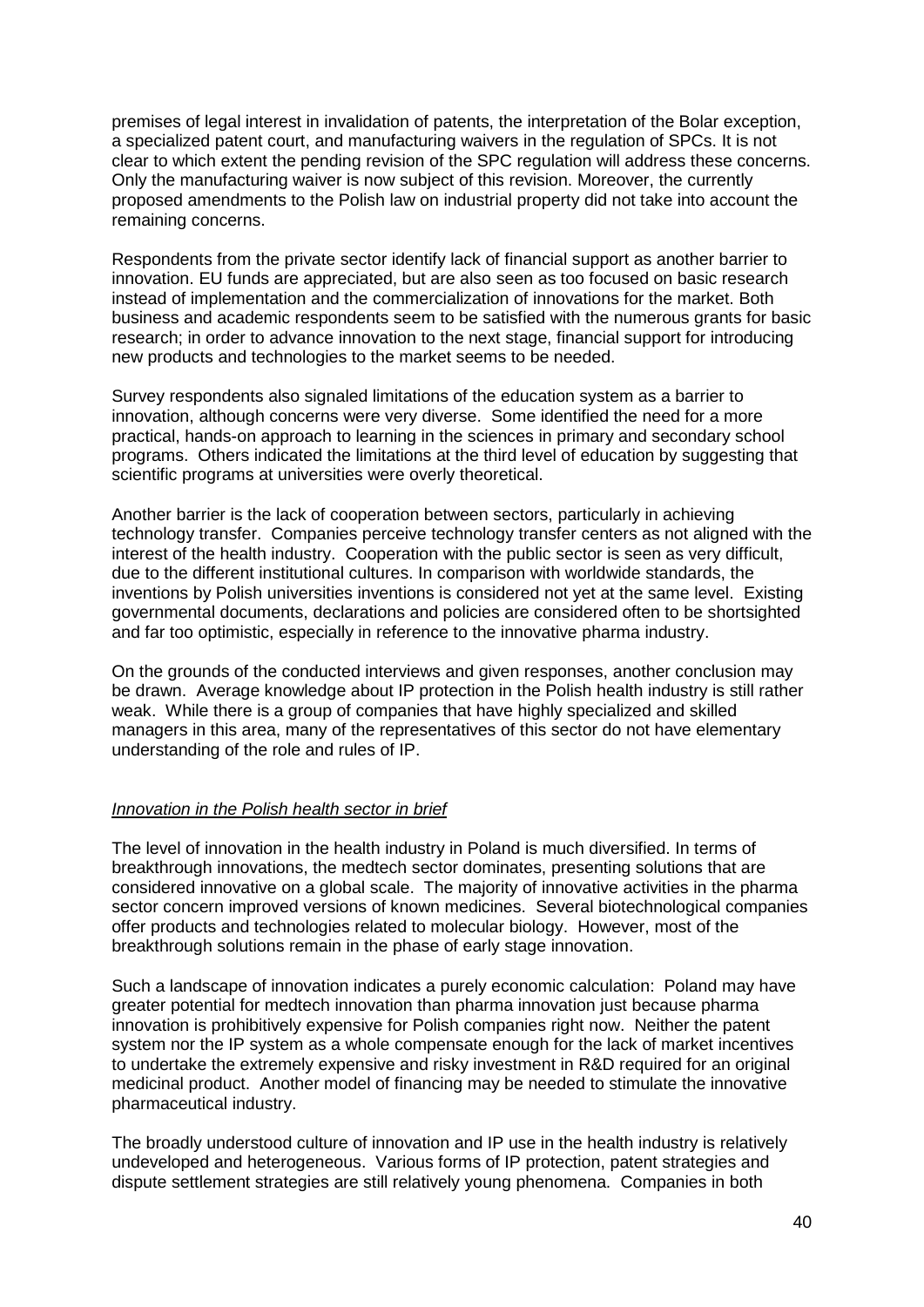sectors use patent protection primarily as a defensive tool, which may mean that they do not perceive themselves as strong enough to compete on the global market.

There is different use of IP not only between the two sectors, but also among the companies within them. In the pharma sector, bigger generic companies are more accustomed to patent protection; they pay more attention to it and have the resources to achieve it, both at home and abroad. Patents are less important for smaller companies and more difficult to obtain due to high costs. The pharma sector sees benefit that is more direct from patents, in terms of higher prices for medicines, sales of shares, or sales of patent rights.

By contrast, usage of patent system is more challenging for medtech companies, which are typically smaller. At the same time, the patent system stimulates both breakthrough and improvement innovation in this sector. The medtech sector benefits from patents indirectly, in that patents enhance the company's prestige and reputation and build financial credibility.

When assessing innovation in the Polish health sector, it must be noted that Poland freemarket economy is only 30 years old. The health sector innovations achieved in this short time prove that Poland has indisputable potential in this field. Let this analysis – including its proposals and comments – contribute to creation of an optimal legal, economic and social environment for developing this potential.

## **References**

Dasgupta, P. (1986). *The theory of Technological Competition*, in J. Stieglitz, G. Matthewson, *New Development in the Analysis of Market Structure*, Cambridge pp. 519-548 *Gołacki, M., M. Kozłowska, E. Balcerowska, D. Szlompek and K. Gabryel (2018). Innovativeness of the polish health sector: a Patent Analytics study. WIPO Economic Research Working Paper no 46, September 2018.*

Kingston, W. (2009). *Why Patents Need Reform, Some Suggestions for It*, in C. Arup, W. van Caengegem, *Intellectual Property Policy Reform: Fostering innovation and Development*, Cheltenham, UK and Northampton, MA, USA, p. 22;

Wisła R. and T. Sierotowicz (2018). Innovation in the pharmaceutical and medical technologies industries of Poland. *WIPO Economic Research Working Paper no, 45, September 2018.*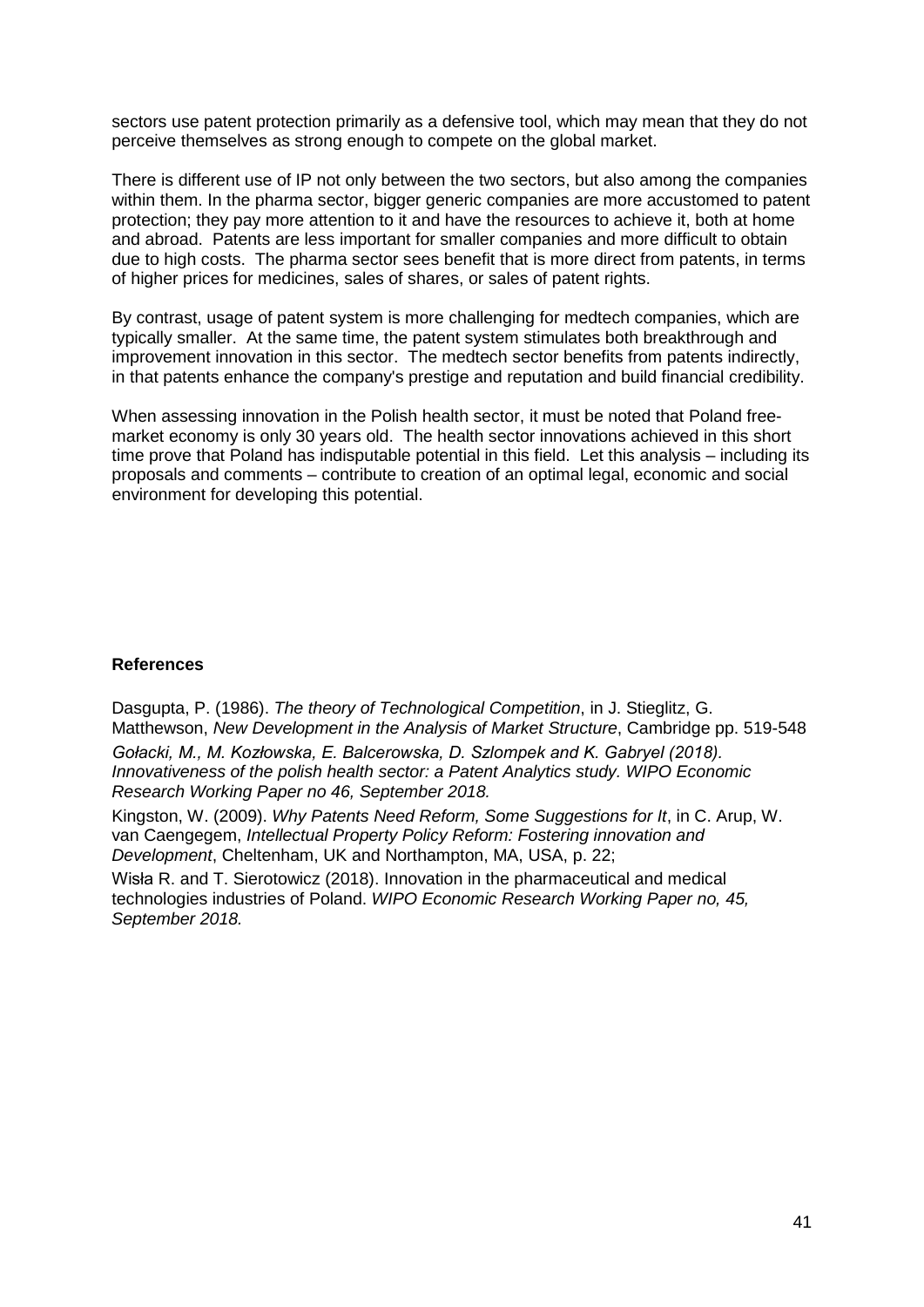## **Annex 1 - Definitions**

**Innovation** – the implementation of a new or significantly improved product (good or service) or process, a new marketing method, or a new organizational method in business practices, workplace organization or external relations. See: OECD, 2005, "The Measurement of Scientific and Technological Activities: Guidelines for Collecting and Interpreting Innovation Data: Oslo Manual, Third Edition" prepared by the Working Party of National Experts on Scientific and Technology Indicators, OECD, Paris, para. 146.

**Breakthrough innovation** – in the health sector, this is an innovation characterized by a completely new approach to prevention, treatment or diagnosis. In the pharmaceutical sector, breakthrough innovations are usually based on the development of a new chemical as the active ingredient of a medicinal product.

**Refinement or improvement innovation, secondary innovation** – in the health sector, this is usually a modified or improved version of a previously known product or method used in prophylaxis, treatment or diagnosis. In the pharmaceutical sector, improvement usually involves the development of a new dose of a known drug, a new pharmaceutical form or method of administration, or a new manufacturing technology of a known medicinal product.

**Medicinal product** – according to art. 1(2) of Directive 2001/83/EC, this is: (a) any substance or combination of substances presented as having properties for treating or preventing disease in human beings; or, (b) any substance or combination of substances which may be used in or administered to human beings either with a view to restoring, correcting or modifying physiological functions by exerting a pharmacological, immunological or metabolic action, or to making a medical diagnosis.

**Reference medicinal products** – a medicinal product authorized under Article 6, in accordance with provisions of Article 8(3) of Directive 2001/83/EC (OJ L 311, 28.11.2001, p. 67) and the corresponding art. 10(4) of the Polish Pharmaceutical Law (OJ 2001 No 126, 1381), i.e. a medicinal products authorized based on a complete pharmaceutical dossier.

**Generic medicinal products** – a medicinal product which has the same qualitative and quantitative composition in active substances and the same pharmaceutical form as the reference medicinal product, and whose bioequivalence with the reference medicinal product has been demonstrated by appropriate bioavailability studies. According to art. 10(1) of Directive 2001/83/EC and art. 15(a) of the Polish Pharmaceutical Law, generic medicinal products are authorized in an abridged procedure, without submitting results of preclinical tests and clinical trials, but basing on the data of a reference.

**Biological medicinal product** – a product, the active substance of which is a biological substance. A biological substance is a substance that is produced by or extracted from a biological source and that needs for its characterization and the determination of its quality a combination of physic-chemical-biological testing, together with the production process and its control. See: Part I of Annex I of Directive 2001/83/EC, as amended by Directive 2003/63/EC.

**Biosimilar medicinal product (biosimilar)** – a product which is similar to a biological reference medicinal product. The active substance of a biosimilar medicine is a known biological active substance and similar to the one of the reference medicinal product. A similar biological medicinal product and its reference medicinal product are expected to have the same safety and efficacy profile and are generally used to treat the same conditions. See: EMA Procedural advice for users of the centralized procedure for similar biological medicinal products applications of 5 May 2017, EMA/940451/2011.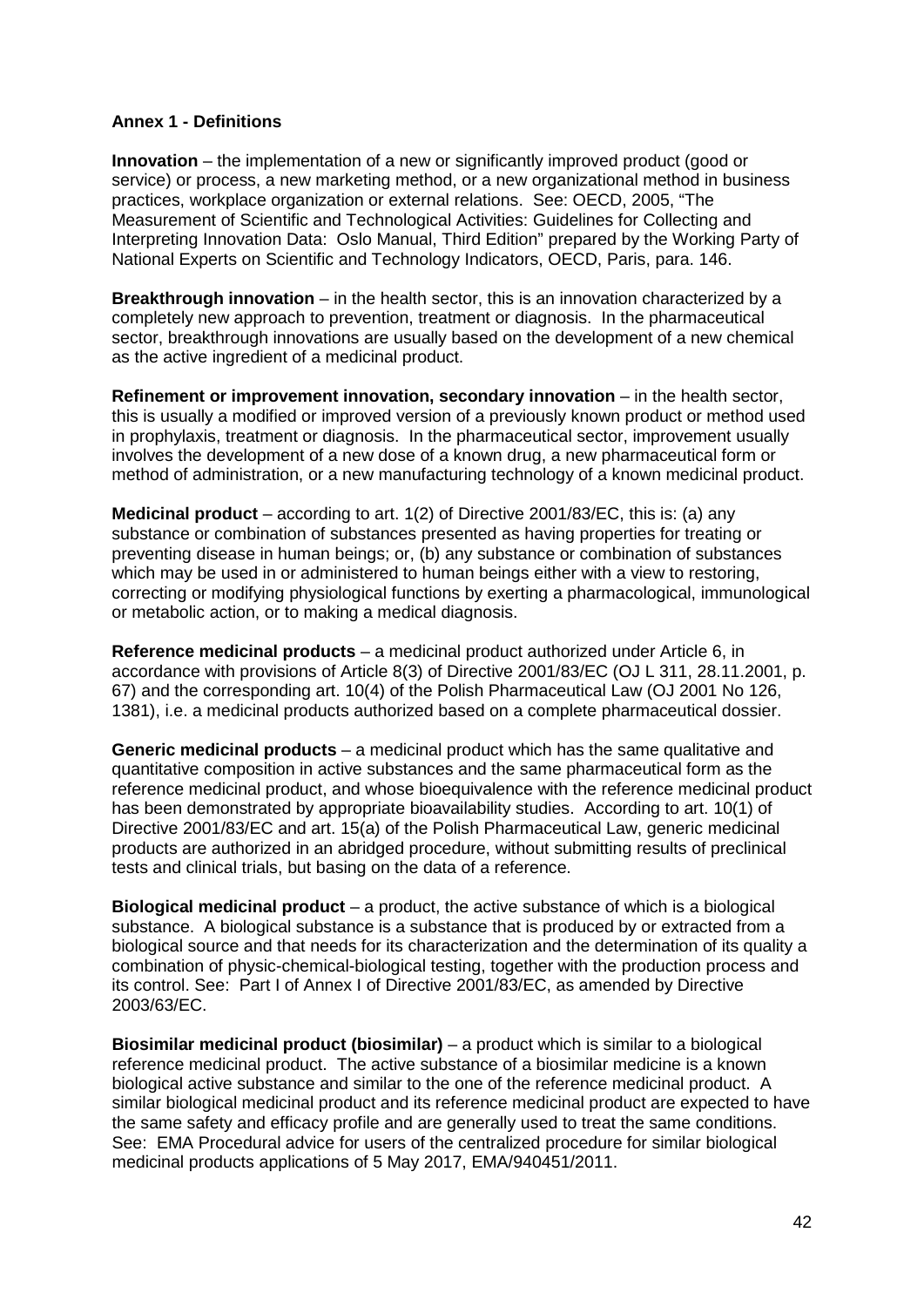**OTC product (over-the-counter medicine)** – a product that can be purchased without a medical prescription, see art. 72 and 71 of Directive 2001/83/EC and art. 23a of the Polish Pharmaceutical Law.

**SPC** – supplementary protection certificate, a *sui generis* IP right granting an extension of patent for a medicinal product, provided by Regulation 469/2009 (OJ L 152, 16.6.2009, p. 1) and chapter  $5<sup>1</sup>$  of the Polish Law on Industrial Property.

**Freedom to operate examination** – a search aimed at ensuring that certain commercial or professional activities regarding a technical solution do not infringe third parties' rights.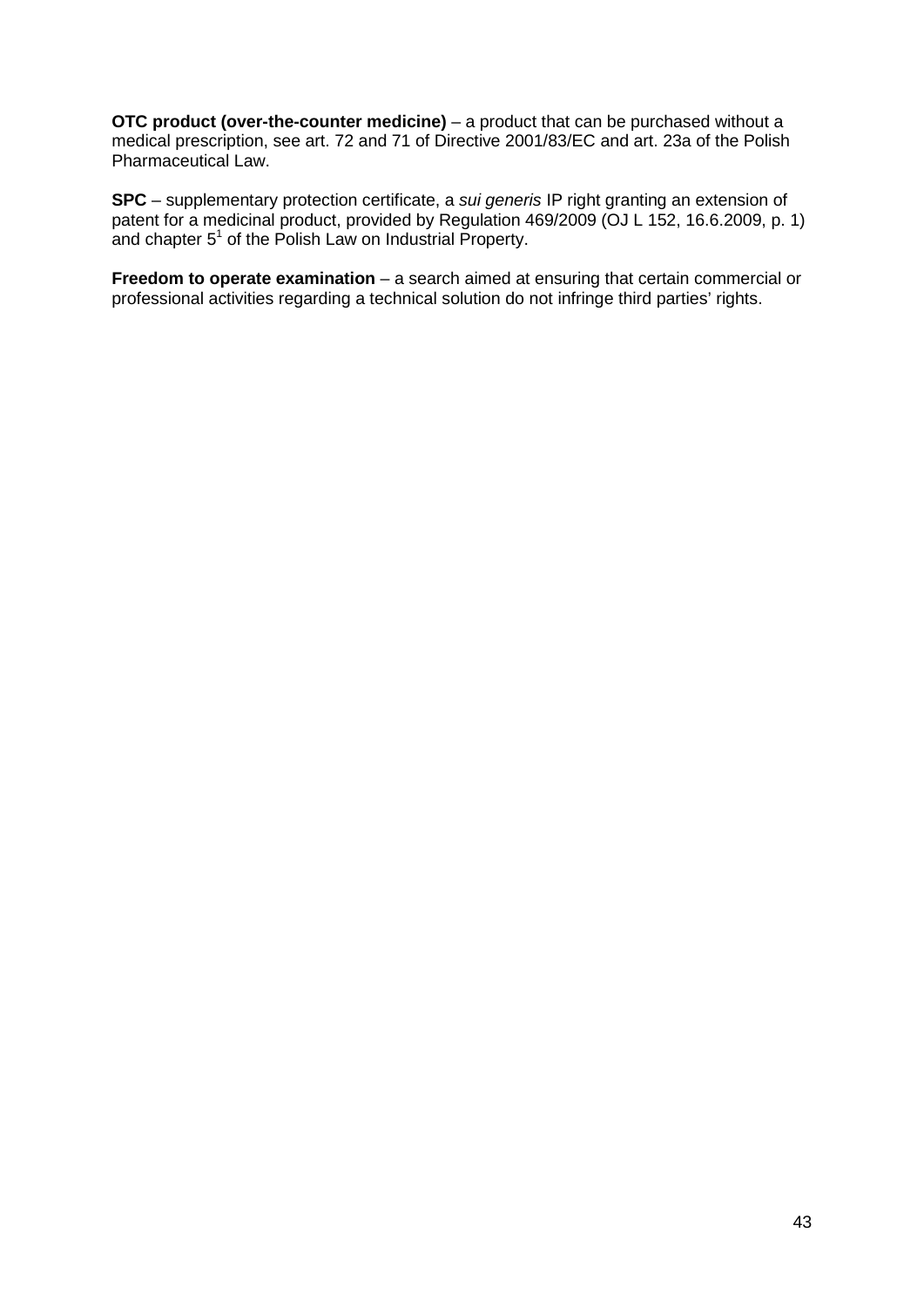# **Annex 2 – Survey interview script**

## **A. Introduction**

(1) How would you define your company's field of activity and its development directions?

(2) What does the term "innovation" mean to you?

(3) And what does the "innovation" mean in the health sector?

(4) Is innovation an effective way of ensuring the market success of your company?

(5) What is important to customers on your market and what affects their purchasing decisions?

# **B. Company's products**

Let's talk about your company and the solutions it offers. Whenever I mention word "products" in the subsequent parts of the interview, I refer to the products, technologies, technical solutions, systems or services, which your company offers. Under the term "new product", I understand not only previously unknown products, but also the equivalents of known solutions, which your company introduces to the market (e.g. generic drugs or biosimilars).

(6) For the purpose of this interview, could you shortly explain what products or types of products your company offers?

(7) What is the significance of introducing products new to the market in your business?

(8) Is your company concentrated on the Polish market or does it conduct or plan to conduct any export activity? If your company conducts export activity, does it offer the same products in Poland and abroad?

(9) Were you inspired by ideas of other companies while developing your products? Could you give some examples, please? If yes, how did you gather information about those products?

i) Was in such cases patent information of any use, for instance inventions disclosed in patent publications of other companies? Could you give some examples, please?

ii) If there had already been similar solutions on the market, what was the aim of developing your own equivalent product? In what ways would your equivalent be better?

iii) Have you ever tried licensing the rights to develop and market such solutions from other organizations?

(10) Have the consumers (such as patients, doctors, healthcare facilities) ever suggested you any ideas for a product or its improvement? Could you give some examples, please?

(11) Has your company conducted any analyses of consumers' needs with a view to developing or improving its products? If yes, how did these analyses look like and who conducted them? Were they formalized and resulted in development of any specific documents? Could you give some examples, please?

(12) While developing or improving your products, do you concentrate on the needs of consumers in Poland or are your thinking of the global market right away?

(13) Have any solutions from a completely different area or line of business inspired your company's solution? Could you give some examples, please?

(14) Do your employees systematically monitor the development of scientific research in the area that refers to your business activity? If yes - what exactly does such a monitoring consist in?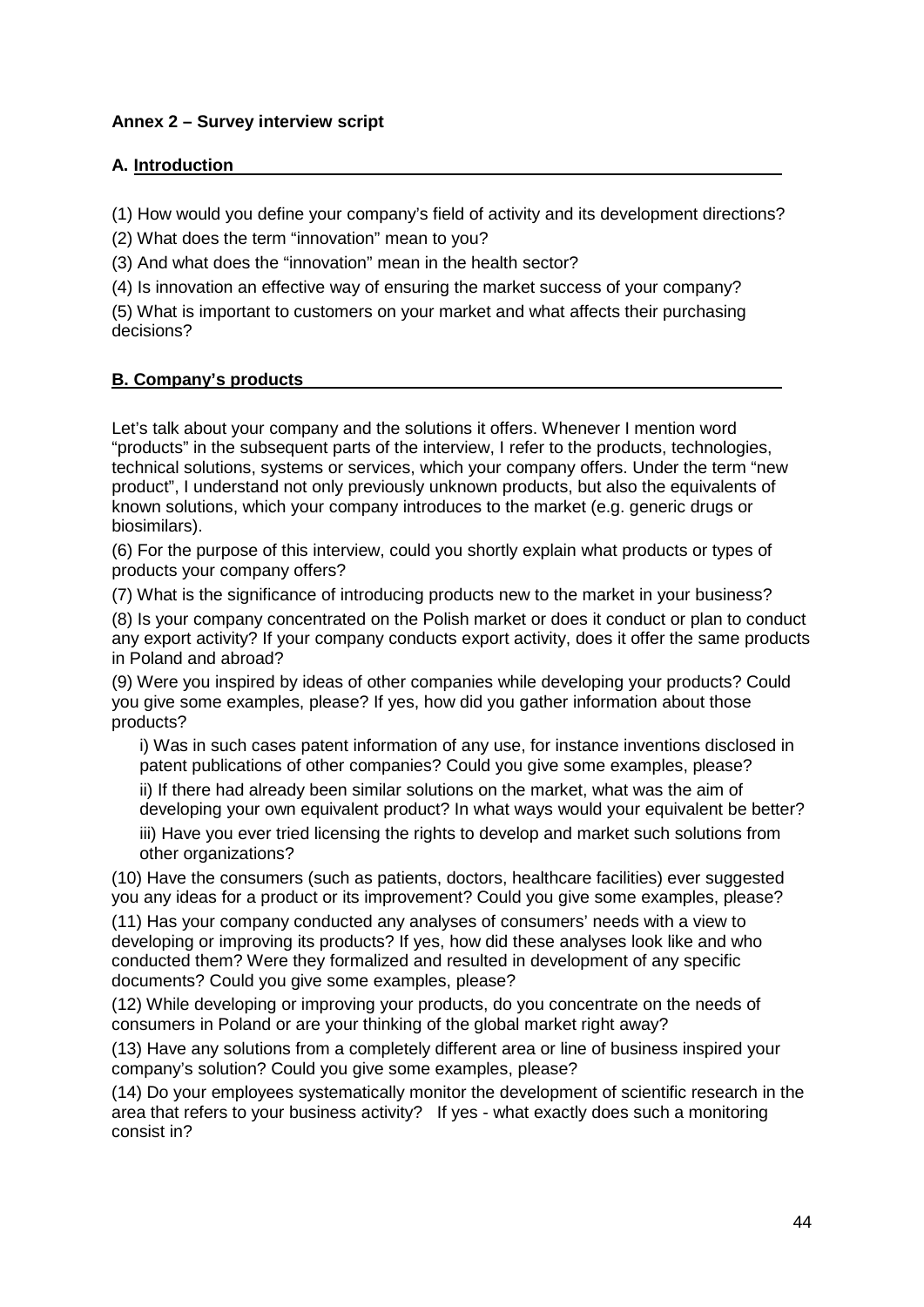(15) Do your employees systematically monitor the development of solutions offered or submitted for patenting by your competitors? If yes - what does such a monitoring consist in?

# **C. Development of new solutions**

(16) How do you understand the term "research and development (R&D) activities"?

(17) Is there a separate R&D department in your company? If yes, how many people work for this department? If not, does your company employ people in charge of developing or improving products?

i) In what company department do they work?

ii) How many employees are there altogether?

(18) What specifically does the work concerning developing new products or improving the existing ones consist in?

(19) Knowledge from which specific areas of science and/or technology is indispensable for developing or improving your products?

(20) Are works concerning developing new products or improving the existing ones formalized, that is:

- a) Are they based on a written plan?
- b) Are they conducted in order to achieve previously defined technical parameters?
- c) Are they based on a time schedule with assigned tasks and task performers?
- d) Do they have a set budget?
- e) Were they selected for carrying out on a basis of specific criteria?
- f) Are they subject to periodical performance reviews (how frequently)?

g) Are people in managerial or project positions held accountable for the achieved R&D results or awarded additional bonuses or promotions in this respect (including also rewards for generating inventions)?

(21) Where do the funds used to cover the costs of your developing or improving products come from?

(22) How expensive is it to develop new products in your field of activity?

(23) Have you conducted clinical research related to your products?

(24) Are your works on developing and introducing new products to the market cheaper than those of other companies? Why so?

(25) How long did a sample project of developing and introducing to the market your company's product take?

(26) Do you think this project was shorter than in other companies?

(27) Where do the differences in project timelines come from?

(28) Have you conducted R&D activities aimed at improvement of products licensed from other entities? If yes, has conducting such works or subsequent use of their results by your company involved any problems?

(29) Have you conducted also any research, which was not directly related to the development or improvement of products or product-related research involving patients, but served to enhance the knowledge in a given area?

(30) How are your company's employees encouraged to experiment, generate new ideas and improve products?

(31) Have employees in charge of developing or improving products left your company for your competitors? If yes, how does your company protect itself against disclosing confidential information by company employees?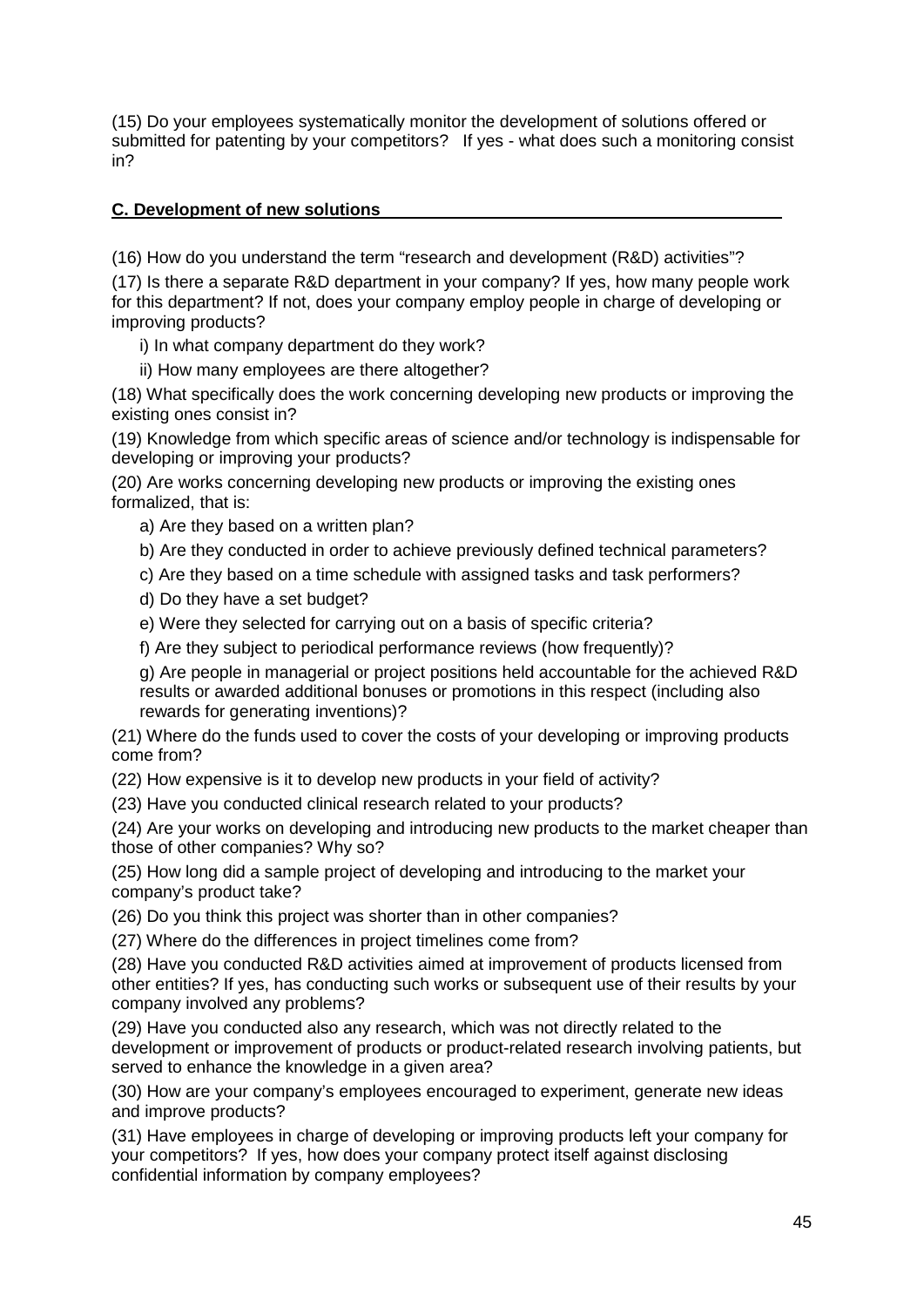# **D. Partnership collaboration**

(32) Has your company conducted contracted works on developing and improving products or contracted product-related research involving patients? If yes, have you subsequently used the results of such research in your activities?

(33) Do you use solutions of other entities (not linked to you by shareholding structures) or individual inventors, as a result of distribution agreement, purchase or licensing of rights? Could you tell me more about your experiences in this respect?

(34) Has your company ever conducted any works on developing or improving products jointly with other companies, e.g. in a formal consortium? If yes, has the pursuit of these works or the subsequent use of their results involved any problems?

(35) Has your company ever commissioned to other entities or individual persons any works on developing or improving products or product-related research involving patients? If yes could you provide some examples, please?

(36) Does your company collaborate with universities or research institutes on developing/improving products or carrying out product-related research involving patients? If not, why? And what could encourage you to such collaboration?

If yes, what universities or research institutes have you co-operated with?

i) Was it a permanent or a short-term co-operation?

ii) Could you please tell me more about this co-operation? Were your experiences positive?

iii) Have you had any problems while collaborating with universities or research institutes? Could you please tell me about such cases?

(37) Have you applied for public funding of an R&D project jointly with universities or research institutes?

(38) Does any of your company employees work in parallel also at any university or research institute? If yes, is their work in the science sector in any way beneficial to your business activity?

(39) Does your company actively search for inventions created by employees of universities or research institutes?

(40) How would you assess the possibilities of commercialization by your company of inventions created at universities or research institutes in Poland?

(41) Has your company ever used the services provided by technology transfer offices, university SPVs (special purpose vehicles) or innovation brokers in the science sector? If yes, could you tell me more about your experiences, please?

(42) Were you ever faced with any specific barriers for collaboration with the science sector?

(43) How would you assess the level of knowledge and skills of the staff at Polish universities or research institutes in your field of activity?

(44) What could contribute to closer cooperation between your company and universities or research institutes?

# **E. Patents**

*For the attention of the interviewer: some interviewees might mistake patent with an industrial design, utility model or a trademark, this question refers only to patents.*

(45) Does your company own any patents in force on the territory of Poland or has it filed any application for a patent in Poland? If your company does not own any patents or has not filed any patent applications, why is this so?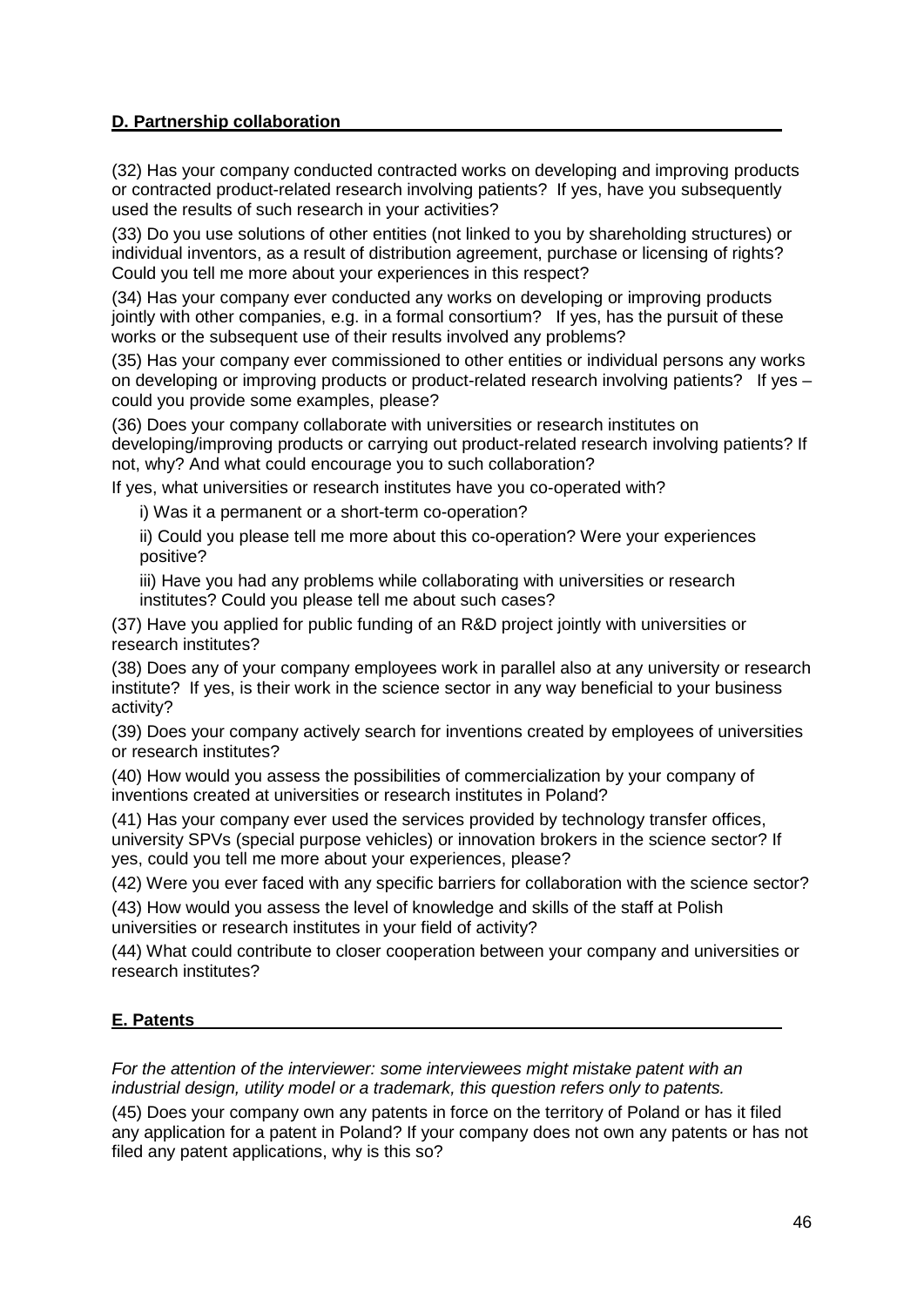*If a company does not own any patents/has not filed any patent applications, please skip the subsequent questions and go to the section F of the script starting with question no. 62.*

(46) Are these patents or patent applications related to: (a) new products (components, materials), (b) new applications of known products or (c) technological processes (including among others manufacturing methods)? By the term "product" I refer to compounds, substances, compositions and devices.

(47) Did the inventions submitted for patent protection result from works planned by the company or were they created independently from such formal projects?

(48) What made you file the patent application?

(49) Have you encountered any problems with obtaining patents based on the patent applications filed?

(50) Has filing a patent application and/or owning a patent brought your company any tangible benefits?

(51) Are the inventions, for which patent applications have been filed, currently used by your company? If not, why?

If yes, how many of them are used in-house, and how many were licensed out to other entities?

(52) Has your company filed patent applications jointly with other entities, companies, scientific institutions or private persons? If yes, what were the challenges you faced?

(53) Have you ever applied for patent protection for your inventions in other countries than Poland?

(54) How important is patent protection to your business activity on the foreign markets?

(55) How do you select the countries for patent protection of your products? Do these countries match the list of countries to which your company exports products? If not, why?

(56) Have you ever intentionally resign from patent protection in a specific country due to protection costs or any other reasons?

(57) Has your company ever took part in a litigation proceedings related to patent protection e.g. with regards to opposition filed by third parties?

(58) Who in your company manages the intellectual property rights (including their registration, application and maintenance)?

(59) Does your company cooperate with a patent attorneys practice? If yes, what apart from preparing a patent application is the patent attorney's support needed for?

(60) Have you conducted or commissioned preliminary state-of-the-art search prior to making decision on preparing patent application?

(61) Does your company have a formal procedure or criteria helping decide whether to maintain your IP rights in force, in particular: which patent to renew and which to abandon?

## **F. Benefits from Intellectual Property Protection**

(62) Does your company run any records (documents) with regards to intellectual property or intangible assets?

(63) Does your company have any formalized policy and/or procedures related to intellectual property management?

(64) Have your employees participated in any trainings (including: internal trainings) on intellectual property management?

(65) In your opinion, what might be the benefits of patents?

(66) Is there any risk in not protecting your intellectual property?

(67) What intellectual property rights might be used to protect your company's products?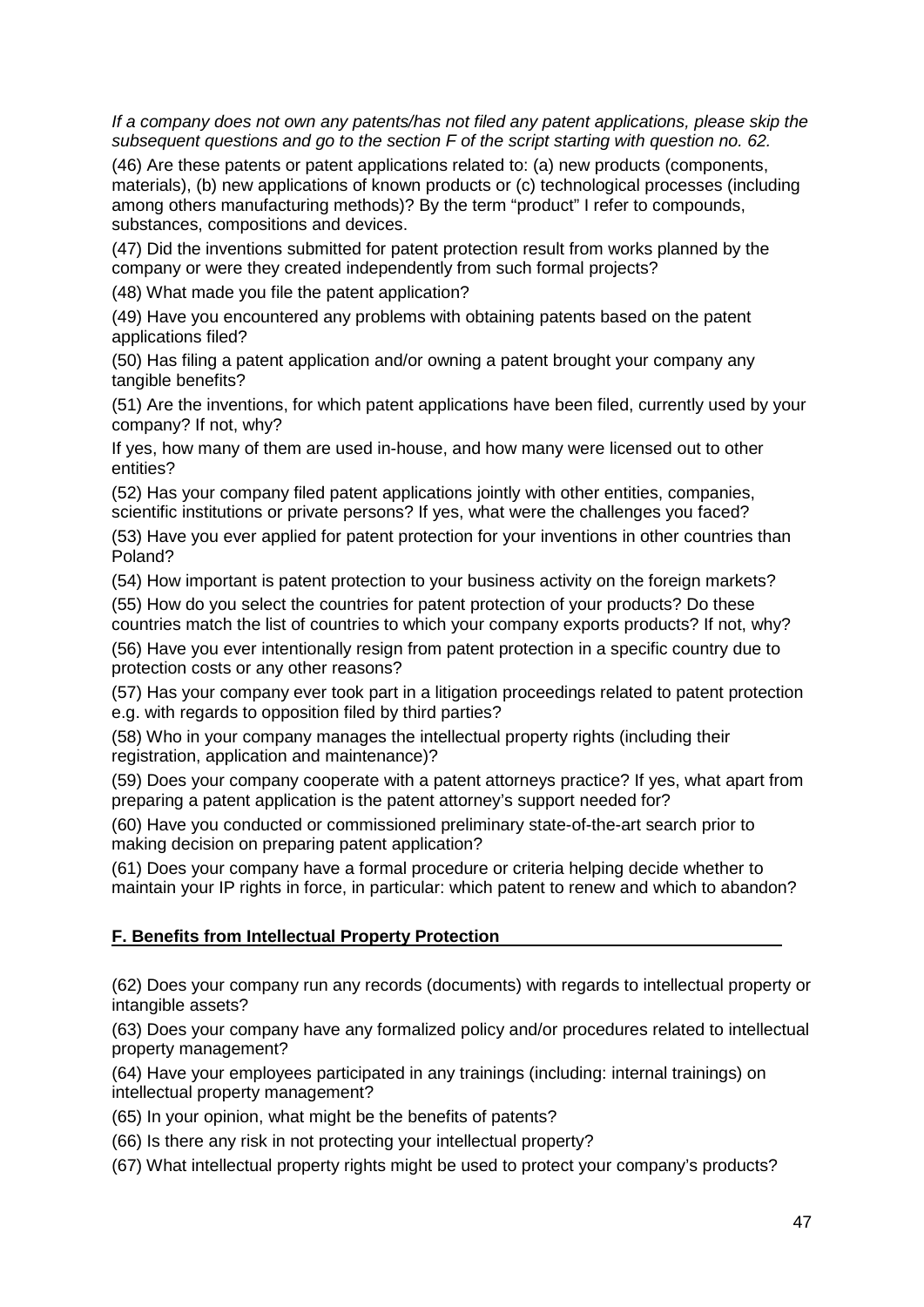(68) Do you know of any examples in your line of business in Poland where patents proved useful in the relations with investors or banks? This question refers also to the experiences of your company.

(69) Do you know of any examples from your line of business in Poland where patents or patent applications proved useful in relations with government institutions? This question refers also to the experiences of your company.

(70) Do you know of any examples from your line of business in Poland where patents or patent applications were of significance in corporate M&As (mergers and acquisitions)? This question refers also to the experiences of your company.

(71) Do you know any examples from your line of business in Poland where the use of IP contributed to an increase in revenues and/or profits of a company? This question refers also to the experiences of your company.

(72) Have you observed any situation where patents or patent applications proved useful in the procedures concerning product registrations, applying for marketing authorization, inscription on the lists of publicly reimbursed products or in the public procurement?

(73) How does the use of patents affect the product prices in the health sector?

(74) How does the use of patents affect the intensity of competition in the health sector?

(75) Do you analyze patents or patent applications of other entities?

(76) How do you know that your solutions do not infringe on others' patents?

(77) Has anyone ever drawn your attention to the fact that your products infringe on someone else's patents?

If yes, what happened at those times?

(78) Does your company - apart from or instead of patenting - try to protect your solutions in any other way?

(79) Does such an approach indeed prevent the competitors from copying? Or maybe it involves some risk factors?

(80) In what additional ways does your company protect itself against the risk of competitors copying your company's solutions?

(81) Are these protective measures effective?

(82) Could your products be easily copied or counterfeited?

(83) How can you defend yourselves against such infringements?

(84) Has your company ever made available rights to use your solutions to other entities,

e.g. by means of licensing agreements? If yes, could you tell me about such cases?

(85) Do you use other forms of industrial property protection such as utility models, industrial designs or trademarks? If yes, what specific forms of industrial property protection are we talking about and what is their significance to your business activity?